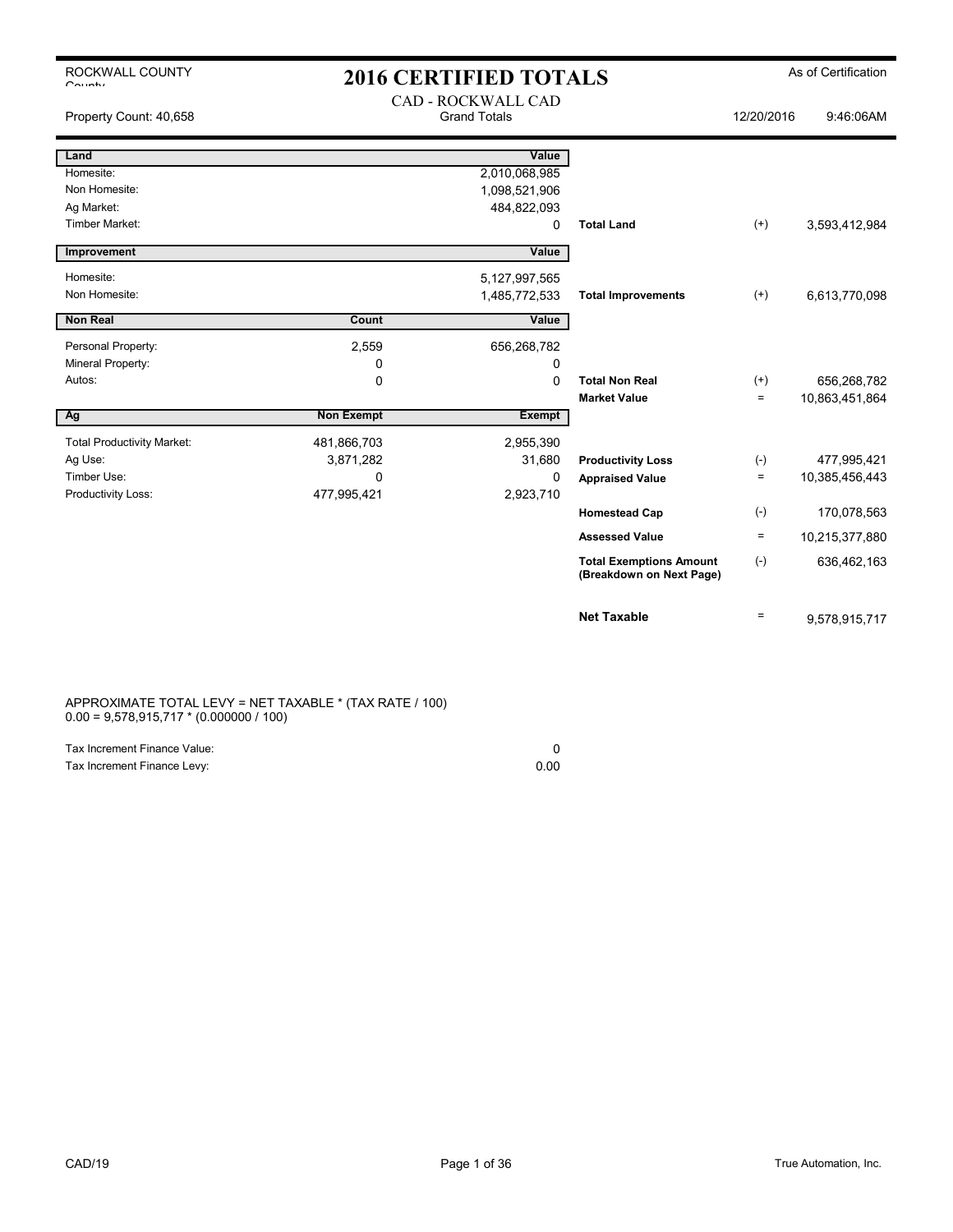## 2016 CERTIFIED TOTALS As of Certification

Property Count: 40,658 Grand Totals 12/20/2016 9:46:43AM

### **Exemption Breakdown**

CAD - ROCKWALL CAD

| <b>Exemption</b> | Count          | Local       | <b>State</b> | <b>Total</b> |
|------------------|----------------|-------------|--------------|--------------|
| AB               |                | 0           |              | O            |
| CHODO (Partial)  |                | 2,373,575   | $\Omega$     | 2,373,575    |
| DV <sub>1</sub>  | 188            | 0           | 1,460,000    | 1,460,000    |
| DV1S             | $\overline{2}$ | 0           | 10,000       | 10,000       |
| DV <sub>2</sub>  | 126            | $\mathbf 0$ | 1,081,500    | 1,081,500    |
| DV2S             | 4              | 0           | 30,000       | 30,000       |
| DV <sub>3</sub>  | 115            | 0           | 1,158,030    | 1,158,030    |
| DV3S             | $\overline{2}$ | 0           | 20,000       | 20,000       |
| DV4              | 285            | $\mathbf 0$ | 1,972,140    | 1,972,140    |
| DV4S             | 15             | 0           | 156,000      | 156,000      |
| <b>DVHS</b>      | 204            | 0           | 53,328,897   | 53,328,897   |
| <b>DVHSS</b>     |                | 0           | 142,220      | 142,220      |
| EX               |                | 0           | 18,080       | 18,080       |
| EX-XF            | 2              | $\mathbf 0$ | 1,621,130    | 1,621,130    |
| EX-XG            | 2              | 0           | 225,940      | 225,940      |
| EX-XI            | 6              | $\mathbf 0$ | 4,224,370    | 4,224,370    |
| EX-XJ            | 4              | 0           | 1,692,930    | 1,692,930    |
| EX-XL            | 21             | 0           | 12,393,180   | 12,393,180   |
| EX-XR            | 27             | 0           | 2,672,190    | 2,672,190    |
| EX-XU            |                | $\mathbf 0$ | 32,660       | 32,660       |
| EX-XV            | 594            | 0           | 549,279,060  | 549,279,060  |
| EX-XV (Prorated) |                | 0           | 26,531       | 26,531       |
| EX366            | 54             | 0           | 11,730       | 11,730       |
| <b>FR</b>        | 13             | $\mathbf 0$ | 0            | 0            |
| ${\sf PC}$       | 15             | 2,532,000   | 0            | 2,532,000    |
|                  | <b>Totals</b>  | 4,905,575   | 631,556,588  | 636,462,163  |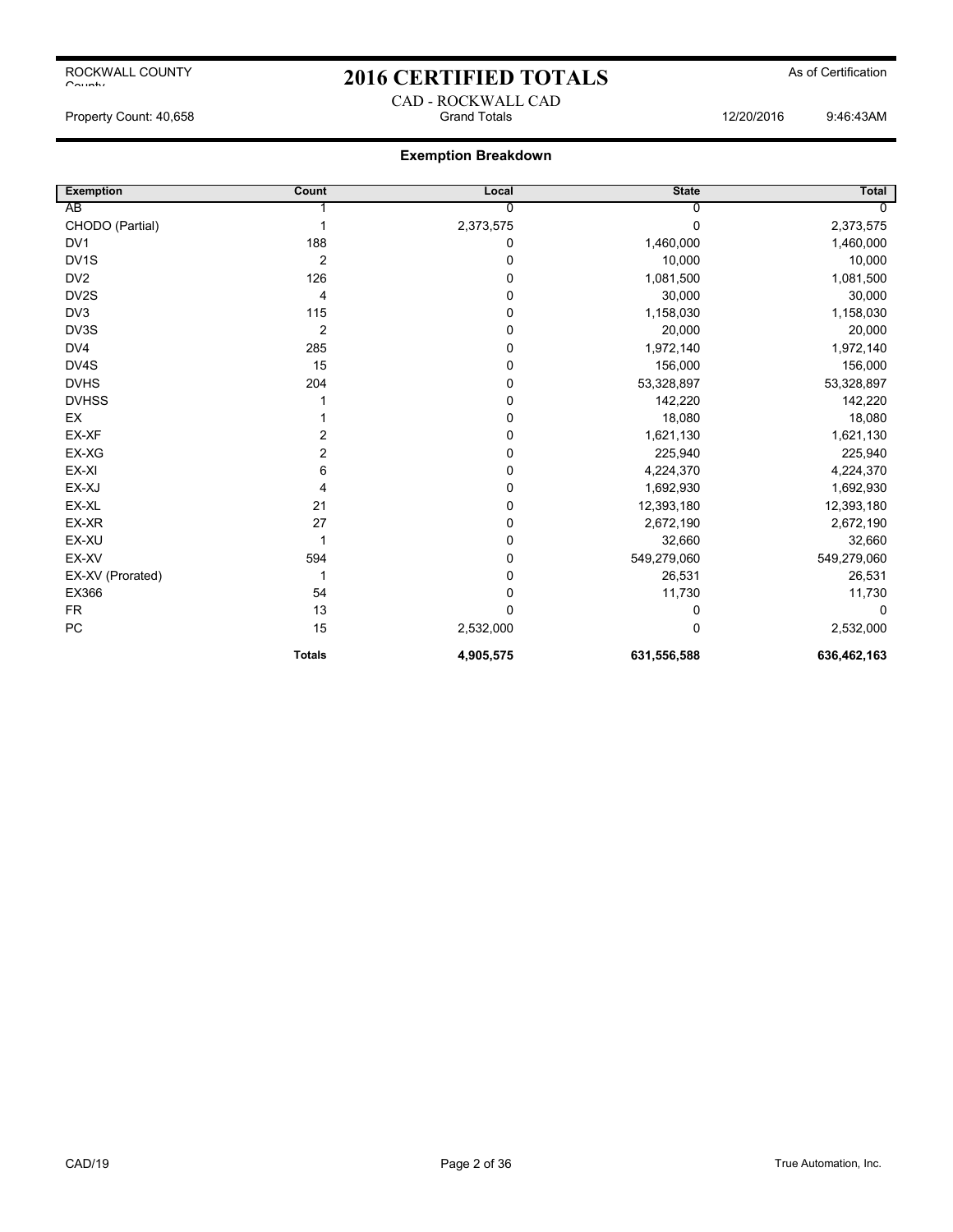| ROCKWALL COUNTY              |  |
|------------------------------|--|
| $C_{\alpha i},\ldots,\ldots$ |  |

## 2016 CERTIFIED TOTALS As of Certification

| Property Count: 15                | <b>CDA - CITY OF DALLAS</b><br><b>Grand Totals</b> |              | 12/20/2016                                                 | 9:46:06AM         |            |
|-----------------------------------|----------------------------------------------------|--------------|------------------------------------------------------------|-------------------|------------|
| Land                              |                                                    | Value        |                                                            |                   |            |
| Homesite:                         |                                                    | <sup>0</sup> |                                                            |                   |            |
| Non Homesite:                     |                                                    | 1,381,640    |                                                            |                   |            |
| Ag Market:                        |                                                    | 0            |                                                            |                   |            |
| <b>Timber Market:</b>             |                                                    | $\Omega$     | <b>Total Land</b>                                          | $^{(+)}$          | 1,381,640  |
| Improvement                       |                                                    | Value        |                                                            |                   |            |
| Homesite:                         |                                                    | 0            |                                                            |                   |            |
| Non Homesite:                     |                                                    | 16,953,690   | <b>Total Improvements</b>                                  | $(+)$             | 16,953,690 |
| <b>Non Real</b>                   | Count                                              | Value        |                                                            |                   |            |
| Personal Property:                | 9                                                  | 3,284,250    |                                                            |                   |            |
| Mineral Property:                 | $\mathbf 0$                                        | 0            |                                                            |                   |            |
| Autos:                            | 0                                                  | $\Omega$     | <b>Total Non Real</b>                                      | $(+)$             | 3,284,250  |
|                                   |                                                    |              | <b>Market Value</b>                                        | $\equiv$          | 21,619,580 |
| Ag                                | <b>Non Exempt</b>                                  | Exempt       |                                                            |                   |            |
| <b>Total Productivity Market:</b> | 0                                                  | 0            |                                                            |                   |            |
| Ag Use:                           | 0                                                  | 0            | <b>Productivity Loss</b>                                   | $(-)$             | $\Omega$   |
| Timber Use:                       | 0                                                  | 0            | <b>Appraised Value</b>                                     | $\equiv$          | 21,619,580 |
| Productivity Loss:                | $\mathbf 0$                                        | 0            |                                                            |                   |            |
|                                   |                                                    |              | <b>Homestead Cap</b>                                       | $(-)$             | $\Omega$   |
|                                   |                                                    |              | <b>Assessed Value</b>                                      | $\qquad \qquad =$ | 21,619,580 |
|                                   |                                                    |              | <b>Total Exemptions Amount</b><br>(Breakdown on Next Page) | $(-)$             | 1,669,640  |
|                                   |                                                    |              | <b>Net Taxable</b>                                         | $=$               | 19,949,940 |

APPROXIMATE TOTAL LEVY = NET TAXABLE \* (TAX RATE / 100) 159,001.02 = 19,949,940 \* (0.797000 / 100)

| Tax Increment Finance Value: |      |
|------------------------------|------|
| Tax Increment Finance Levy:  | 0.00 |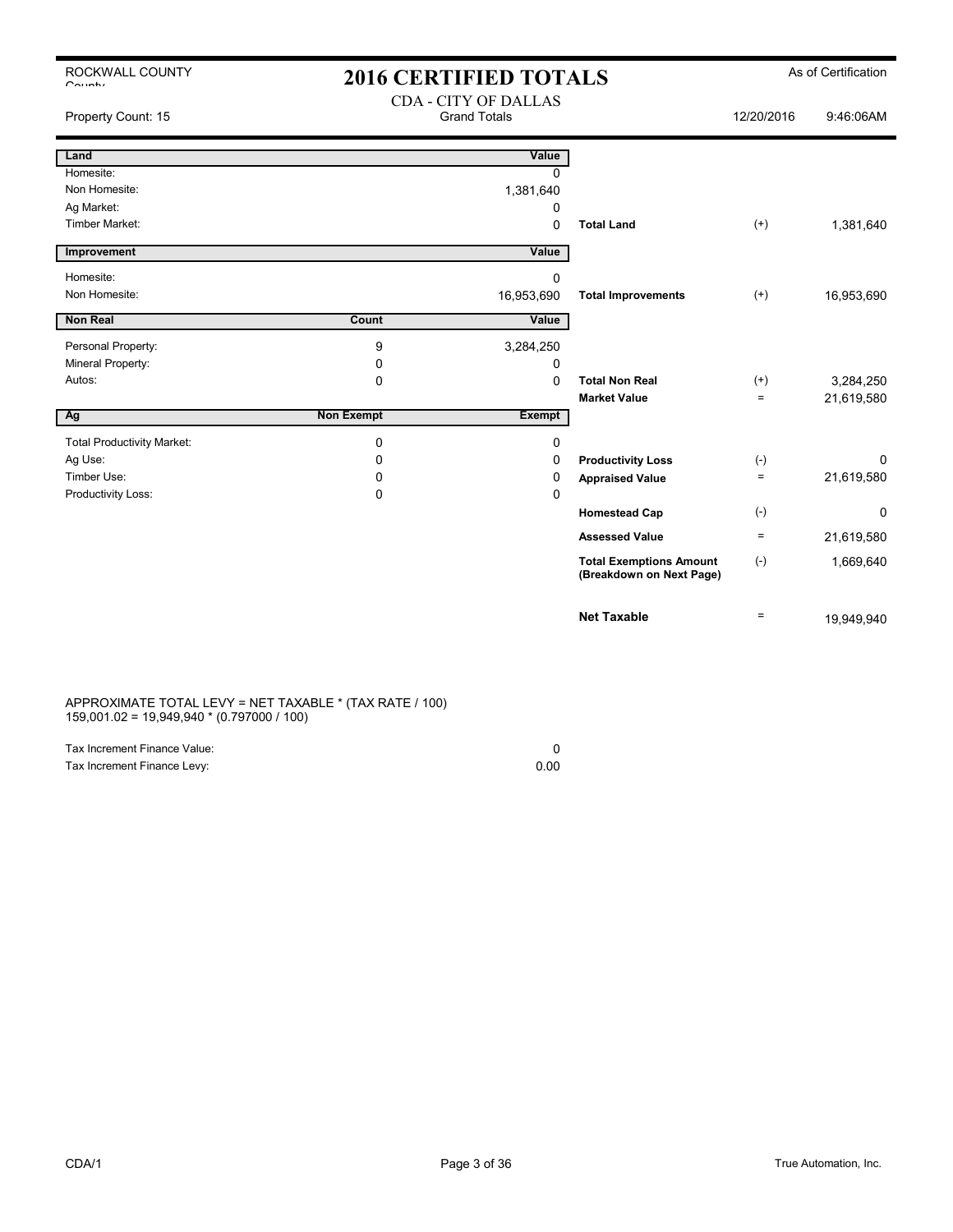## 2016 CERTIFIED TOTALS As of Certification

### CDA - CITY OF DALLAS Property Count: 15 **Property Count: 15** Grand Totals 12/20/2016 9:46:43AM

| <b>Exemption</b> | Count         | Local | <b>State</b> | <b>Total</b> |
|------------------|---------------|-------|--------------|--------------|
| EX-XV            | ີ             |       | ,669,640     | .669,640     |
| EX366            |               |       |              |              |
|                  | <b>Totals</b> |       | 1,669,640    | 1,669,640    |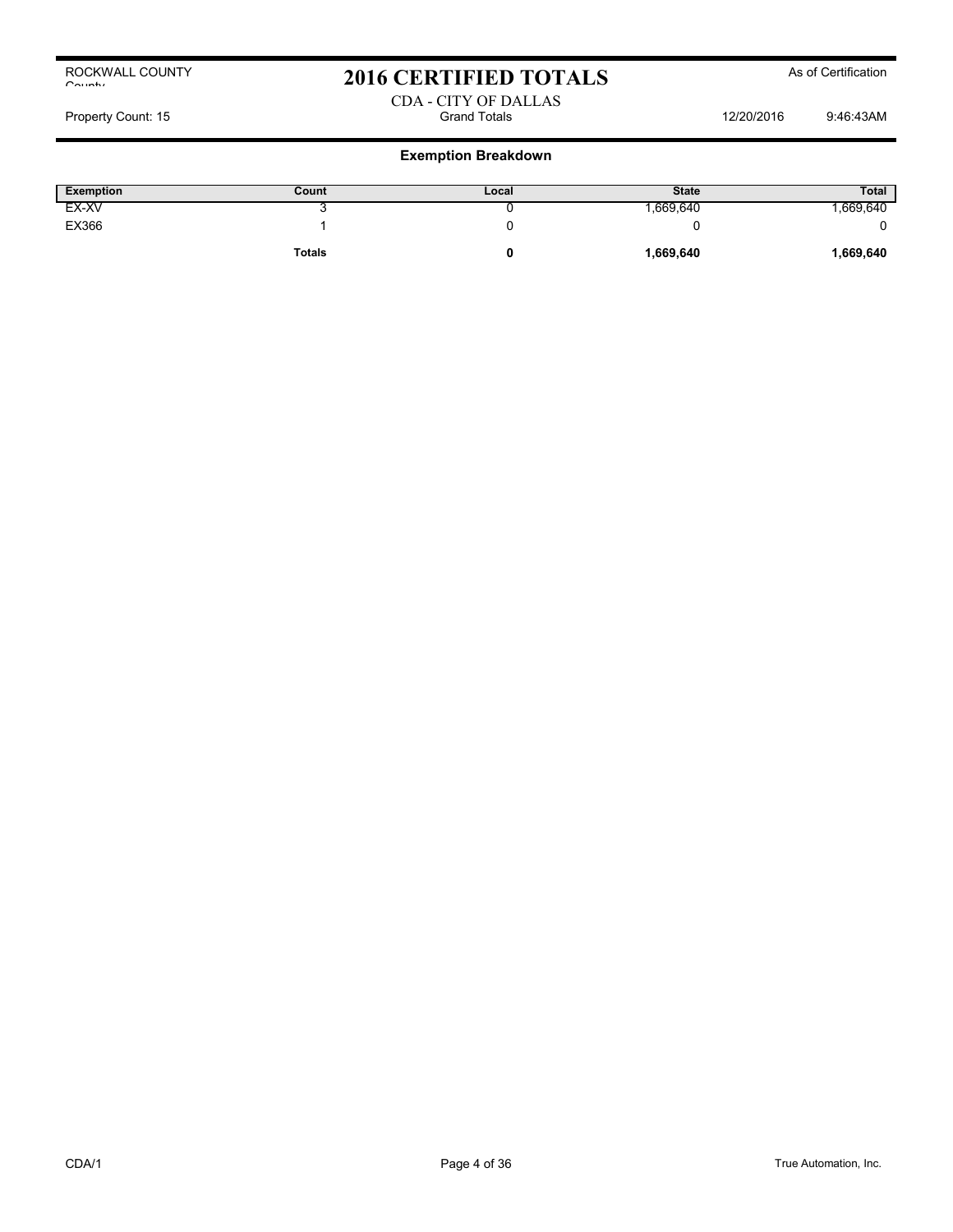## 2016 CERTIFIED TOTALS As of Certification CEA CITY OF FATE

| Property Count: 4,323             |                   | CFA - CITY OF FAIL<br><b>Grand Totals</b> |                                                            | 12/20/2016      | 9:46:06AM   |
|-----------------------------------|-------------------|-------------------------------------------|------------------------------------------------------------|-----------------|-------------|
| Land                              |                   | Value                                     |                                                            |                 |             |
| Homesite:                         |                   | 191,199,399                               |                                                            |                 |             |
| Non Homesite:                     |                   | 55,219,300                                |                                                            |                 |             |
| Ag Market:                        |                   | 34,732,100                                |                                                            |                 |             |
| <b>Timber Market:</b>             |                   | 0                                         | <b>Total Land</b>                                          | $^{(+)}$        | 281,150,799 |
| Improvement                       |                   | Value                                     |                                                            |                 |             |
| Homesite:                         |                   | 546,598,521                               |                                                            |                 |             |
| Non Homesite:                     |                   | 61,078,862                                | <b>Total Improvements</b>                                  | $(+)$           | 607,677,383 |
| Non Real                          | Count             | Value                                     |                                                            |                 |             |
|                                   |                   |                                           |                                                            |                 |             |
| Personal Property:                | 241               | 22,497,265                                |                                                            |                 |             |
| Mineral Property:                 | 0                 | 0                                         |                                                            |                 |             |
| Autos:                            | 0                 | 0                                         | <b>Total Non Real</b>                                      | $(+)$           | 22,497,265  |
|                                   |                   |                                           | <b>Market Value</b>                                        | $=$             | 911,325,447 |
| Ag                                | <b>Non Exempt</b> | <b>Exempt</b>                             |                                                            |                 |             |
| <b>Total Productivity Market:</b> | 34,732,100        | 0                                         |                                                            |                 |             |
| Ag Use:                           | 304,360           | 0                                         | <b>Productivity Loss</b>                                   | $(-)$           | 34,427,740  |
| Timber Use:                       | $\Omega$          | 0                                         | <b>Appraised Value</b>                                     | $\equiv$        | 876,897,707 |
| Productivity Loss:                | 34,427,740        | 0                                         |                                                            |                 |             |
|                                   |                   |                                           | <b>Homestead Cap</b>                                       | $(-)$           | 5,728,221   |
|                                   |                   |                                           | <b>Assessed Value</b>                                      | $\quad \  \  =$ | 871,169,486 |
|                                   |                   |                                           | <b>Total Exemptions Amount</b><br>(Breakdown on Next Page) | $(-)$           | 49,150,341  |
|                                   |                   |                                           | <b>Net Taxable</b>                                         | $\equiv$        | 822,019,145 |

APPROXIMATE TOTAL LEVY = NET TAXABLE \* (TAX RATE / 100) 2,392,897.73 = 822,019,145 \* (0.291100 / 100)

| Tax Increment Finance Value: |      |
|------------------------------|------|
| Tax Increment Finance Levy:  | 0.00 |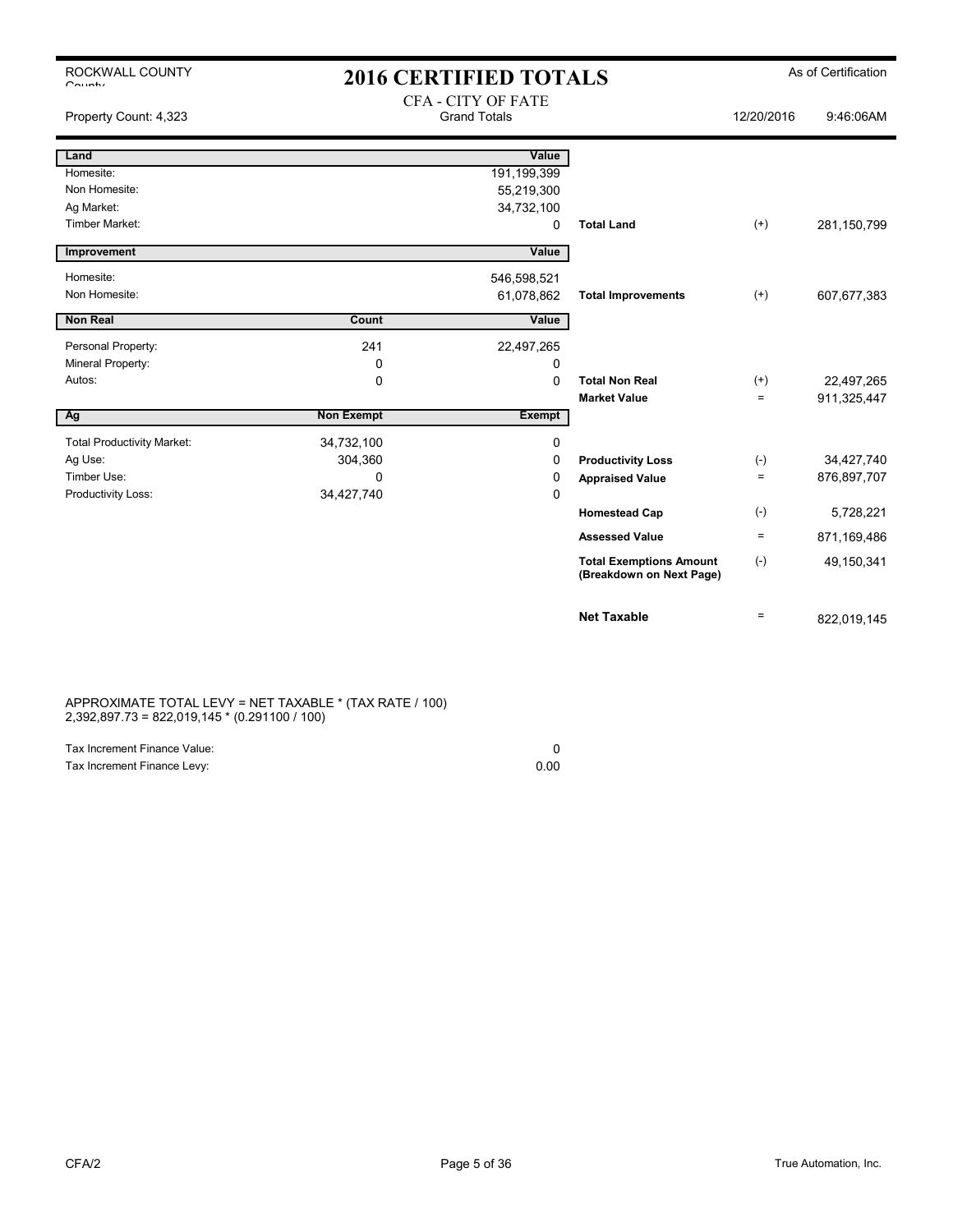## 2016 CERTIFIED TOTALS As of Certification CFA - CITY OF FATE

Property Count: 4,323 Grand Totals 12/20/2016 9:46:43AM

| <b>Exemption</b> | Count         | Local      | <b>State</b> | Total      |
|------------------|---------------|------------|--------------|------------|
| <b>DP</b>        | 48            | 1,077,500  |              | 1,077,500  |
| DV <sub>1</sub>  | 27            | 0          | 163,000      | 163,000    |
| DV <sub>2</sub>  | 22            | 0          | 183,000      | 183,000    |
| DV3              | 14            | 0          | 148,000      | 148,000    |
| DV3S             |               | 0          | 10,000       | 10,000     |
| DV <sub>4</sub>  | 47            | 0          | 356,640      | 356,640    |
| <b>DVHS</b>      | 31            | 0          | 6,699,751    | 6,699,751  |
| EX               |               | 0          | 18,080       | 18,080     |
| EX-XJ            |               | $\Omega$   | 52,500       | 52,500     |
| EX-XR            | 4             | $\Omega$   | 108,030      | 108,030    |
| EX-XV            | 42            | 0          | 30,616,580   | 30,616,580 |
| EX366            | 32            | 0          | 3,830        | 3,830      |
| OV65             | 395           | 9,662,500  |              | 9,662,500  |
| <b>OV65S</b>     | 2             | 50,000     |              | 50,000     |
| PC               |               | 930        | 0            | 930        |
|                  | <b>Totals</b> | 10,790,930 | 38,359,411   | 49,150,341 |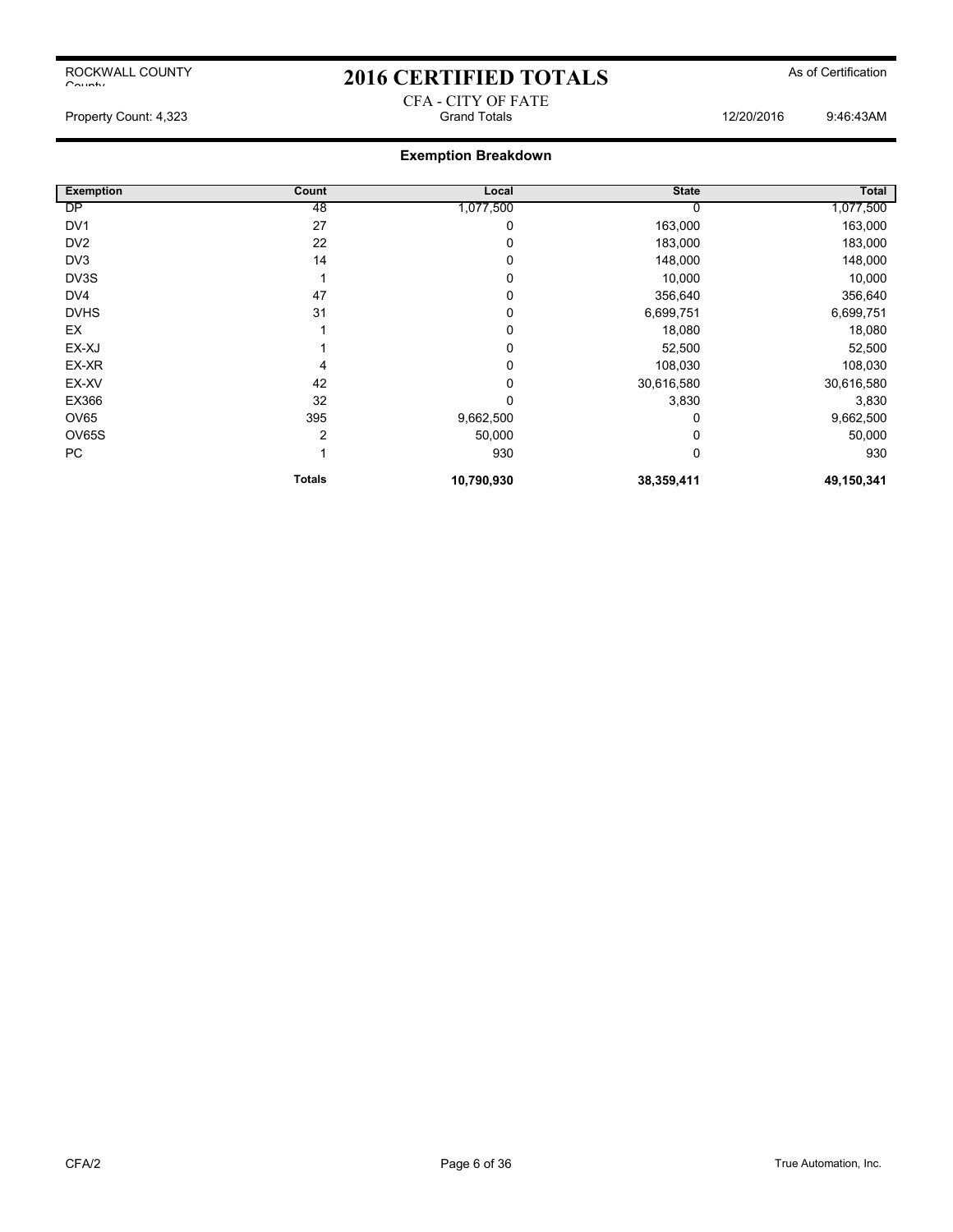## 2016 CERTIFIED TOTALS As of Certification CGA - CITY OF GARLAND

| Property Count: 1                 |                   | CUA - CITT OF UARLAND<br><b>Grand Totals</b> |                                                            | 12/20/2016                     | 9:46:06AM    |
|-----------------------------------|-------------------|----------------------------------------------|------------------------------------------------------------|--------------------------------|--------------|
| Land                              |                   | Value                                        |                                                            |                                |              |
| Homesite:                         |                   | 0                                            |                                                            |                                |              |
| Non Homesite:                     |                   | $\mathbf 0$                                  |                                                            |                                |              |
| Ag Market:                        |                   | 73,180                                       |                                                            |                                |              |
| <b>Timber Market:</b>             |                   | $\mathbf 0$                                  | <b>Total Land</b>                                          | $^{(+)}$                       | 73,180       |
| Improvement                       |                   | Value                                        |                                                            |                                |              |
| Homesite:                         |                   | 0                                            |                                                            |                                |              |
| Non Homesite:                     |                   | $\mathbf 0$                                  | <b>Total Improvements</b>                                  | $^{(+)}$                       | $\mathbf 0$  |
| Non Real                          | Count             | Value                                        |                                                            |                                |              |
| Personal Property:                | 0                 | 0                                            |                                                            |                                |              |
| Mineral Property:                 | 0                 | 0                                            |                                                            |                                |              |
| Autos:                            | 0                 | $\Omega$                                     | <b>Total Non Real</b>                                      | $^{(+)}$                       | $\mathbf{0}$ |
|                                   |                   |                                              | <b>Market Value</b>                                        | $\equiv$                       | 73,180       |
| Ag                                | <b>Non Exempt</b> | <b>Exempt</b>                                |                                                            |                                |              |
| <b>Total Productivity Market:</b> | 73,180            | 0                                            |                                                            |                                |              |
| Ag Use:                           | 180               | $\Omega$                                     | <b>Productivity Loss</b>                                   | $(-)$                          | 73,000       |
| Timber Use:                       | $\Omega$          | 0                                            | <b>Appraised Value</b>                                     | $\qquad \qquad =$              | 180          |
| Productivity Loss:                | 73,000            | 0                                            |                                                            |                                |              |
|                                   |                   |                                              | <b>Homestead Cap</b>                                       | $(-)$                          | 0            |
|                                   |                   |                                              | <b>Assessed Value</b>                                      | $\equiv$                       | 180          |
|                                   |                   |                                              | <b>Total Exemptions Amount</b><br>(Breakdown on Next Page) | $(-)$                          | $\mathbf 0$  |
|                                   |                   |                                              | <b>Net Taxable</b>                                         | $\qquad \qquad =\qquad \qquad$ | 180          |

APPROXIMATE TOTAL LEVY = NET TAXABLE \* (TAX RATE / 100) 1.27 = 180 \* (0.704600 / 100)

| Tax Increment Finance Value: |      |
|------------------------------|------|
| Tax Increment Finance Levy:  | 0.00 |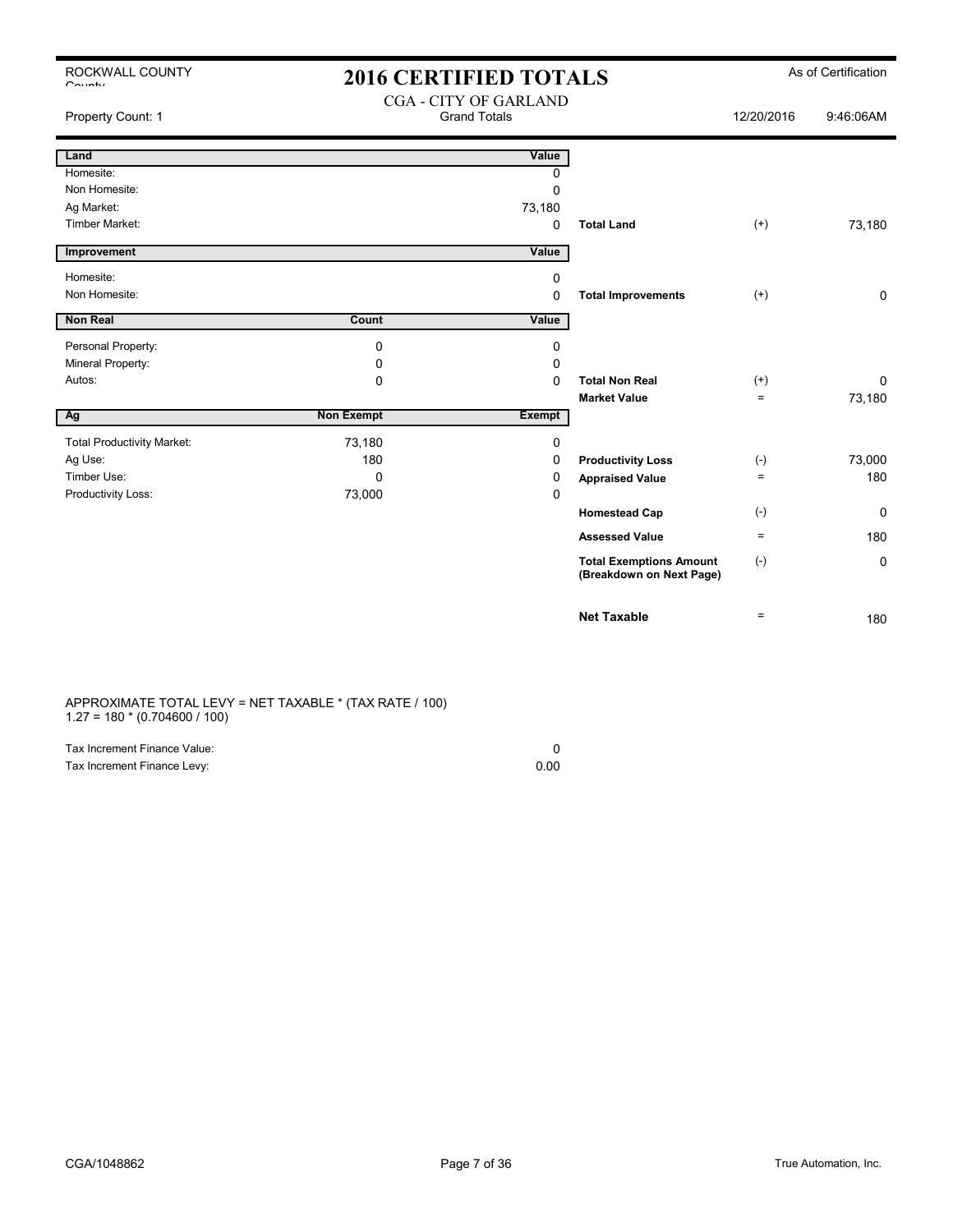## 2016 CERTIFIED TOTALS As of Certification

CGA - CITY OF GARLAND Property Count: 1 Count: 1 Count: 1 Count: 1 Count: 1 Count: 1 Count: 1 Count: 1 Count: 1 Count: 1 Count: 1 Count: 1 Count: 1 Count: 1 Count: 1 Count: 1 Count: 1 Count: 1 Count: 1 Count: 1 Count: 1 Count: 1 Count: 1 Count:

| Exemption | Count         | Local | <b>State</b> | Total |
|-----------|---------------|-------|--------------|-------|
|           |               |       |              |       |
|           | <b>Totals</b> |       |              |       |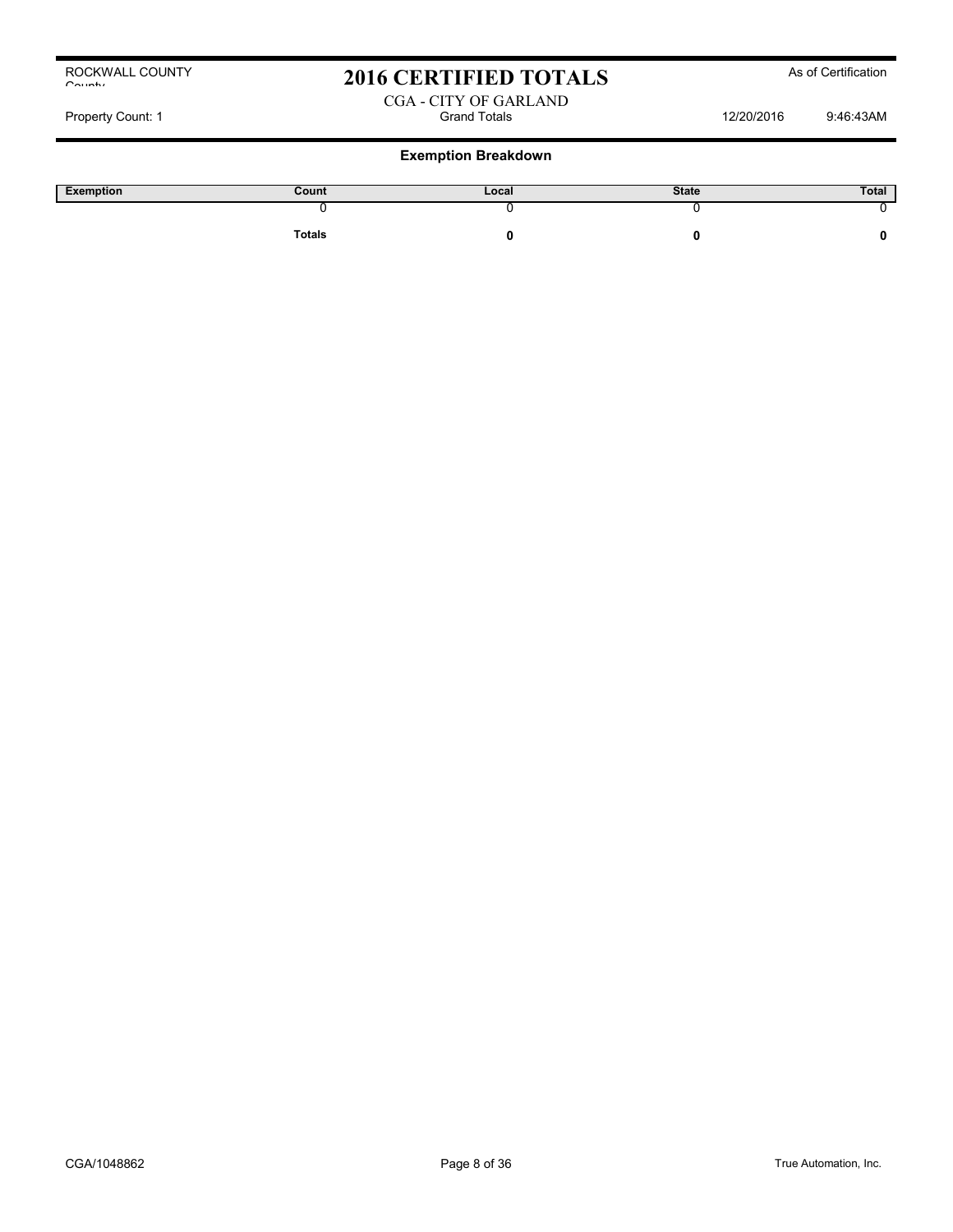| ROCKWALL COUNTY<br>$O_{\text{multi}}$ |                   | <b>2016 CERTIFIED TOTALS</b>               |                                                            |                   | As of Certification |
|---------------------------------------|-------------------|--------------------------------------------|------------------------------------------------------------|-------------------|---------------------|
| Property Count: 4,051                 |                   | CHE - CITY OF HEATH<br><b>Grand Totals</b> |                                                            | 12/20/2016        | 9:46:06AM           |
| Land                                  |                   | Value                                      |                                                            |                   |                     |
| Homesite:                             |                   | 373,931,413                                |                                                            |                   |                     |
| Non Homesite:                         |                   | 108,594,965                                |                                                            |                   |                     |
| Ag Market:                            |                   | 51,827,190                                 |                                                            |                   |                     |
| <b>Timber Market:</b>                 |                   | 0                                          | <b>Total Land</b>                                          | $(+)$             | 534, 353, 568       |
| Improvement                           |                   | Value                                      |                                                            |                   |                     |
| Homesite:                             |                   | 973,530,049                                |                                                            |                   |                     |
| Non Homesite:                         |                   | 102,598,595                                | <b>Total Improvements</b>                                  | $(+)$             | 1,076,128,644       |
|                                       |                   |                                            |                                                            |                   |                     |
| <b>Non Real</b>                       | Count             | Value                                      |                                                            |                   |                     |
| Personal Property:                    | 180               | 21,403,513                                 |                                                            |                   |                     |
| Mineral Property:                     | 0                 | 0                                          |                                                            |                   |                     |
| Autos:                                | 0                 | $\Omega$                                   | <b>Total Non Real</b>                                      | $(+)$             | 21,403,513          |
|                                       |                   |                                            | <b>Market Value</b>                                        | $\qquad \qquad =$ | 1,631,885,725       |
| Ag                                    | <b>Non Exempt</b> | <b>Exempt</b>                              |                                                            |                   |                     |
| <b>Total Productivity Market:</b>     | 51,827,190        | 0                                          |                                                            |                   |                     |
| Ag Use:                               | 171,800           | 0                                          | <b>Productivity Loss</b>                                   | $(-)$             | 51,655,390          |
| Timber Use:                           | 0                 | 0                                          | <b>Appraised Value</b>                                     | $\quad \  \  =$   | 1,580,230,335       |
| Productivity Loss:                    | 51,655,390        | 0                                          |                                                            |                   |                     |
|                                       |                   |                                            | <b>Homestead Cap</b>                                       | $(-)$             | 44,694,082          |
|                                       |                   |                                            | <b>Assessed Value</b>                                      | $\equiv$          | 1,535,536,253       |
|                                       |                   |                                            | <b>Total Exemptions Amount</b><br>(Breakdown on Next Page) | $(-)$             | 120,337,169         |

APPROXIMATE TOTAL LEVY = NET TAXABLE \* (TAX RATE / 100) 5,905,781.45 = 1,415,199,084 \* (0.417311 / 100)

| Tax Increment Finance Value: |      |
|------------------------------|------|
| Tax Increment Finance Levy:  | 0.00 |

**Net Taxable**  $=$  1,415,199,084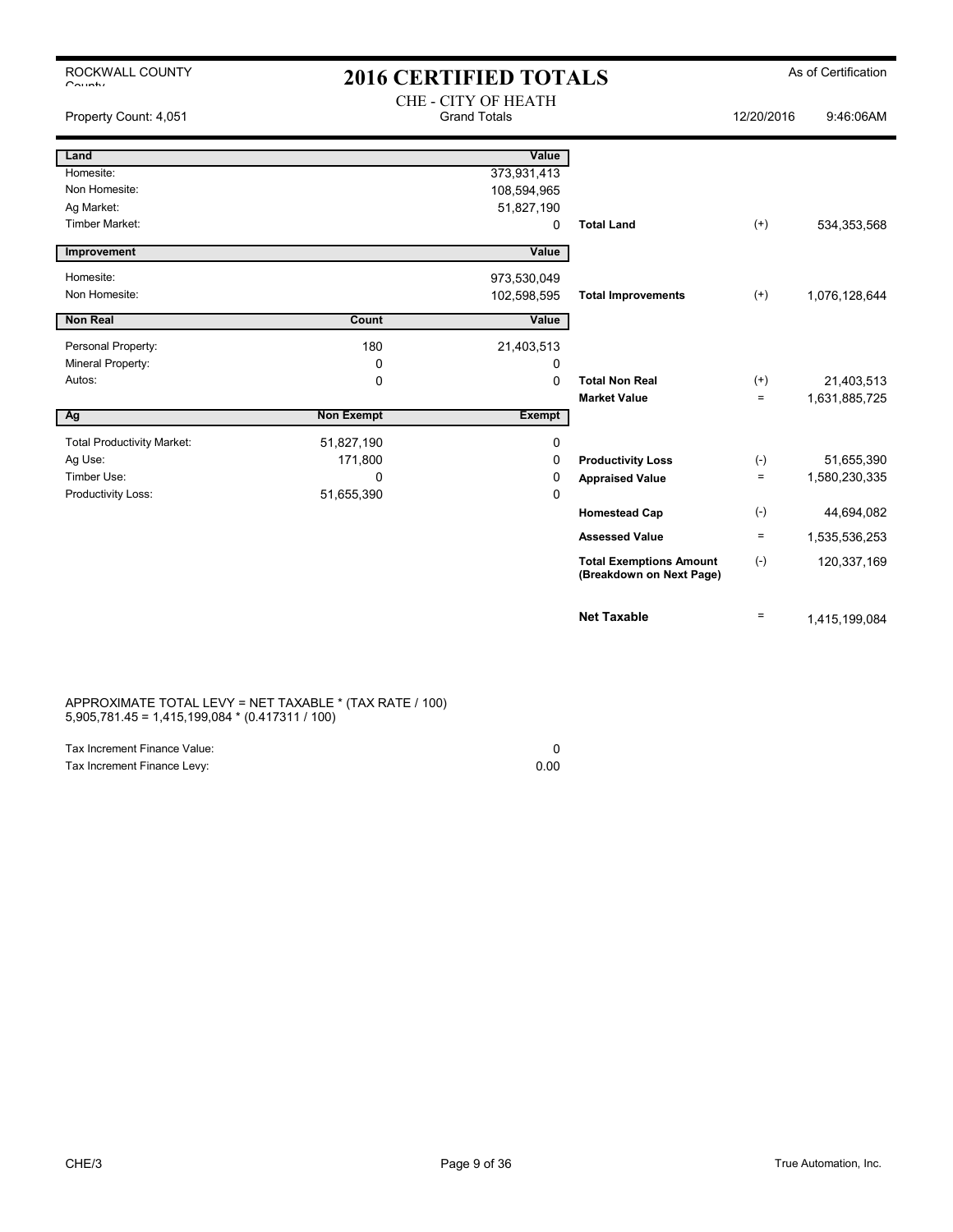## 2016 CERTIFIED TOTALS As of Certification

Property Count: 4,051 **Count: 4,051** Grand Totals **Count: 4,051** 9:46:43AM

## **Exemption Breakdown**

| <b>Exemption</b>  | Count         | Local      | <b>State</b> | Total       |
|-------------------|---------------|------------|--------------|-------------|
| <b>DP</b>         | 22            | 570,000    |              | 570,000     |
| DV <sub>1</sub>   | 21            | 0          | 189,000      | 189,000     |
| DV <sub>2</sub>   | 9             | 0          | 81,000       | 81,000      |
| DV <sub>2</sub> S |               | 0          | 7,500        | 7,500       |
| DV3               | 18            | 0          | 167,030      | 167,030     |
| DV <sub>4</sub>   | 23            | 0          | 168,000      | 168,000     |
| <b>DVHS</b>       | 18            | 0          | 7,424,892    | 7,424,892   |
| EX-XJ             | 2             | 0          | 1,574,030    | 1,574,030   |
| EX-XV             | 47            | 0          | 89,784,710   | 89,784,710  |
| EX366             | 22            | $\Omega$   | 3,490        | 3,490       |
| OV65              | 671           | 19,903,680 |              | 19,903,680  |
| OV65S             | 3             | 83,900     |              | 83,900      |
| PC                |               | 379,937    | 0            | 379,937     |
|                   | <b>Totals</b> | 20,937,517 | 99,399,652   | 120,337,169 |

CHE - CITY OF HEATH<br>Grand Totals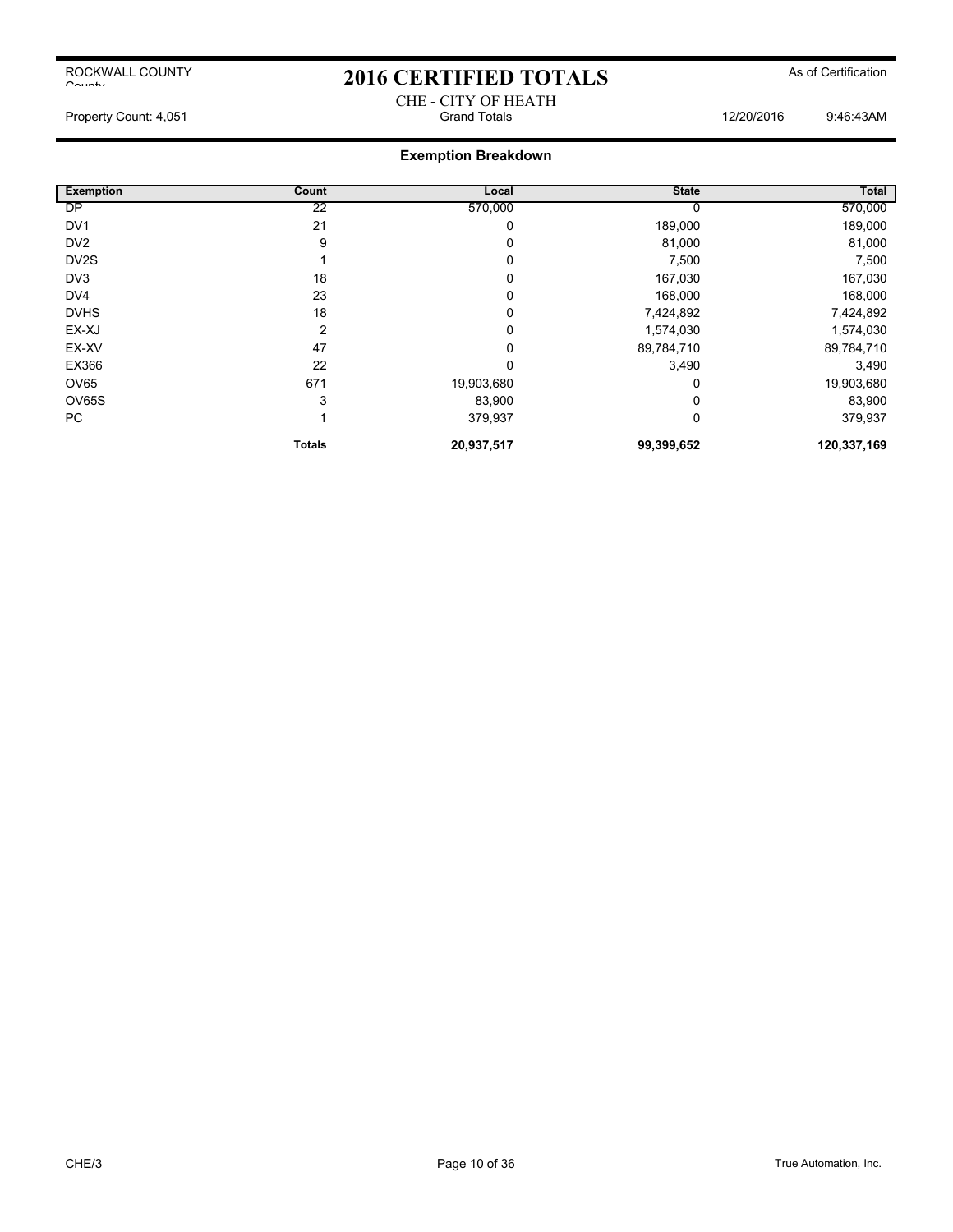## 2016 CERTIFIED TOTALS As of Certification

| Property Count: 1,331             |                   | CMC - CITY OF MCLENDON-CHISHOLM<br><b>Grand Totals</b> |                                                            | 12/20/2016        | 9:46:06AM   |
|-----------------------------------|-------------------|--------------------------------------------------------|------------------------------------------------------------|-------------------|-------------|
| Land                              |                   | Value                                                  |                                                            |                   |             |
| Homesite:                         |                   | 61,933,068                                             |                                                            |                   |             |
| Non Homesite:                     |                   | 35,929,550                                             |                                                            |                   |             |
| Ag Market:                        |                   | 57,135,636                                             |                                                            |                   |             |
| <b>Timber Market:</b>             |                   | 0                                                      | <b>Total Land</b>                                          | $^{(+)}$          | 154,998,254 |
| Improvement                       |                   | Value                                                  |                                                            |                   |             |
| Homesite:                         |                   | 222,381,541                                            |                                                            |                   |             |
| Non Homesite:                     |                   | 10,138,024                                             | <b>Total Improvements</b>                                  | $^{(+)}$          | 232,519,565 |
| <b>Non Real</b>                   | Count             | Value                                                  |                                                            |                   |             |
| Personal Property:                | 59                | 1,219,160                                              |                                                            |                   |             |
| Mineral Property:                 | 0                 | 0                                                      |                                                            |                   |             |
| Autos:                            | $\mathbf 0$       | $\mathbf 0$                                            | <b>Total Non Real</b>                                      | $^{(+)}$          | 1,219,160   |
|                                   |                   |                                                        | <b>Market Value</b>                                        | $\equiv$          | 388,736,979 |
| Ag                                | <b>Non Exempt</b> | <b>Exempt</b>                                          |                                                            |                   |             |
| <b>Total Productivity Market:</b> | 56,599,086        | 536,550                                                |                                                            |                   |             |
| Ag Use:                           | 403,750           | 2,350                                                  | <b>Productivity Loss</b>                                   | $(-)$             | 56,195,336  |
| Timber Use:                       | $\Omega$          | 0                                                      | <b>Appraised Value</b>                                     | $=$               | 332,541,643 |
| Productivity Loss:                | 56,195,336        | 534,200                                                |                                                            |                   |             |
|                                   |                   |                                                        | <b>Homestead Cap</b>                                       | $(-)$             | 2,927,582   |
|                                   |                   |                                                        | <b>Assessed Value</b>                                      | $\equiv$          | 329,614,061 |
|                                   |                   |                                                        | <b>Total Exemptions Amount</b><br>(Breakdown on Next Page) | $(-)$             | 13,695,894  |
|                                   |                   |                                                        | <b>Net Taxable</b>                                         | $\qquad \qquad =$ | 315,918,167 |

APPROXIMATE TOTAL LEVY = NET TAXABLE \* (TAX RATE / 100) 480,274.59 = 315,918,167 \* (0.152025 / 100)

| Tax Increment Finance Value: |      |
|------------------------------|------|
| Tax Increment Finance Levy:  | 0.00 |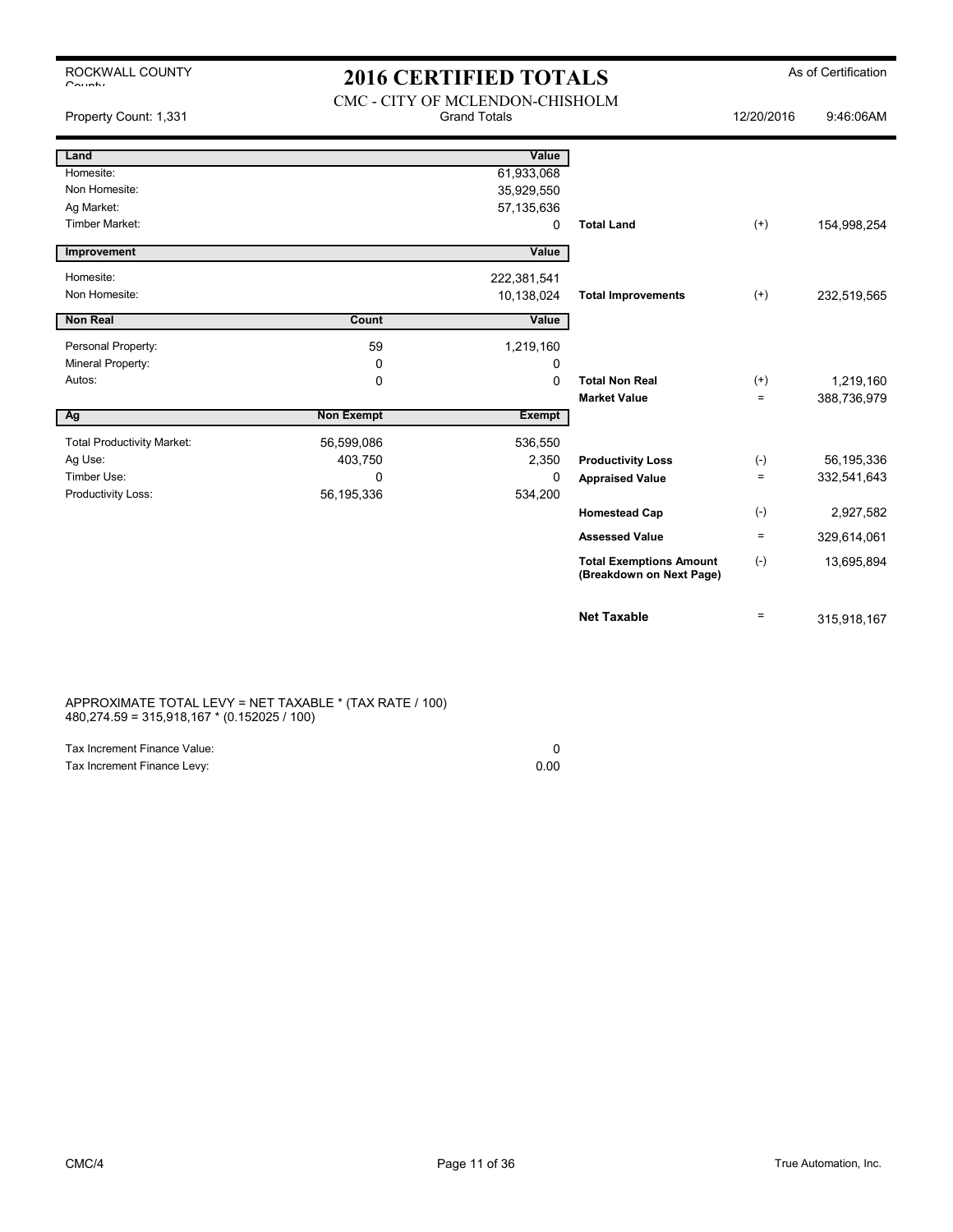## 2016 CERTIFIED TOTALS As of Certification

### CMC - CITY OF MCLENDON-CHISHOLM Property Count: 1,331 **Count: 1,331** Grand Totals **12/20/2016** 9:46:43AM

| <b>Exemption</b>  | Count         | Local     | <b>State</b> | <b>Total</b> |
|-------------------|---------------|-----------|--------------|--------------|
| <b>DP</b>         | 6             | 180,000   |              | 180,000      |
| DV <sub>1</sub>   | 6             | 0         | 37,000       | 37,000       |
| DV <sub>2</sub>   | 2             | 0         | 15,000       | 15,000       |
| DV3               | 2             | 0         | 20,000       | 20,000       |
| DV <sub>4</sub>   | 11            | 0         | 19,500       | 19,500       |
| DV <sub>4</sub> S | 3             | 0         | 36,000       | 36,000       |
| <b>DVHS</b>       | 14            | $\Omega$  | 4,644,694    | 4,644,694    |
| EX-XR             |               | 0         | 44,100       | 44,100       |
| EX-XV             | 9             | 0         | 4,572,460    | 4,572,460    |
| EX366             | 15            | 0         | 2,140        | 2,140        |
| OV65              | 142           | 4,125,000 | 0            | 4,125,000    |
|                   | <b>Totals</b> | 4,305,000 | 9,390,894    | 13,695,894   |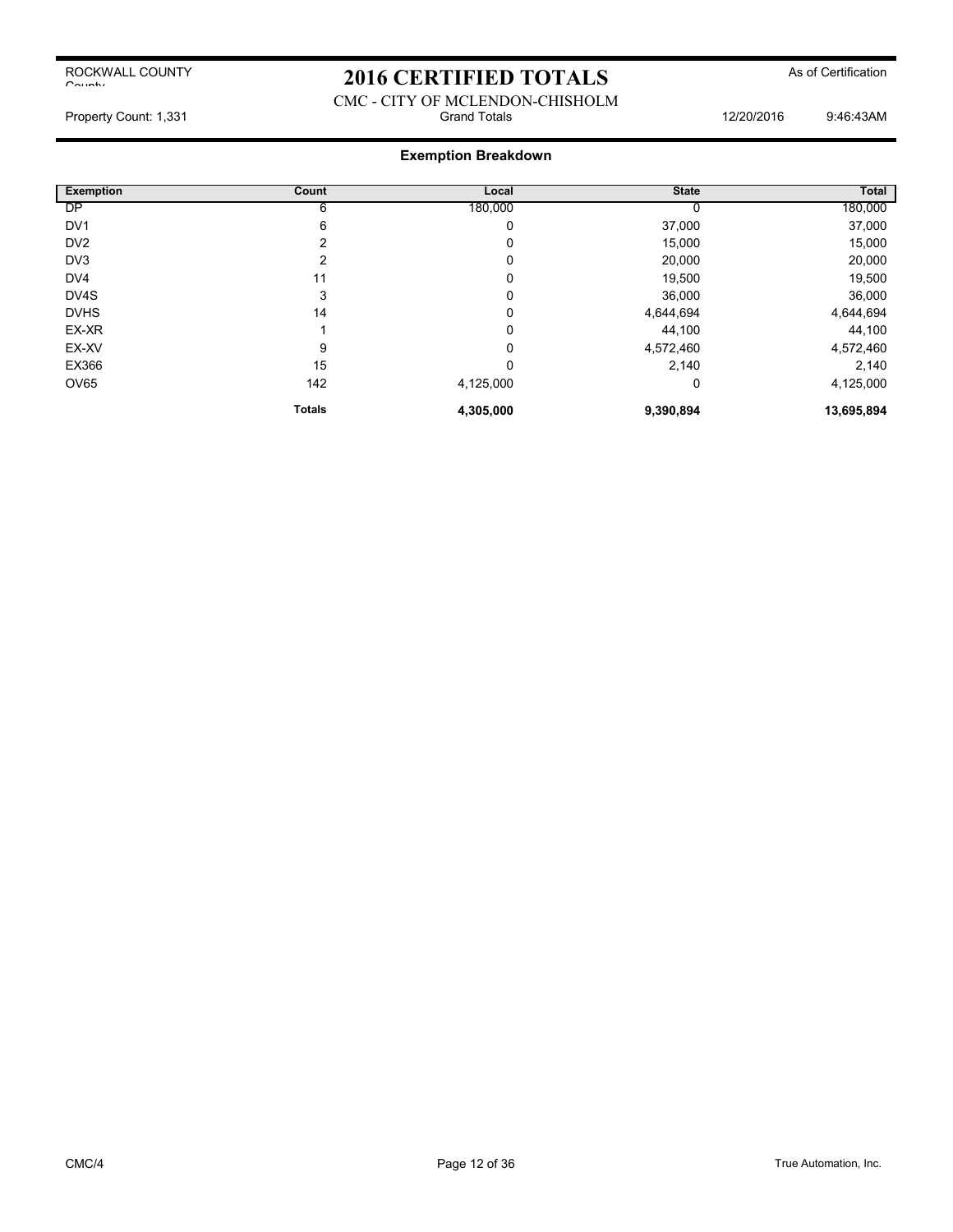| $C_{\text{right}}$           | ROCKWALL COUNTY                                              | <b>2016 CERTIFIED TOTALS</b> |                                                                              |                                                 |                  |                                                            |                   | As of Certification       |
|------------------------------|--------------------------------------------------------------|------------------------------|------------------------------------------------------------------------------|-------------------------------------------------|------------------|------------------------------------------------------------|-------------------|---------------------------|
|                              | Property Count: 3,554                                        |                              |                                                                              | CRC - CITY OF ROYSE CITY<br><b>Grand Totals</b> |                  |                                                            | 12/20/2016        | 9:46:06AM                 |
| Land                         |                                                              |                              |                                                                              |                                                 | Value            |                                                            |                   |                           |
| Homesite:                    |                                                              |                              |                                                                              |                                                 | 112,729,923      |                                                            |                   |                           |
| Non Homesite:                |                                                              |                              |                                                                              |                                                 | 54,476,829       |                                                            |                   |                           |
| Ag Market:<br>Timber Market: |                                                              |                              |                                                                              |                                                 | 26,866,460       |                                                            |                   |                           |
|                              |                                                              |                              |                                                                              |                                                 | 0                | <b>Total Land</b>                                          | $(+)$             | 194,073,212               |
| Improvement                  |                                                              |                              |                                                                              |                                                 | Value            |                                                            |                   |                           |
| Homesite:                    |                                                              |                              |                                                                              |                                                 | 261,690,805      |                                                            |                   |                           |
| Non Homesite:                |                                                              |                              |                                                                              |                                                 | 79,290,066       | <b>Total Improvements</b>                                  | $(+)$             | 340,980,871               |
| <b>Non Real</b>              |                                                              |                              | Count                                                                        |                                                 | Value            |                                                            |                   |                           |
|                              |                                                              |                              |                                                                              |                                                 |                  |                                                            |                   |                           |
| Personal Property:           |                                                              |                              | 261                                                                          |                                                 | 45,945,377       |                                                            |                   |                           |
| Mineral Property:<br>Autos:  |                                                              |                              | $\mathbf 0$<br>0                                                             |                                                 | 0<br>$\mathbf 0$ | <b>Total Non Real</b>                                      |                   |                           |
|                              |                                                              |                              |                                                                              |                                                 |                  | <b>Market Value</b>                                        | $^{(+)}$<br>$=$   | 45,945,377<br>580,999,460 |
| Ag                           |                                                              |                              | <b>Non Exempt</b>                                                            |                                                 | <b>Exempt</b>    |                                                            |                   |                           |
|                              |                                                              |                              |                                                                              |                                                 |                  |                                                            |                   |                           |
| Ag Use:                      | <b>Total Productivity Market:</b>                            |                              | 26,866,460<br>261,140                                                        |                                                 | 0<br>$\mathbf 0$ | <b>Productivity Loss</b>                                   | $(-)$             | 26,605,320                |
| Timber Use:                  |                                                              |                              | 0                                                                            |                                                 | $\mathbf 0$      | <b>Appraised Value</b>                                     | $\qquad \qquad =$ | 554,394,140               |
| Productivity Loss:           |                                                              |                              | 26,605,320                                                                   |                                                 | $\mathbf 0$      |                                                            |                   |                           |
|                              |                                                              |                              |                                                                              |                                                 |                  | <b>Homestead Cap</b>                                       | $(-)$             | 9,858,502                 |
|                              |                                                              |                              |                                                                              |                                                 |                  | <b>Assessed Value</b>                                      | $\equiv$          | 544,535,638               |
|                              |                                                              |                              |                                                                              |                                                 |                  | <b>Total Exemptions Amount</b><br>(Breakdown on Next Page) | $(-)$             | 46,062,171                |
|                              |                                                              |                              |                                                                              |                                                 |                  | <b>Net Taxable</b>                                         | $\qquad \qquad =$ | 498,473,467               |
| Freeze                       | <b>Assessed</b>                                              | <b>Taxable</b>               | <b>Actual Tax</b>                                                            | Ceiling                                         | Count            |                                                            |                   |                           |
| <b>OV65</b>                  | 36,972,698                                                   | 34,035,556                   | 178,354.31                                                                   | 180,742.84                                      | 288              |                                                            |                   |                           |
| <b>Total</b>                 | 36,972,698                                                   | 34,035,556                   | 178,354.31                                                                   | 180,742.84                                      |                  | 288 Freeze Taxable                                         | $(-)$             | 34,035,556                |
| <b>Tax Rate</b>              | 0.677100                                                     |                              |                                                                              |                                                 |                  |                                                            |                   |                           |
|                              |                                                              |                              |                                                                              |                                                 |                  | <b>Freeze Adjusted Taxable</b>                             | $=$               | 464,437,911               |
|                              | $3,323,063.41 = 464,437,911 * (0.677100 / 100) + 178,354.31$ |                              | APPROXIMATE LEVY = (FREEZE ADJUSTED TAXABLE * (TAX RATE / 100)) + ACTUAL TAX |                                                 |                  |                                                            |                   |                           |
|                              | Tax Increment Finance Value:                                 |                              |                                                                              |                                                 | $\mathbf 0$      |                                                            |                   |                           |

Tax Increment Finance Levy: 0.00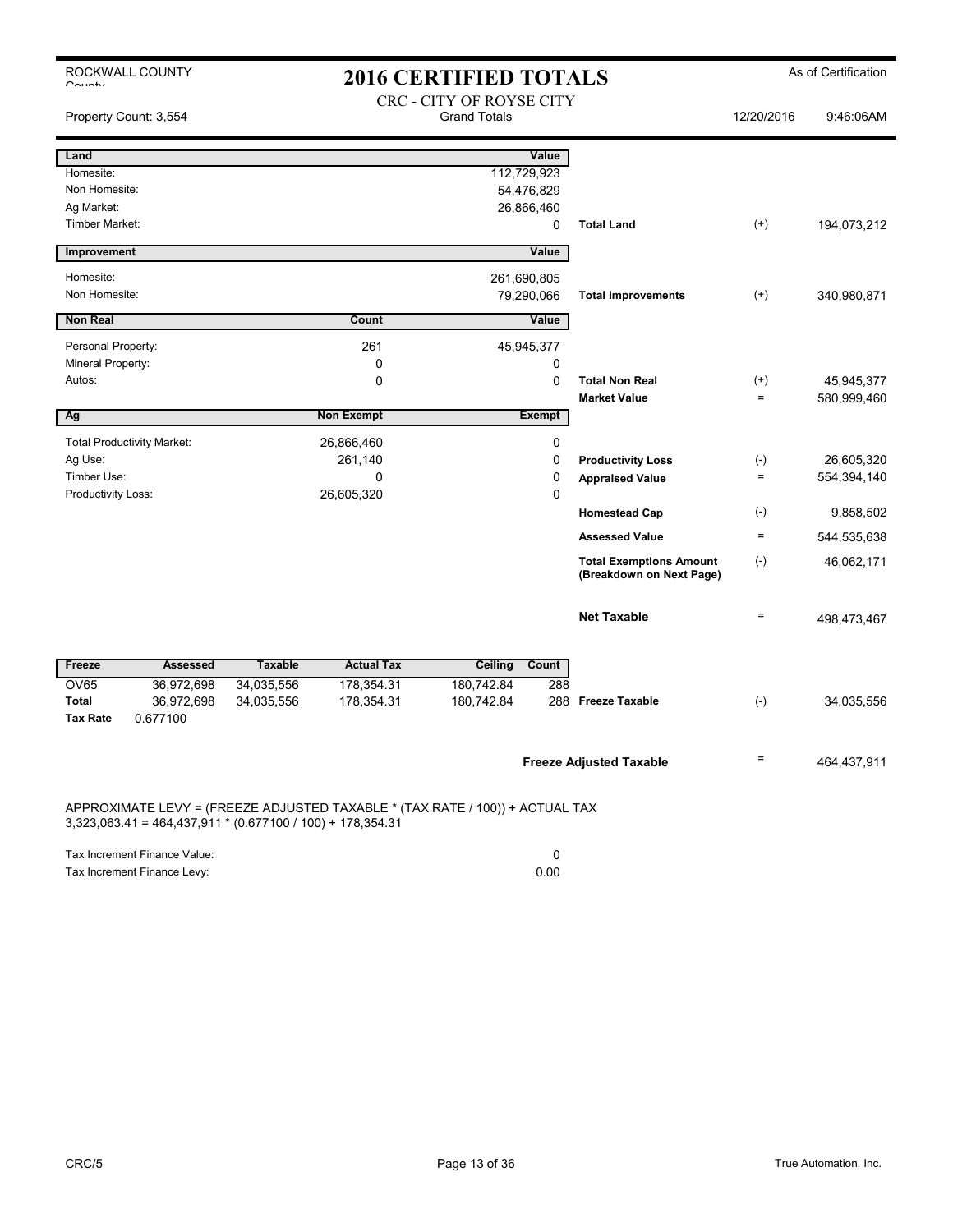$C$ ounty

## 2016 CERTIFIED TOTALS As of Certification

CRC - CITY OF ROYSE CITY

## **Exemption Breakdown**

| <b>Exemption</b>  | Count         | Local     | <b>State</b> | Total      |
|-------------------|---------------|-----------|--------------|------------|
| <b>DP</b>         | 54            | 265,000   |              | 265,000    |
| DV <sub>1</sub>   | 16            | 0         | 122,000      | 122,000    |
| DV <sub>1</sub> S |               | 0         | 5,000        | 5,000      |
| DV <sub>2</sub>   | 8             | 0         | 60,000       | 60,000     |
| DV <sub>2</sub> S |               | 0         | 7,500        | 7,500      |
| DV3               | 9             | 0         | 82,000       | 82,000     |
| DV <sub>4</sub>   | 18            | 0         | 120,000      | 120,000    |
| DV4S              |               | 0         | 12,000       | 12,000     |
| <b>DVHS</b>       | 13            | 0         | 2,101,106    | 2,101,106  |
| EX-XJ             |               | 0         | 66,400       | 66,400     |
| EX-XR             |               | 0         | 88,430       | 88,430     |
| EX-XV             | 70            | 0         | 41,038,200   | 41,038,200 |
| EX-XV (Prorated)  |               | 0         | 26,531       | 26,531     |
| EX366             | 29            | 0         | 4,830        | 4,830      |
| FR.               |               | $\Omega$  | 0            | $\Omega$   |
| OV65              | 305           | 1,788,000 | 0            | 1,788,000  |
| OV65S             | 4             | 24,000    | 0            | 24,000     |
| PC                | 5             | 251,174   | 0            | 251,174    |
|                   | <b>Totals</b> | 2,328,174 | 43,733,997   | 46,062,171 |

ROCKWALL COUNTY

Property Count: 3,554 Crand Totals Grand Totals 12/20/2016 9:46:43AM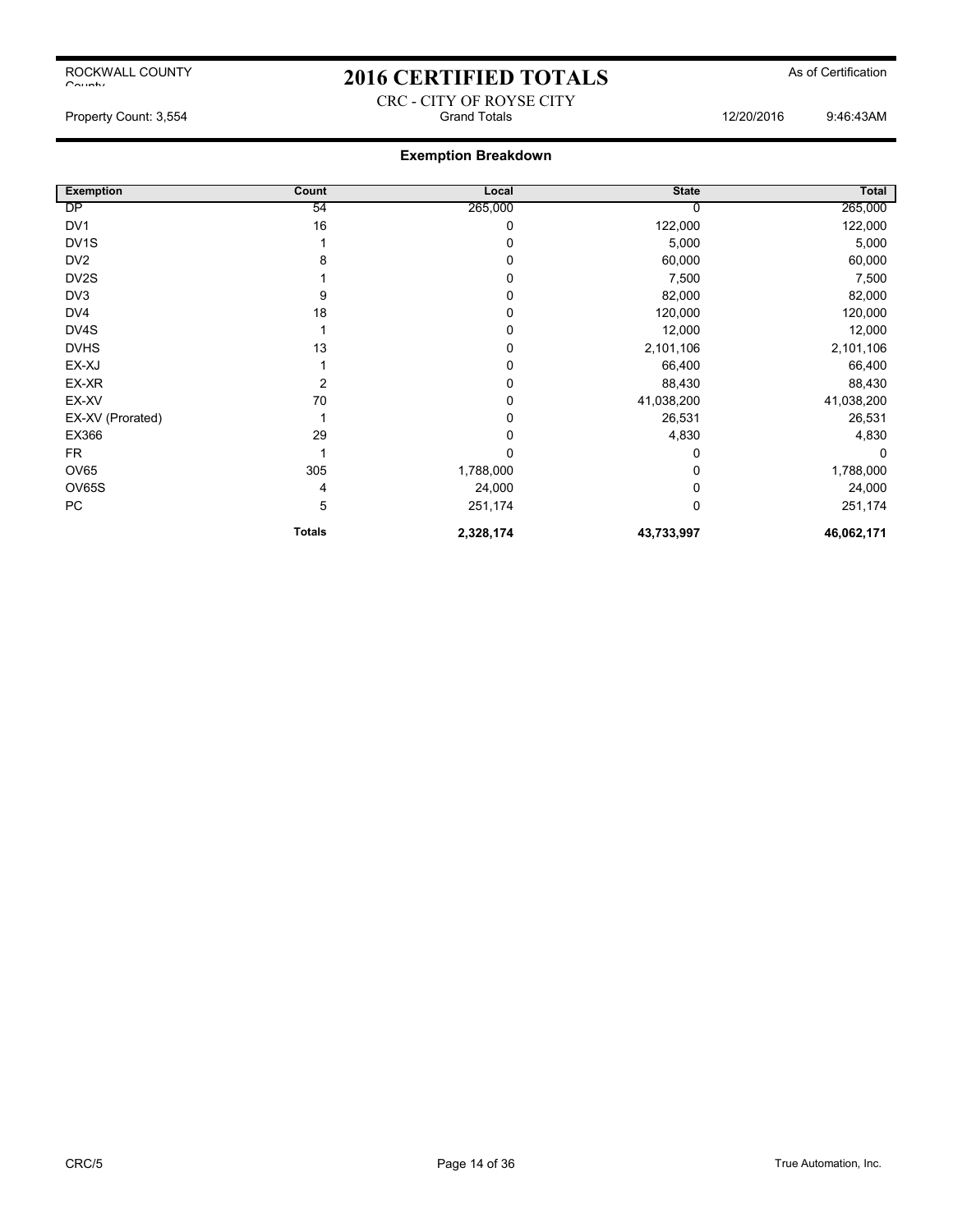| $O_{\text{multi}}$    | ROCKWALL COUNTY                                              |                |                   | <b>2016 CERTIFIED TOTALS</b>                                                 |                                                            |                 | As of Certification |
|-----------------------|--------------------------------------------------------------|----------------|-------------------|------------------------------------------------------------------------------|------------------------------------------------------------|-----------------|---------------------|
| Property Count: 2,704 |                                                              |                |                   | <b>CRT - CITY OF ROWLETT</b><br><b>Grand Totals</b>                          |                                                            | 12/20/2016      | 9:46:06AM           |
| Land                  |                                                              |                |                   | Value                                                                        |                                                            |                 |                     |
| Homesite:             |                                                              |                |                   | 153,421,394                                                                  |                                                            |                 |                     |
| Non Homesite:         |                                                              |                |                   | 48,507,960                                                                   |                                                            |                 |                     |
| Ag Market:            |                                                              |                |                   | 353,640                                                                      |                                                            |                 |                     |
| <b>Timber Market:</b> |                                                              |                |                   | 0                                                                            | <b>Total Land</b>                                          | $^{(+)}$        | 202,282,994         |
| Improvement           |                                                              |                |                   | Value                                                                        |                                                            |                 |                     |
| Homesite:             |                                                              |                |                   | 303,537,187                                                                  |                                                            |                 |                     |
| Non Homesite:         |                                                              |                |                   | 74,943,499                                                                   | <b>Total Improvements</b>                                  | $^{(+)}$        | 378,480,686         |
| <b>Non Real</b>       |                                                              |                | Count             | Value                                                                        |                                                            |                 |                     |
| Personal Property:    |                                                              |                | 188               | 34,945,201                                                                   |                                                            |                 |                     |
| Mineral Property:     |                                                              |                | 0                 | 0                                                                            |                                                            |                 |                     |
| Autos:                |                                                              |                | 0                 | 0                                                                            | <b>Total Non Real</b>                                      | $^{(+)}$        | 34,945,201          |
|                       |                                                              |                |                   |                                                                              | <b>Market Value</b>                                        | $=$             | 615,708,881         |
| Ag                    |                                                              |                | <b>Non Exempt</b> | <b>Exempt</b>                                                                |                                                            |                 |                     |
|                       | <b>Total Productivity Market:</b>                            |                | 353,640           | 0                                                                            |                                                            |                 |                     |
| Ag Use:               |                                                              |                | 880               | 0                                                                            | <b>Productivity Loss</b>                                   | $(-)$           | 352,760             |
| Timber Use:           |                                                              |                | 0                 | 0                                                                            | <b>Appraised Value</b>                                     | $=$             | 615,356,121         |
| Productivity Loss:    |                                                              |                | 352,760           | $\Omega$                                                                     |                                                            |                 |                     |
|                       |                                                              |                |                   |                                                                              | <b>Homestead Cap</b>                                       | $(-)$           | 12,168,782          |
|                       |                                                              |                |                   |                                                                              | <b>Assessed Value</b>                                      | $=$             | 603,187,339         |
|                       |                                                              |                |                   |                                                                              | <b>Total Exemptions Amount</b><br>(Breakdown on Next Page) | $(-)$           | 39,612,849          |
|                       |                                                              |                |                   |                                                                              | <b>Net Taxable</b>                                         | $\quad \  \  =$ | 563,574,490         |
| Freeze                | <b>Assessed</b>                                              | <b>Taxable</b> | <b>Actual Tax</b> | <b>Ceiling</b><br>Count                                                      |                                                            |                 |                     |
| <b>DP</b>             | 5,913,107                                                    | 3,901,107      | 19,893.14         | 20,268.37<br>37                                                              |                                                            |                 |                     |
| <b>DPS</b>            | 404,514                                                      | 399,514        | 2,133.85          | 2,133.85                                                                     | 1                                                          |                 |                     |
| <b>OV65</b>           | 84,350,085                                                   | 66,961,966     | 339,253.63        | 417<br>346,241.11                                                            |                                                            |                 |                     |
| Total                 | 90,667,706                                                   | 71,262,587     | 361,280.62        | 368,643.33<br>455                                                            | <b>Freeze Taxable</b>                                      | $(\text{-})$    | 71,262,587          |
| <b>Tax Rate</b>       | 0.787173                                                     |                |                   |                                                                              |                                                            |                 |                     |
|                       |                                                              |                |                   |                                                                              | <b>Freeze Adjusted Taxable</b>                             | Ξ               | 492,311,903         |
|                       | $4,236,627.00 = 492,311,903 * (0.787173 / 100) + 361,280.62$ |                |                   | APPROXIMATE LEVY = (FREEZE ADJUSTED TAXABLE * (TAX RATE / 100)) + ACTUAL TAX |                                                            |                 |                     |

| Tax Increment Finance Value: |      |
|------------------------------|------|
| Tax Increment Finance Levy:  | 0.00 |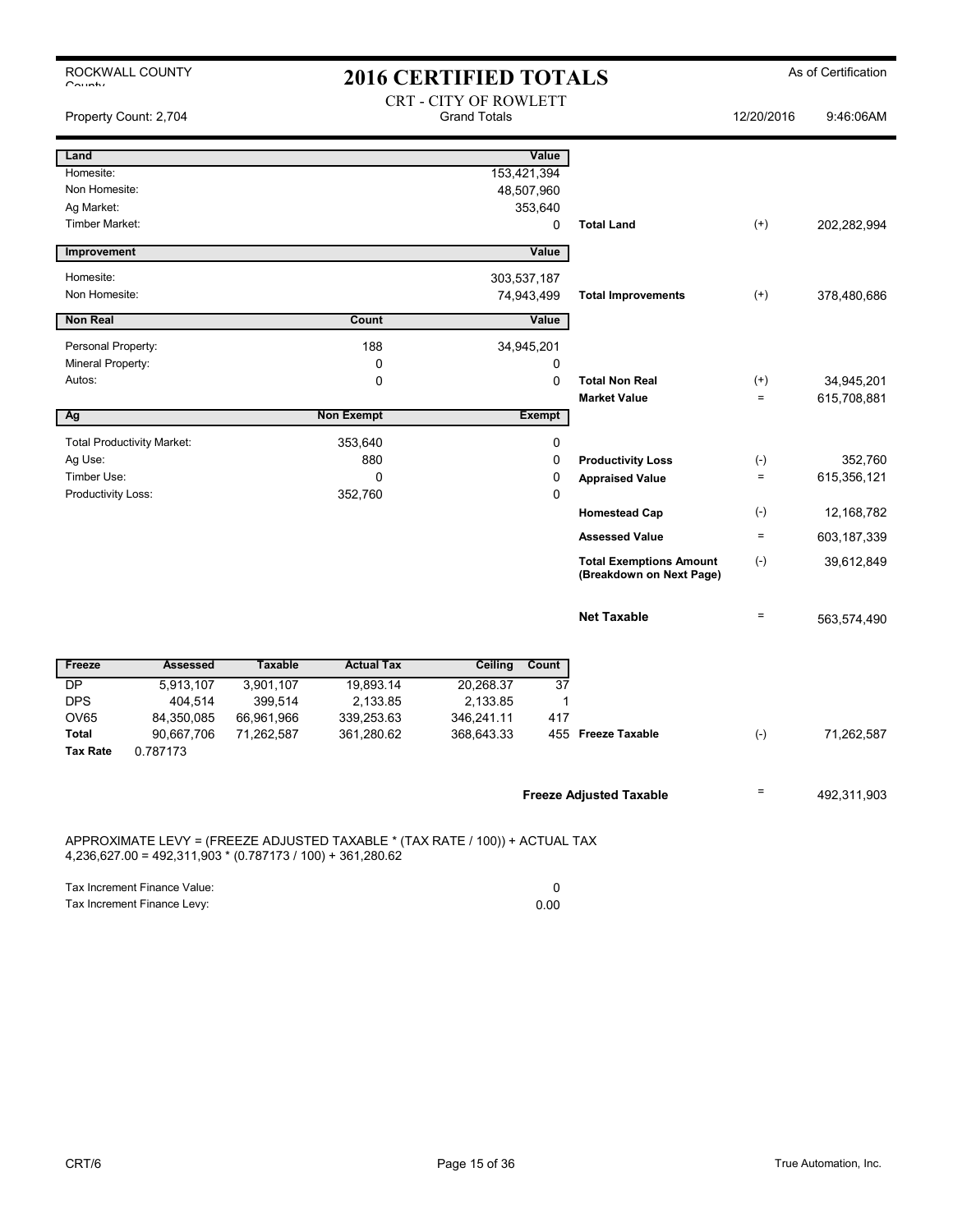# 2016 CERTIFIED TOTALS As of Certification CRT - CITY OF ROWLETT

### **Exemption Breakdown**

| <b>Exemption</b> | Count          | Local      | <b>State</b> | Total      |
|------------------|----------------|------------|--------------|------------|
| <b>DP</b>        | 39             | 1,920,000  | υ            | 1,920,000  |
| <b>DPS</b>       |                | 0          | 0            | 0          |
| DV <sub>1</sub>  | 13             | 0          | 121,000      | 121,000    |
| DV <sub>2</sub>  | 11             | 0          | 96,000       | 96,000     |
| DV3              | 5              | 0          | 52,000       | 52,000     |
| DV <sub>4</sub>  | 21             | 0          | 84,000       | 84,000     |
| DV4S             | $\overline{2}$ | 0          | 24,000       | 24,000     |
| <b>DVHS</b>      | 23             | 0          | 5,002,920    | 5,002,920  |
| EX-XV            | 17             | 0          | 10,903,760   | 10,903,760 |
| EX366            | 19             | $\Omega$   | 2,450        | 2,450      |
| <b>HS</b>        | 1,728          | 8,556,719  | 0            | 8,556,719  |
| OV65             | 438            | 12,700,000 | 0            | 12,700,000 |
| OV65S            | 5              | 150,000    | 0            | 150,000    |
|                  | <b>Totals</b>  | 23,326,719 | 16,286,130   | 39,612,849 |

Property Count: 2,704 **Count: 2,704** Grand Totals **Count: 2,704** Grand Totals 12/20/2016 9:46:43AM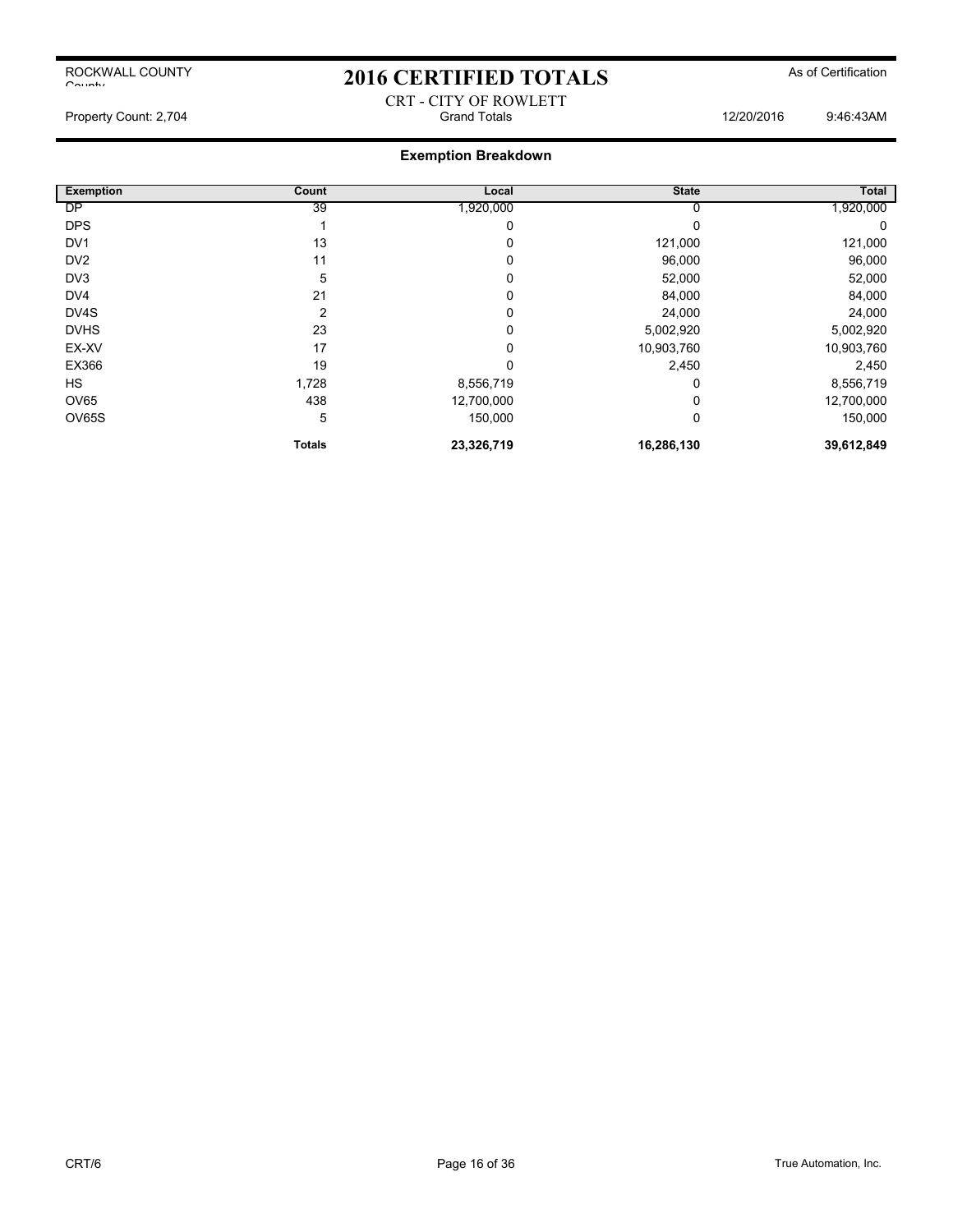| ROCKWALL COUNTY<br><b>2016 CERTIFIED TOTALS</b><br>$\sim$ |                                   |                |                   |                                                      |                            |                                                            | As of Certification  |                              |
|-----------------------------------------------------------|-----------------------------------|----------------|-------------------|------------------------------------------------------|----------------------------|------------------------------------------------------------|----------------------|------------------------------|
|                                                           | Property Count: 19,002            |                |                   | <b>CRW - CITY OF ROCKWALL</b><br><b>Grand Totals</b> |                            |                                                            | 12/20/2016           | 9:46:06AM                    |
| Land                                                      |                                   |                |                   |                                                      | Value                      |                                                            |                      |                              |
| Homesite:<br>Non Homesite:                                |                                   |                |                   |                                                      | 934,434,383<br>687,555,733 |                                                            |                      |                              |
| Ag Market:                                                |                                   |                |                   |                                                      | 112,379,900                |                                                            |                      |                              |
| <b>Timber Market:</b>                                     |                                   |                |                   |                                                      | 0                          | <b>Total Land</b>                                          | $^{(+)}$             | 1,734,370,016                |
| Improvement                                               |                                   |                |                   |                                                      | Value                      |                                                            |                      |                              |
| Homesite:                                                 |                                   |                |                   | 2,210,872,698                                        |                            |                                                            |                      |                              |
| Non Homesite:                                             |                                   |                |                   | 1,090,888,606                                        |                            | <b>Total Improvements</b>                                  | $(+)$                | 3,301,761,304                |
| <b>Non Real</b>                                           |                                   |                | Count             |                                                      | Value                      |                                                            |                      |                              |
| Personal Property:                                        |                                   |                | 1,715             |                                                      | 451,784,222                |                                                            |                      |                              |
| Mineral Property:                                         |                                   |                | 0                 |                                                      | $\mathbf 0$                |                                                            |                      |                              |
| Autos:                                                    |                                   |                | 0                 |                                                      | $\Omega$                   | <b>Total Non Real</b><br><b>Market Value</b>               | $^{(+)}$<br>$\equiv$ | 451,784,222<br>5,487,915,542 |
| Ag                                                        |                                   |                | <b>Non Exempt</b> |                                                      | <b>Exempt</b>              |                                                            |                      |                              |
|                                                           | <b>Total Productivity Market:</b> |                | 109,961,060       |                                                      | 2,418,840                  |                                                            |                      |                              |
| Ag Use:                                                   |                                   |                | 576,670           |                                                      | 29,330                     | <b>Productivity Loss</b>                                   | $(-)$                | 109,384,390                  |
| Timber Use:                                               |                                   |                | 0                 |                                                      | 0                          | <b>Appraised Value</b>                                     | $\equiv$             | 5,378,531,152                |
| Productivity Loss:                                        |                                   |                | 109,384,390       |                                                      | 2,389,510                  | <b>Homestead Cap</b>                                       | $(-)$                | 80,010,940                   |
|                                                           |                                   |                |                   |                                                      |                            | <b>Assessed Value</b>                                      | $\equiv$             | 5,298,520,212                |
|                                                           |                                   |                |                   |                                                      |                            |                                                            |                      |                              |
|                                                           |                                   |                |                   |                                                      |                            | <b>Total Exemptions Amount</b><br>(Breakdown on Next Page) | $(-)$                | 580,899,524                  |
|                                                           |                                   |                |                   |                                                      |                            | <b>Net Taxable</b>                                         | $\equiv$             |                              |
|                                                           |                                   |                |                   |                                                      |                            |                                                            |                      | 4,717,620,688                |
| Freeze                                                    | <b>Assessed</b>                   | <b>Taxable</b> | <b>Actual Tax</b> | Ceiling                                              | Count                      |                                                            |                      |                              |
| DP                                                        | 30,920,699                        | 28,799,109     | 118,793.61        | 125,668.09                                           | 156                        |                                                            |                      |                              |
| <b>DPS</b>                                                | 93,698                            | 93,698         | 262.66            | 262.66                                               | 1                          |                                                            |                      |                              |
| <b>OV65</b><br>Total                                      | 564,810,561                       | 403,547,668    | 1,528,055.24      | 1,559,134.42                                         | 2,588                      | 2,745 Freeze Taxable                                       |                      |                              |
| <b>Tax Rate</b>                                           | 595,824,958<br>0.454300           | 432,440,475    | 1,647,111.51      | 1,685,065.17                                         |                            |                                                            | $(-)$                | 432,440,475                  |
|                                                           |                                   |                |                   |                                                      |                            |                                                            |                      |                              |
|                                                           |                                   |                |                   |                                                      |                            | <b>Freeze Adjusted Taxable</b>                             | $\equiv$             | 4,285,180,213                |
|                                                           |                                   |                |                   |                                                      |                            |                                                            |                      |                              |
|                                                           |                                   |                |                   |                                                      |                            |                                                            |                      |                              |

APPROXIMATE LEVY = (FREEZE ADJUSTED TAXABLE \* (TAX RATE / 100)) + ACTUAL TAX 21,114,685.22 = 4,285,180,213 \* (0.454300 / 100) + 1,647,111.51

| <b>Tif Zone Code</b>         | <b>Tax Increment Loss</b> |
|------------------------------|---------------------------|
| 2007 TIF                     | 10.868.383                |
| Tax Increment Finance Value: | 10.868.383                |
| Tax Increment Finance Levy:  | 49.375.06                 |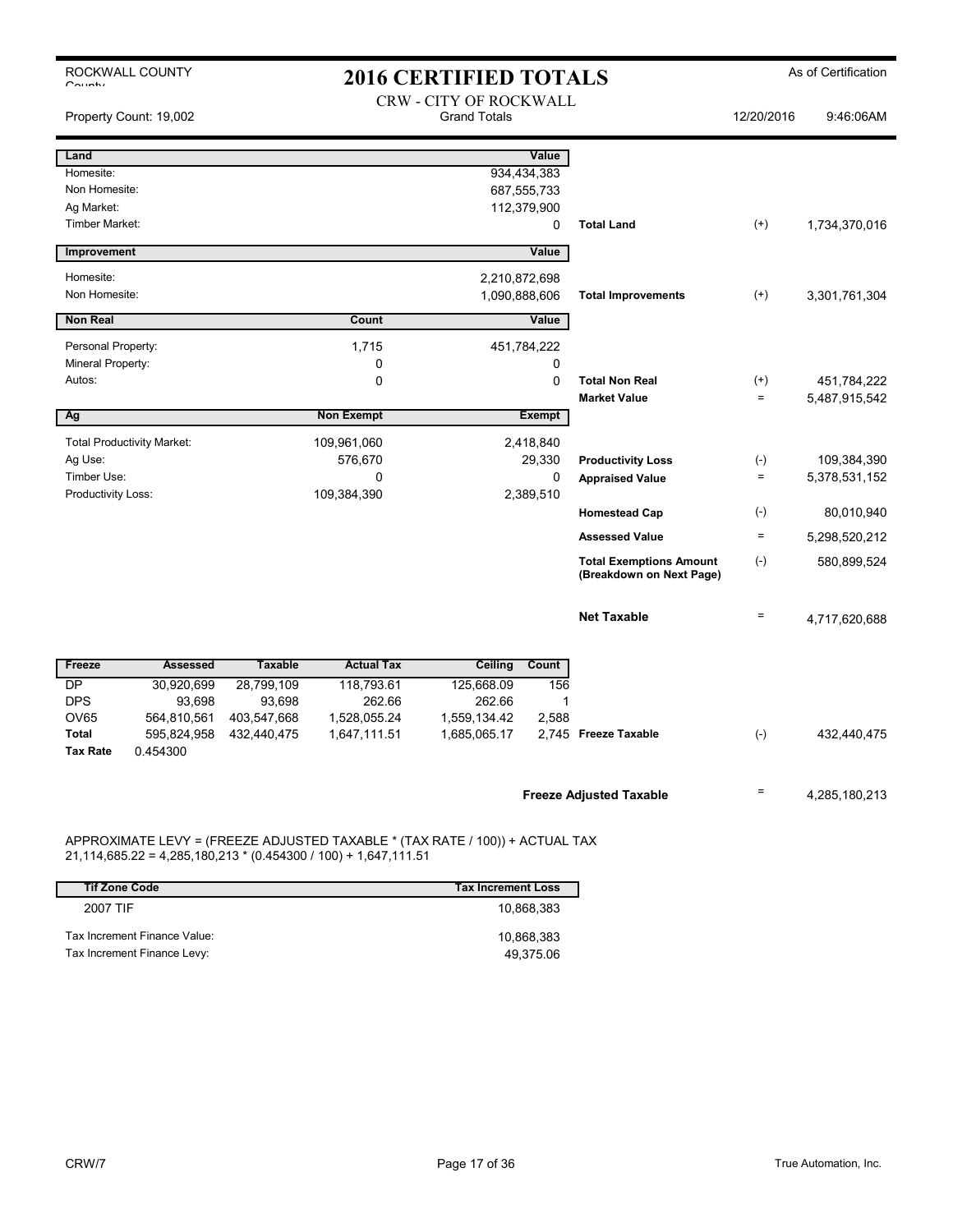# 2016 CERTIFIED TOTALS As of Certification CRW - CITY OF ROCKWALL

Property Count: 19,002 **Stand Totals** Grand Totals 12/20/2016 9:46:43AM

| <b>Exemption</b>  | Count          | Local       | <b>State</b> | Total       |
|-------------------|----------------|-------------|--------------|-------------|
| AB                |                | 330,620     | 0            | 330,620     |
| CHODO (Partial)   | 1              | 2,373,575   | 0            | 2,373,575   |
| <b>DP</b>         | 161            | 0           | 0            | 0           |
| <b>DPS</b>        | 1              | 0           | O            | $\Omega$    |
| DV <sub>1</sub>   | 77             | 0           | 618,000      | 618,000     |
| DV <sub>1</sub> S | 1              | 0           | 5,000        | 5,000       |
| DV <sub>2</sub>   | 55             | 0           | 486,000      | 486,000     |
| DV2S              | $\overline{2}$ | 0           | 15,000       | 15,000      |
| DV3               | 49             | 0           | 507,000      | 507,000     |
| DV3S              |                | 0           | 10,000       | 10,000      |
| DV4               | 125            | 0           | 888,000      | 888,000     |
| DV4S              | 9              | 0           | 84,000       | 84,000      |
| <b>DVHS</b>       | 80             | 0           | 20,872,938   | 20,872,938  |
| <b>DVHSS</b>      |                | 0           | 142,220      | 142,220     |
| EX-XG             | 2              | 0           | 225,940      | 225,940     |
| EX-XI             | 6              | 0           | 4,224,370    | 4,224,370   |
| EX-XL             | 21             | 0           | 12,393,180   | 12,393,180  |
| EX-XR             | 8              | 0           | 1,258,560    | 1,258,560   |
| EX-XU             |                | 0           | 32,660       | 32,660      |
| EX-XV             | 366            | 0           | 348,660,960  | 348,660,960 |
| EX366             | 46             | $\mathbf 0$ | 10,040       | 10,040      |
| <b>FR</b>         | 12             | 25,288,620  | 0            | 25,288,620  |
| <b>OV65</b>       | 2,699          | 158,303,283 | 0            | 158,303,283 |
| OV65S             | 34             | 1,977,343   | 0            | 1,977,343   |
| PC                | 11             | 2,192,215   | $\mathbf{0}$ | 2,192,215   |
|                   | <b>Totals</b>  | 190,465,656 | 390,433,868  | 580,899,524 |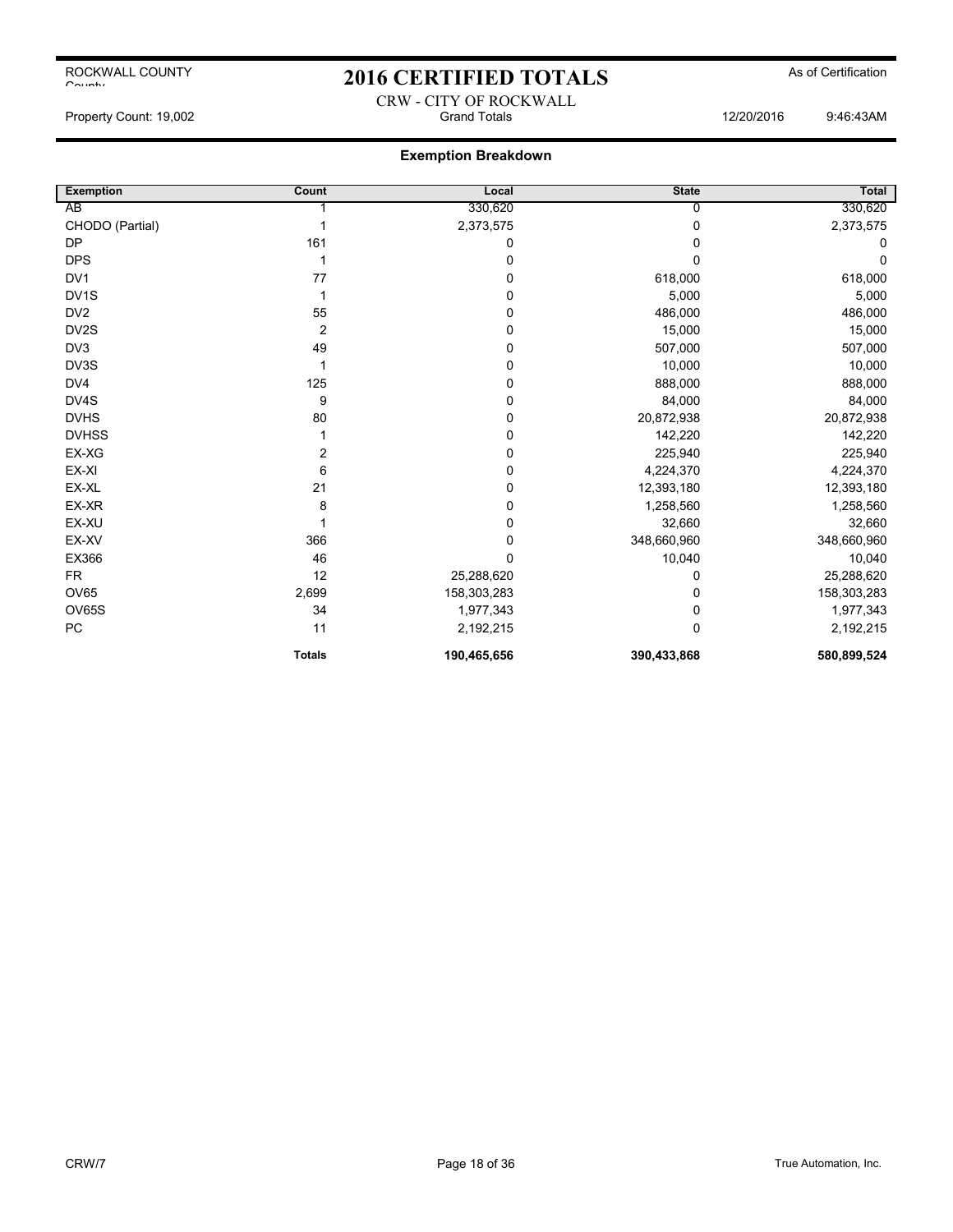|                           | ROCKWALL COUNTY                                                                                                                        |                |                   | <b>2016 CERTIFIED TOTALS</b>                      |                                                            |                   | As of Certification |  |
|---------------------------|----------------------------------------------------------------------------------------------------------------------------------------|----------------|-------------------|---------------------------------------------------|------------------------------------------------------------|-------------------|---------------------|--|
| $O_{\text{min}}$          |                                                                                                                                        |                |                   |                                                   |                                                            |                   |                     |  |
| Property Count: 448       |                                                                                                                                        |                |                   | <b>CWY - CITY OF WYLIE</b><br><b>Grand Totals</b> |                                                            | 12/20/2016        | 9:46:06AM           |  |
| Land                      |                                                                                                                                        |                |                   | Value                                             |                                                            |                   |                     |  |
| Homesite:                 |                                                                                                                                        |                |                   | 20,811,473                                        |                                                            |                   |                     |  |
| Non Homesite:             |                                                                                                                                        |                |                   | 1,214,640                                         |                                                            |                   |                     |  |
| Ag Market:                |                                                                                                                                        |                |                   | 903,550                                           |                                                            |                   |                     |  |
| <b>Timber Market:</b>     |                                                                                                                                        |                |                   | 0                                                 | <b>Total Land</b>                                          | $^{(+)}$          | 22,929,663          |  |
| <b>Improvement</b>        |                                                                                                                                        |                |                   | Value                                             |                                                            |                   |                     |  |
| Homesite:                 |                                                                                                                                        |                |                   | 42,494,225                                        |                                                            |                   |                     |  |
| Non Homesite:             |                                                                                                                                        |                |                   | 1,993,020                                         | <b>Total Improvements</b>                                  | $^{(+)}$          | 44,487,245          |  |
| <b>Non Real</b>           |                                                                                                                                        |                | <b>Count</b>      | Value                                             |                                                            |                   |                     |  |
| Personal Property:        |                                                                                                                                        |                | 8                 | 143,765                                           |                                                            |                   |                     |  |
| Mineral Property:         |                                                                                                                                        |                | 0                 | 0                                                 |                                                            |                   |                     |  |
| Autos:                    |                                                                                                                                        |                | $\mathbf 0$       | $\mathbf 0$                                       | <b>Total Non Real</b>                                      | $^{(+)}$          | 143,765             |  |
|                           |                                                                                                                                        |                |                   |                                                   | <b>Market Value</b>                                        | $=$               | 67,560,673          |  |
| Ag                        |                                                                                                                                        |                | <b>Non Exempt</b> | <b>Exempt</b>                                     |                                                            |                   |                     |  |
|                           | <b>Total Productivity Market:</b>                                                                                                      |                | 903,550           | 0                                                 |                                                            |                   |                     |  |
| Ag Use:                   |                                                                                                                                        |                | 5,110             | $\mathbf 0$                                       | <b>Productivity Loss</b>                                   | $(-)$             | 898,440             |  |
| Timber Use:               |                                                                                                                                        |                | 0                 | 0                                                 | <b>Appraised Value</b>                                     | $=$               | 66,662,233          |  |
| <b>Productivity Loss:</b> |                                                                                                                                        |                | 898,440           | $\mathbf 0$                                       |                                                            |                   |                     |  |
|                           |                                                                                                                                        |                |                   |                                                   | <b>Homestead Cap</b>                                       | $(-)$             | 2,427,299           |  |
|                           |                                                                                                                                        |                |                   |                                                   | <b>Assessed Value</b>                                      | $\qquad \qquad =$ | 64,234,934          |  |
|                           |                                                                                                                                        |                |                   |                                                   | <b>Total Exemptions Amount</b><br>(Breakdown on Next Page) | $(-)$             | 1,294,830           |  |
|                           |                                                                                                                                        |                |                   |                                                   | <b>Net Taxable</b>                                         | $=$               | 62,940,104          |  |
| Freeze                    | <b>Assessed</b>                                                                                                                        | <b>Taxable</b> | <b>Actual Tax</b> | Ceiling<br>Count                                  |                                                            |                   |                     |  |
| <b>DP</b>                 | 214,763                                                                                                                                | 134,003        | 876.83            | 937.56                                            | 3                                                          |                   |                     |  |
| <b>OV65</b>               | 3,776,302                                                                                                                              | 2,817,222      | 20,111.66         | 20,209.46                                         | 28                                                         |                   |                     |  |
| <b>Total</b>              | 3,991,065                                                                                                                              | 2,951,225      | 20,988.49         | 21,147.02                                         | <b>Freeze Taxable</b><br>31                                | $(-)$             | 2,951,225           |  |
| <b>Tax Rate</b>           | 0.868900                                                                                                                               |                |                   |                                                   |                                                            |                   |                     |  |
|                           |                                                                                                                                        |                |                   |                                                   | <b>Freeze Adjusted Taxable</b>                             | Ξ                 | 59,988,879          |  |
|                           | APPROXIMATE LEVY = (FREEZE ADJUSTED TAXABLE * (TAX RATE / 100)) + ACTUAL TAX<br>542,231.86 = 59,988,879 * (0.868900 / 100) + 20,988.49 |                |                   |                                                   |                                                            |                   |                     |  |

| Tax Increment Finance Value: |      |
|------------------------------|------|
| Tax Increment Finance Levy:  | 0.00 |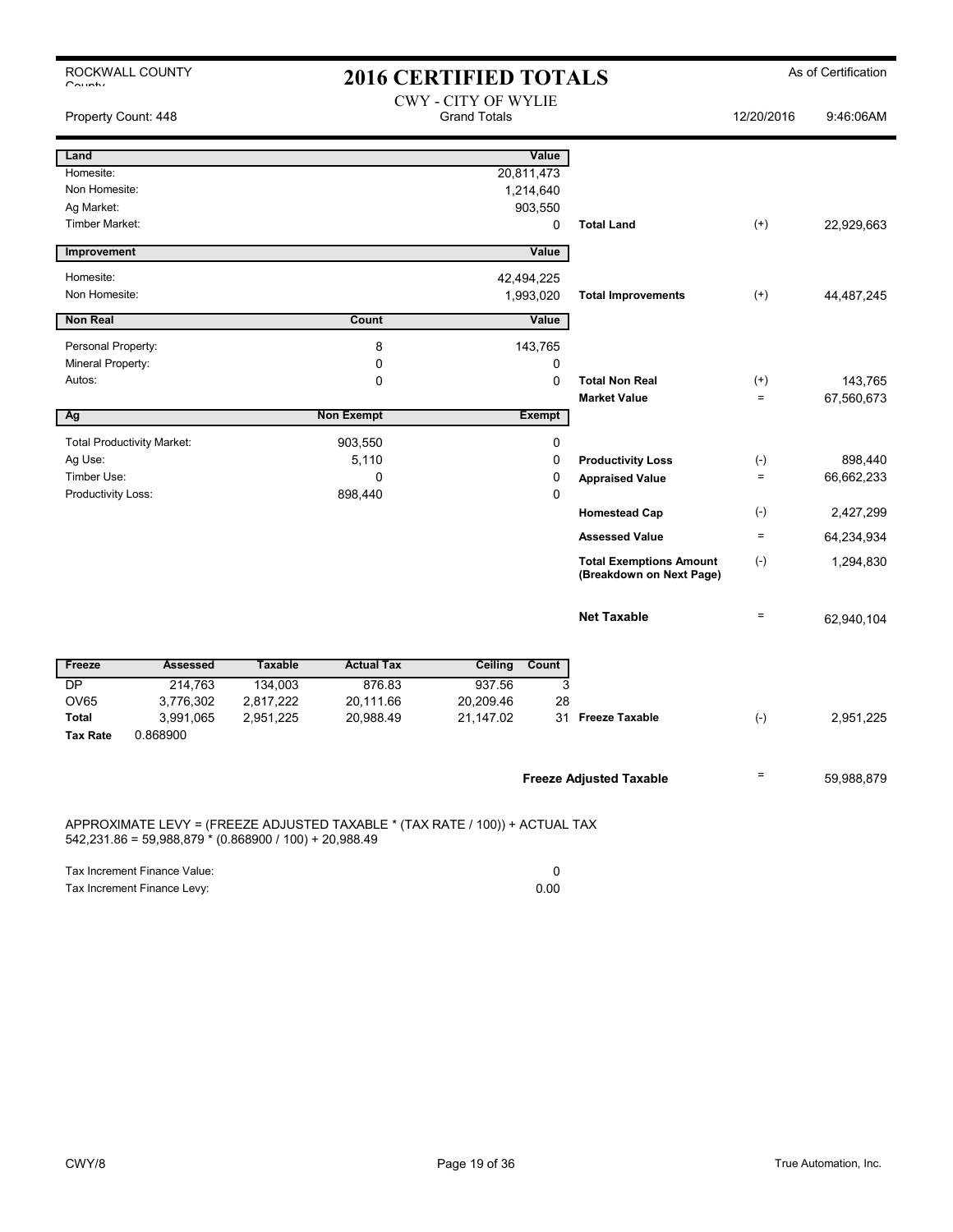## 2016 CERTIFIED TOTALS As of Certification

## CWY - CITY OF WYLIE Property Count: 448 **Property Count: 448** Crand Totals **Count: 448** Crand Totals **12/20/2016** 9:46:43AM

| <b>Exemption</b> | Count         | Local   | <b>State</b> | Total     |
|------------------|---------------|---------|--------------|-----------|
| <b>DP</b>        |               | 80,760  |              | 80,760    |
| DV <sub>1</sub>  |               | 0       | 10,000       | 10,000    |
| DV4              |               | 0       |              | 0         |
| <b>DVHS</b>      |               | 0       | 228,040      | 228,040   |
| EX-XV            | 5             | 0       | 214,920      | 214,920   |
| EX366            |               | 0       | 70           | 70        |
| <b>OV65</b>      | 29            | 761,040 | 0            | 761,040   |
|                  | <b>Totals</b> | 841,800 | 453,030      | 1,294,830 |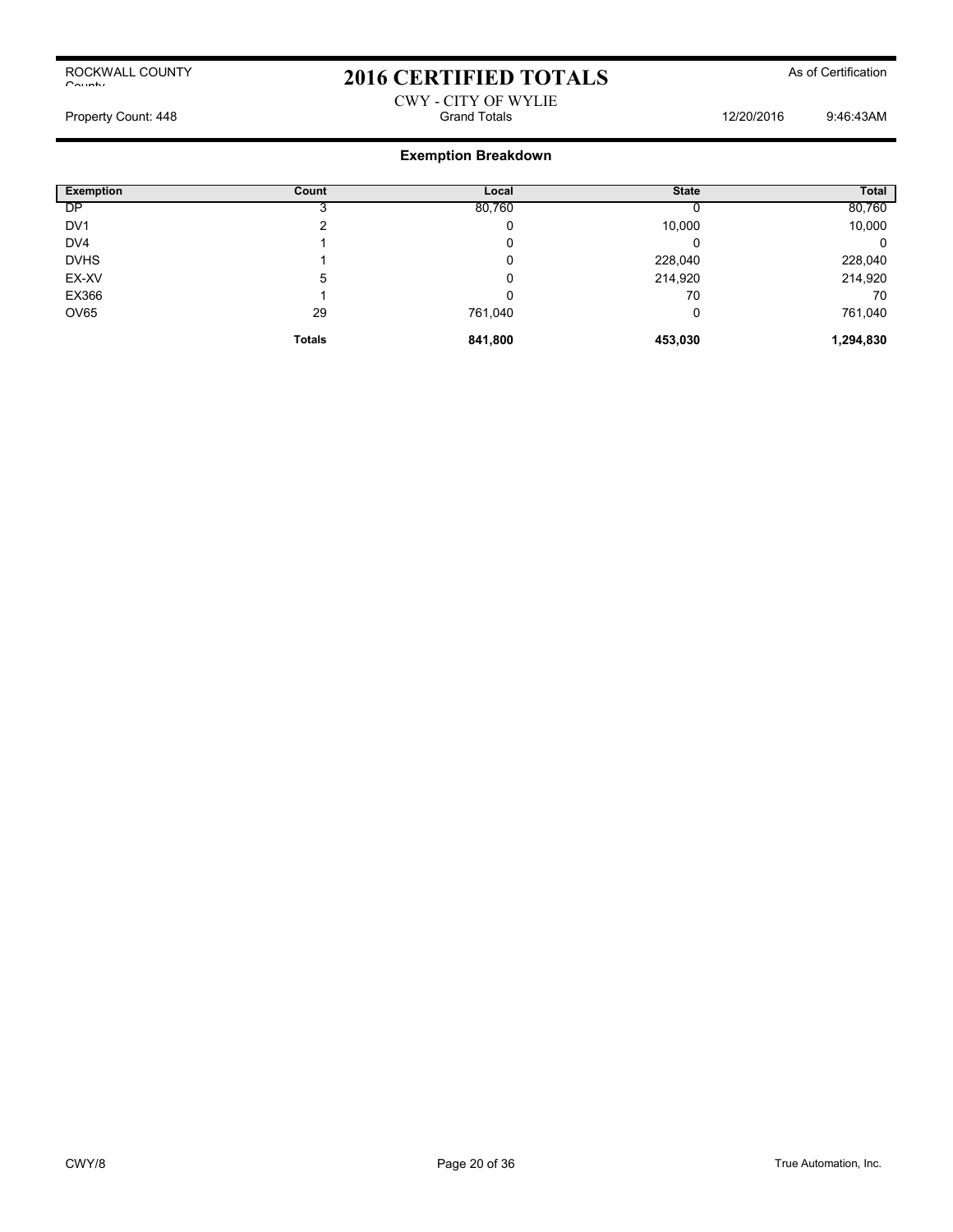| ROCKWALL COUNTY<br><b>2016 CERTIFIED TOTALS</b><br>$O_{\text{multi}}$ |                                                                                                                                           |                |                                                     | As of Certification          |               |                                                            |                   |                |
|-----------------------------------------------------------------------|-------------------------------------------------------------------------------------------------------------------------------------------|----------------|-----------------------------------------------------|------------------------------|---------------|------------------------------------------------------------|-------------------|----------------|
|                                                                       | Property Count: 40,608                                                                                                                    |                | <b>GRW - ROCKWALL COUNTY</b><br><b>Grand Totals</b> |                              |               |                                                            | 12/20/2016        | 9:46:06AM      |
| Land                                                                  |                                                                                                                                           |                |                                                     |                              | Value         |                                                            |                   |                |
| Homesite:                                                             |                                                                                                                                           |                |                                                     | 2,010,015,275                |               |                                                            |                   |                |
| Non Homesite:                                                         |                                                                                                                                           |                |                                                     | 1,096,038,980                |               |                                                            |                   |                |
| Ag Market:<br>Timber Market:                                          |                                                                                                                                           |                |                                                     | 475,696,923                  | 0             | <b>Total Land</b>                                          |                   |                |
|                                                                       |                                                                                                                                           |                |                                                     |                              |               |                                                            | $^{(+)}$          | 3,581,751,178  |
| Improvement                                                           |                                                                                                                                           |                |                                                     |                              | Value         |                                                            |                   |                |
| Homesite:                                                             |                                                                                                                                           |                |                                                     | 5, 127, 205, 385             |               |                                                            |                   |                |
| Non Homesite:                                                         |                                                                                                                                           |                |                                                     | 1,485,764,873                |               | <b>Total Improvements</b>                                  | $(+)$             | 6,612,970,258  |
| <b>Non Real</b>                                                       |                                                                                                                                           |                | Count                                               |                              | Value         |                                                            |                   |                |
| Personal Property:                                                    |                                                                                                                                           |                | 2,559                                               | 658,945,352                  |               |                                                            |                   |                |
| Mineral Property:                                                     |                                                                                                                                           |                | 0                                                   |                              | 0             |                                                            |                   |                |
| Autos:                                                                |                                                                                                                                           |                | $\mathbf 0$                                         |                              | $\mathbf 0$   | <b>Total Non Real</b>                                      | $^{(+)}$          | 658,945,352    |
|                                                                       |                                                                                                                                           |                |                                                     |                              |               | <b>Market Value</b>                                        | $\qquad \qquad =$ | 10,853,666,788 |
| Ag                                                                    |                                                                                                                                           |                | <b>Non Exempt</b>                                   |                              | <b>Exempt</b> |                                                            |                   |                |
|                                                                       | <b>Total Productivity Market:</b>                                                                                                         |                | 472,741,533                                         | 2,955,390                    |               |                                                            |                   |                |
| Ag Use:                                                               |                                                                                                                                           |                | 3,808,682                                           |                              | 31,680        | <b>Productivity Loss</b>                                   | $(\text{-})$      | 468,932,851    |
| Timber Use:                                                           |                                                                                                                                           |                | 0                                                   |                              | 0             | <b>Appraised Value</b>                                     | $=$               | 10,384,733,937 |
| Productivity Loss:                                                    |                                                                                                                                           |                | 468,932,851                                         | 2,923,710                    |               |                                                            |                   |                |
|                                                                       |                                                                                                                                           |                |                                                     |                              |               | <b>Homestead Cap</b>                                       | $(-)$             | 170,078,383    |
|                                                                       |                                                                                                                                           |                |                                                     |                              |               | <b>Assessed Value</b>                                      | $=$               | 10,214,655,554 |
|                                                                       |                                                                                                                                           |                |                                                     |                              |               | <b>Total Exemptions Amount</b><br>(Breakdown on Next Page) | $(-)$             | 845,815,379    |
|                                                                       |                                                                                                                                           |                |                                                     |                              |               | <b>Net Taxable</b>                                         | $=$               | 9,368,840,175  |
| Freeze                                                                | <b>Assessed</b>                                                                                                                           | <b>Taxable</b> | <b>Actual Tax</b>                                   | Ceiling                      | Count         |                                                            |                   |                |
| <b>DP</b>                                                             | 67,183,505                                                                                                                                | 61,410,006     | 205,564.28                                          | 219,455.46                   | 369           |                                                            |                   |                |
| <b>DPS</b>                                                            | 686,549                                                                                                                                   | 686,549        | 2,101.07                                            | 2,101.07                     | 3             |                                                            |                   |                |
| <b>OV65</b><br><b>Total</b>                                           | 1,168,525,461<br>1,236,395,515 1,036,748,667                                                                                              | 974,652,112    | 3,185,823.75<br>3,393,489.10                        | 3,249,225.27<br>3,470,781.80 | 5,051         | 5.423 Freeze Taxable                                       | $(-)$             | 1,036,748,667  |
| <b>Tax Rate</b>                                                       | 0.375900                                                                                                                                  |                |                                                     |                              |               |                                                            |                   |                |
|                                                                       |                                                                                                                                           |                |                                                     |                              |               | <b>Freeze Adjusted Taxable</b>                             | $=$               | 8,332,091,508  |
|                                                                       | APPROXIMATE LEVY = (FREEZE ADJUSTED TAXABLE * (TAX RATE / 100)) + ACTUAL TAX<br>$10.02100 - 0.222001001000$ $(0.2750001400) + 2.20240040$ |                |                                                     |                              |               |                                                            |                   |                |

34,713,821.08 = 8,332,091,508 \* (0.375900 / 100) + 3,393,489.10 **Tif Zone Code Tax Increment Loss**

| 2007 TIF                     | 10.868.383 |
|------------------------------|------------|
| Tax Increment Finance Value: | 10.868.383 |
| Tax Increment Finance Levy:  | 40.854.25  |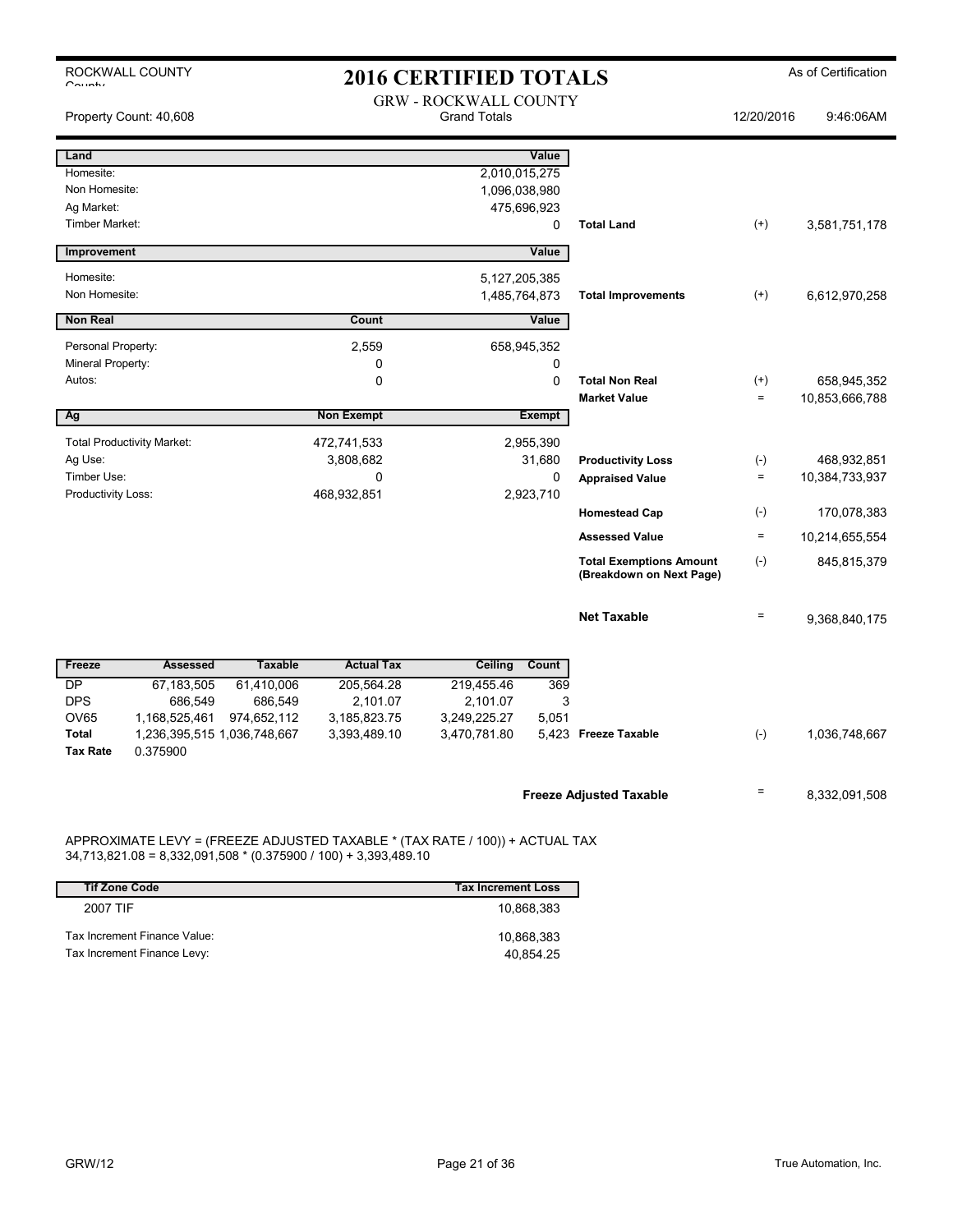## 2016 CERTIFIED TOTALS As of Certification

GRW - ROCKWALL COUNTY Property Count: 40,608 Grand Totals 12/20/2016 9:46:43AM

| <b>Exemption</b> | Count          | Local          | <b>State</b> | Total          |
|------------------|----------------|----------------|--------------|----------------|
| AB               |                | $\overline{0}$ | 0            | $\overline{0}$ |
| CHODO (Partial)  | 1              | 2,373,575      | 0            | 2,373,575      |
| <b>DP</b>        | 390            | 0              | 0            | 0              |
| <b>DPS</b>       | 3              | 0              | 0            | 0              |
| DV1              | 188            | $\mathbf 0$    | 1,460,000    | 1,460,000      |
| DV1S             | $\overline{2}$ | 0              | 10,000       | 10,000         |
| DV <sub>2</sub>  | 126            | 0              | 1,081,500    | 1,081,500      |
| DV2S             | 4              | 0              | 30,000       | 30,000         |
| DV <sub>3</sub>  | 115            | 0              | 1,158,030    | 1,158,030      |
| DV3S             | $\overline{2}$ | 0              | 20,000       | 20,000         |
| DV4              | 285            | 0              | 1,972,140    | 1,972,140      |
| DV4S             | 15             | 0              | 156,000      | 156,000        |
| <b>DVHS</b>      | 204            | $\pmb{0}$      | 53,241,302   | 53,241,302     |
| <b>DVHSS</b>     |                | 0              | 142,220      | 142,220        |
| EX               |                | 0              | 18,080       | 18,080         |
| EX-XF            | 2              | 0              | 1,621,130    | 1,621,130      |
| EX-XG            | 2              | 0              | 225,940      | 225,940        |
| EX-XI            | 6              | $\pmb{0}$      | 4,224,370    | 4,224,370      |
| EX-XJ            | 4              | 0              | 1,692,930    | 1,692,930      |
| EX-XL            | 21             | 0              | 12,393,180   | 12,393,180     |
| EX-XR            | 27             | $\mathbf 0$    | 2,672,190    | 2,672,190      |
| EX-XU            | 1              | 0              | 32,660       | 32,660         |
| EX-XV            | 593            | 0              | 549,204,850  | 549,204,850    |
| EX-XV (Prorated) | 1              | 0              | 26,531       | 26,531         |
| EX366            | 54             | $\mathbf 0$    | 11,730       | 11,730         |
| <b>FR</b>        | 15             | 25,677,087     | 0            | 25,677,087     |
| OV65             | 5,306          | 181,186,114    | 0            | 181,186,114    |
| OV65S            | 53             | 1,826,400      | 0            | 1,826,400      |
| PC               | 15             | 3,357,420      | $\Omega$     | 3,357,420      |
|                  | <b>Totals</b>  | 214,420,596    | 631,394,783  | 845,815,379    |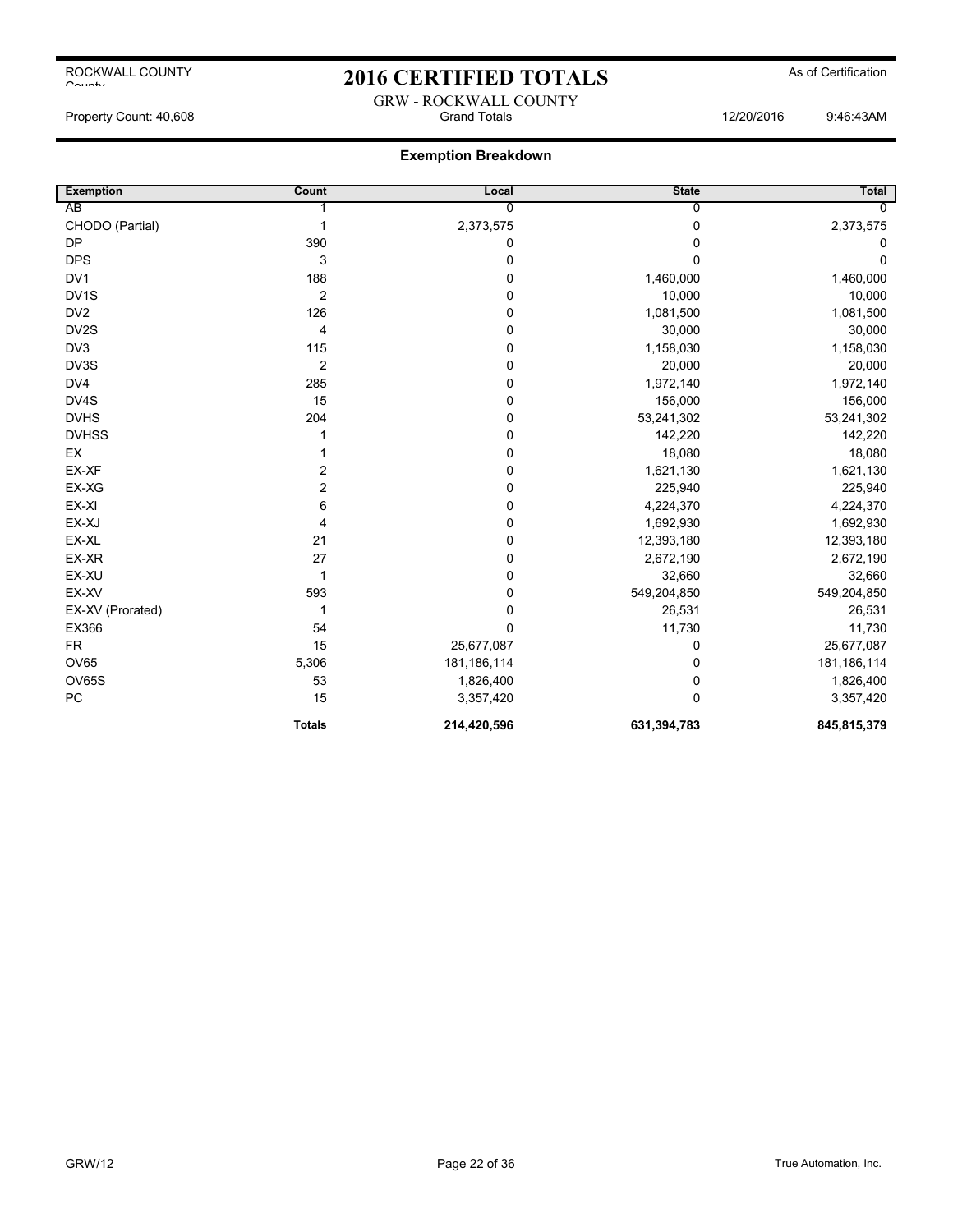| ROCKWALL COUNTY<br>$O_{\text{multi}}$ | <b>2016 CERTIFIED TOTALS</b> |                                              |                                                            |                   | As of Certification |
|---------------------------------------|------------------------------|----------------------------------------------|------------------------------------------------------------|-------------------|---------------------|
| Property Count: 1,722                 |                              | MU1 - RW CO CONS MUD1<br><b>Grand Totals</b> |                                                            | 12/20/2016        | 9:46:06AM           |
| Land                                  |                              | Value                                        |                                                            |                   |                     |
| Homesite:                             |                              | 78,121,382                                   |                                                            |                   |                     |
| Non Homesite:                         |                              | 7,603,343                                    |                                                            |                   |                     |
| Ag Market:                            |                              | 0                                            |                                                            |                   |                     |
| <b>Timber Market:</b>                 |                              | 0                                            | <b>Total Land</b>                                          | $(+)$             | 85,724,725          |
| Improvement                           |                              | Value                                        |                                                            |                   |                     |
| Homesite:                             |                              | 267,113,596                                  |                                                            |                   |                     |
| Non Homesite:                         |                              | 9,781,050                                    | <b>Total Improvements</b>                                  | $^{(+)}$          | 276,894,646         |
| Non Real                              | Count                        | Value                                        |                                                            |                   |                     |
| Personal Property:                    | 45                           | 962,860                                      |                                                            |                   |                     |
| Mineral Property:                     | 0                            | 0                                            |                                                            |                   |                     |
| Autos:                                | 0                            | 0                                            | <b>Total Non Real</b>                                      | $^{(+)}$          | 962,860             |
|                                       |                              |                                              | <b>Market Value</b>                                        | $\qquad \qquad =$ | 363,582,231         |
| Ag                                    | <b>Non Exempt</b>            | <b>Exempt</b>                                |                                                            |                   |                     |
| <b>Total Productivity Market:</b>     | 0                            | 0                                            |                                                            |                   |                     |
| Ag Use:                               | 0                            | 0                                            | <b>Productivity Loss</b>                                   | $(-)$             | 0                   |
| Timber Use:                           | 0                            | 0                                            | <b>Appraised Value</b>                                     | $\equiv$          | 363,582,231         |
| Productivity Loss:                    | 0                            | 0                                            |                                                            |                   |                     |
|                                       |                              |                                              | <b>Homestead Cap</b>                                       | $(-)$             | 1,051,703           |
|                                       |                              |                                              | <b>Assessed Value</b>                                      | $\equiv$          | 362,530,528         |
|                                       |                              |                                              | <b>Total Exemptions Amount</b><br>(Breakdown on Next Page) | $(-)$             | 12,989,075          |
|                                       |                              |                                              | <b>Net Taxable</b>                                         | $\equiv$          | 349,541,453         |

### APPROXIMATE TOTAL LEVY = NET TAXABLE \* (TAX RATE / 100) 1,747,707.27 = 349,541,453 \* (0.500000 / 100)

| Tax Increment Finance Value: |      |
|------------------------------|------|
| Tax Increment Finance Levy:  | 0.00 |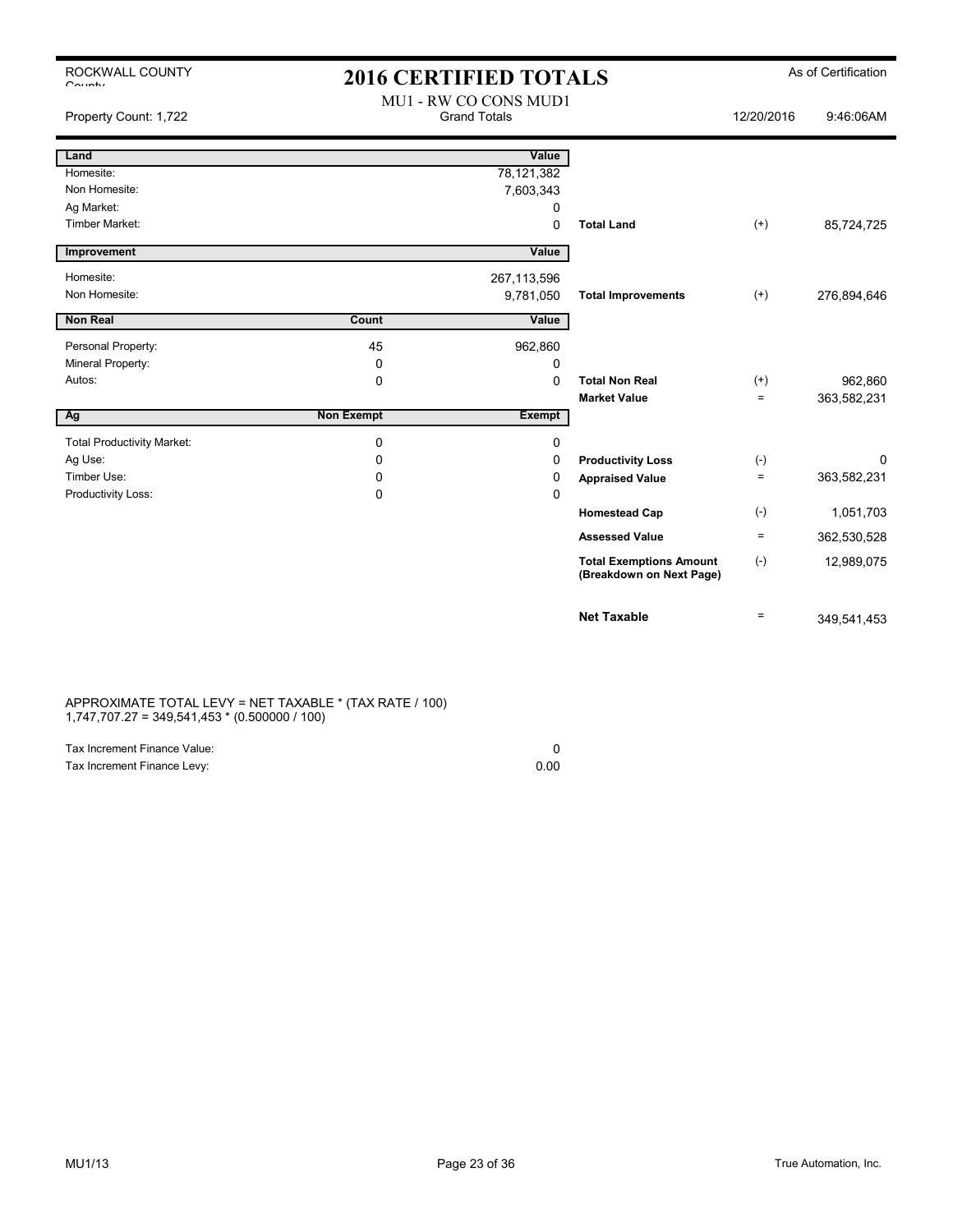## 2016 CERTIFIED TOTALS As of Certification

### MU1 - RW CO CONS MUD1 Property Count: 1,722 Grand Totals 12/20/2016 9:46:43AM

| <b>Exemption</b> | Count         | Local | <b>State</b> | Total      |
|------------------|---------------|-------|--------------|------------|
| DV <sub>1</sub>  | 10            |       | 57,000       | 57,000     |
| DV <sub>2</sub>  | 12            | 0     | 90,000       | 90,000     |
| DV3              |               | 0     | 74,000       | 74,000     |
| DV <sub>4</sub>  | 16            | 0     | 132,000      | 132,000    |
| <b>DVHS</b>      | 9             | 0     | 2,060,015    | 2,060,015  |
| EX               |               | 0     | 18,080       | 18,080     |
| EX-XV            |               | 0     | 10,556,940   | 10,556,940 |
| EX366            | 12            | 0     | 1,040        | 1,040      |
|                  | <b>Totals</b> | 0     | 12,989,075   | 12,989,075 |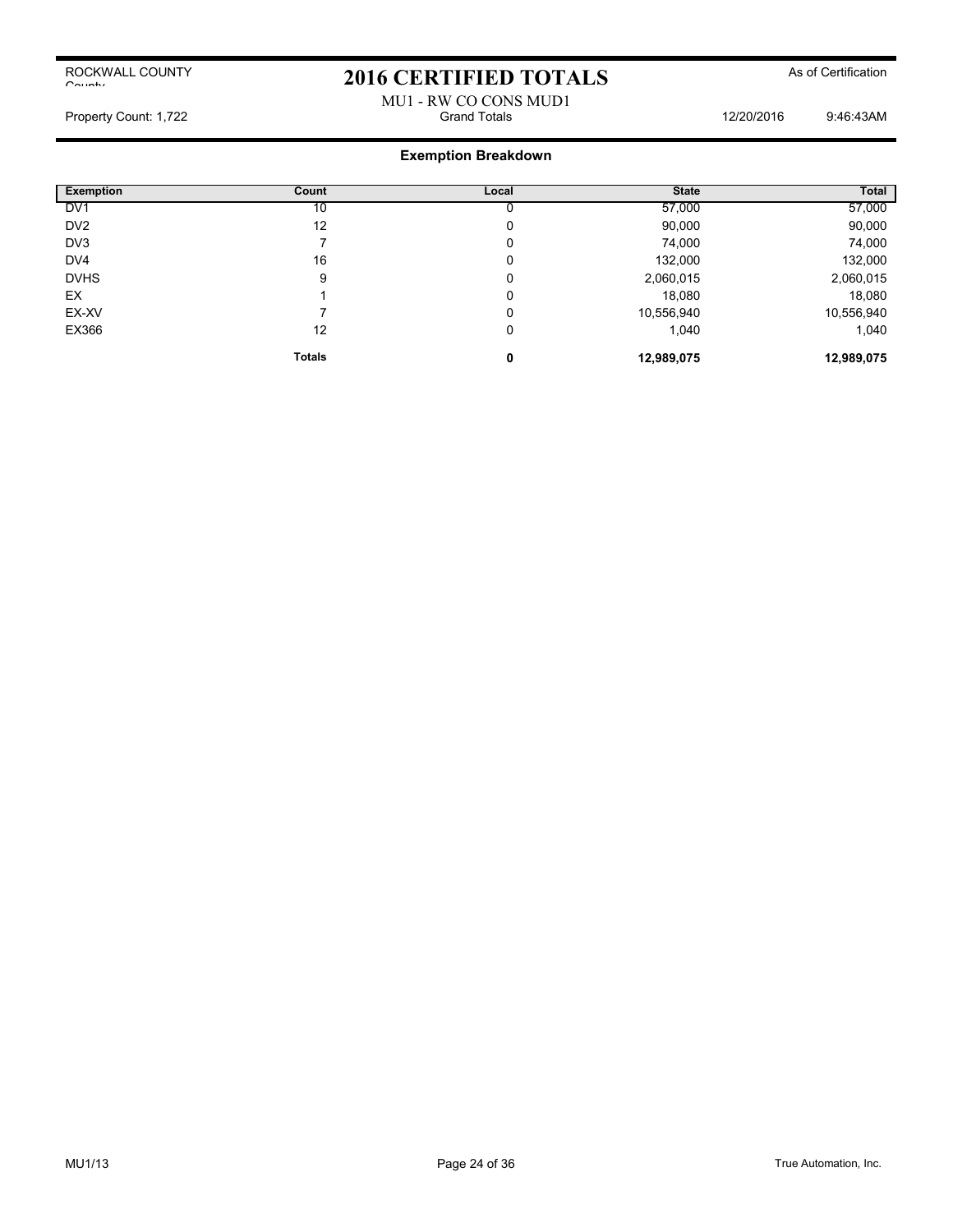| ROCKWALL COUNTY                           |                   | <b>2016 CERTIFIED TOTALS</b>            |                                                            |                   | As of Certification |
|-------------------------------------------|-------------------|-----------------------------------------|------------------------------------------------------------|-------------------|---------------------|
| $O_{\text{multi}}$<br>Property Count: 121 |                   | MU6 - RW CO MUD6<br><b>Grand Totals</b> |                                                            | 12/20/2016        | 9:46:06AM           |
|                                           |                   |                                         |                                                            |                   |                     |
| Land                                      |                   | Value                                   |                                                            |                   |                     |
| Homesite:                                 |                   | 5,335,000                               |                                                            |                   |                     |
| Non Homesite:                             |                   | 4,062,303                               |                                                            |                   |                     |
| Ag Market:                                |                   | 369,040                                 |                                                            |                   |                     |
| Timber Market:                            |                   | 0                                       | <b>Total Land</b>                                          | $(+)$             | 9,766,343           |
| Improvement                               |                   | Value                                   |                                                            |                   |                     |
| Homesite:                                 |                   | 10,680,924                              |                                                            |                   |                     |
| Non Homesite:                             |                   | 0                                       | <b>Total Improvements</b>                                  | $(+)$             | 10,680,924          |
| Non Real                                  | Count             | Value                                   |                                                            |                   |                     |
| Personal Property:                        | 3                 | 90                                      |                                                            |                   |                     |
| Mineral Property:                         | 0                 | 0                                       |                                                            |                   |                     |
| Autos:                                    | $\Omega$          | $\Omega$                                | <b>Total Non Real</b>                                      | $^{(+)}$          | 90                  |
|                                           |                   |                                         | <b>Market Value</b>                                        | $\qquad \qquad =$ | 20,447,357          |
| Ag                                        | <b>Non Exempt</b> | <b>Exempt</b>                           |                                                            |                   |                     |
| <b>Total Productivity Market:</b>         | 369,040           | 0                                       |                                                            |                   |                     |
| Ag Use:                                   | 4,140             | 0                                       | <b>Productivity Loss</b>                                   | $(-)$             | 364,900             |
| Timber Use:                               | $\Omega$          | 0                                       | <b>Appraised Value</b>                                     | $\qquad \qquad =$ | 20,082,457          |
| Productivity Loss:                        | 364,900           | 0                                       |                                                            |                   |                     |
|                                           |                   |                                         | <b>Homestead Cap</b>                                       | $(-)$             | 31,079              |
|                                           |                   |                                         | <b>Assessed Value</b>                                      | $\equiv$          | 20,051,378          |
|                                           |                   |                                         | <b>Total Exemptions Amount</b><br>(Breakdown on Next Page) | $(-)$             | 343,620             |
|                                           |                   |                                         | <b>Net Taxable</b>                                         | $\qquad \qquad =$ | 19,707,758          |

APPROXIMATE TOTAL LEVY = NET TAXABLE \* (TAX RATE / 100) 147,808.19 = 19,707,758 \* (0.750000 / 100)

| Tax Increment Finance Value: |      |
|------------------------------|------|
| Tax Increment Finance Levy:  | 0.00 |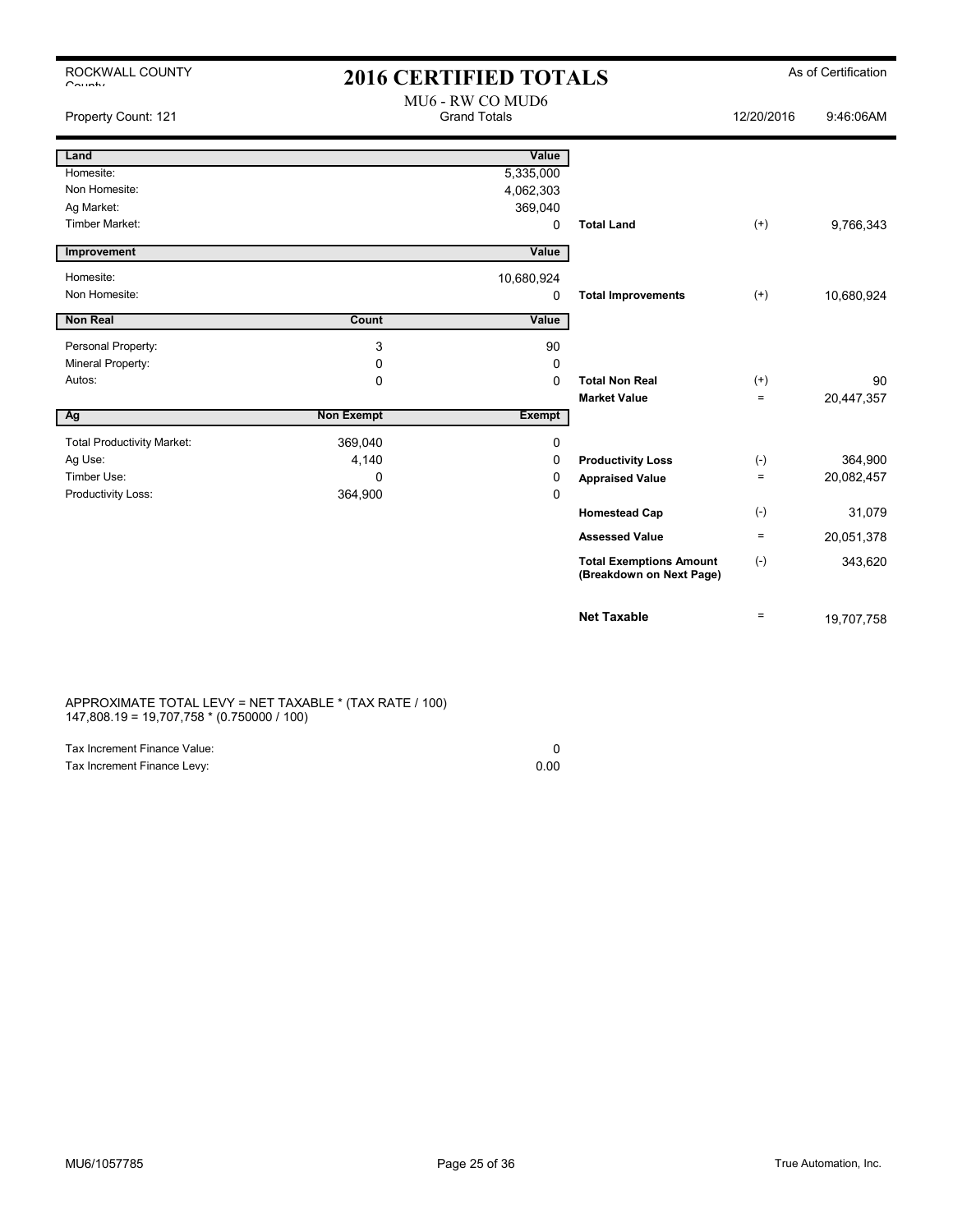## 2016 CERTIFIED TOTALS As of Certification

### MU6 - RW CO MUD6 Property Count: 121 **Property Count: 121 Grand Totals** 12/20/2016 9:46:43AM

| <b>Exemption</b> | Count         | Local | <b>State</b> | <b>Total</b> |
|------------------|---------------|-------|--------------|--------------|
| DV <sub>1</sub>  |               |       | 10,000       | 10,000       |
| DV3              |               | v     | 10,000       | 10,000       |
| DV4              |               | u     | 12,000       | 12,000       |
| <b>DVHS</b>      |               | v     | 311,530      | 311,530      |
| EX366            | 3             | 0     | 90           | 90           |
|                  | <b>Totals</b> | 0     | 343,620      | 343,620      |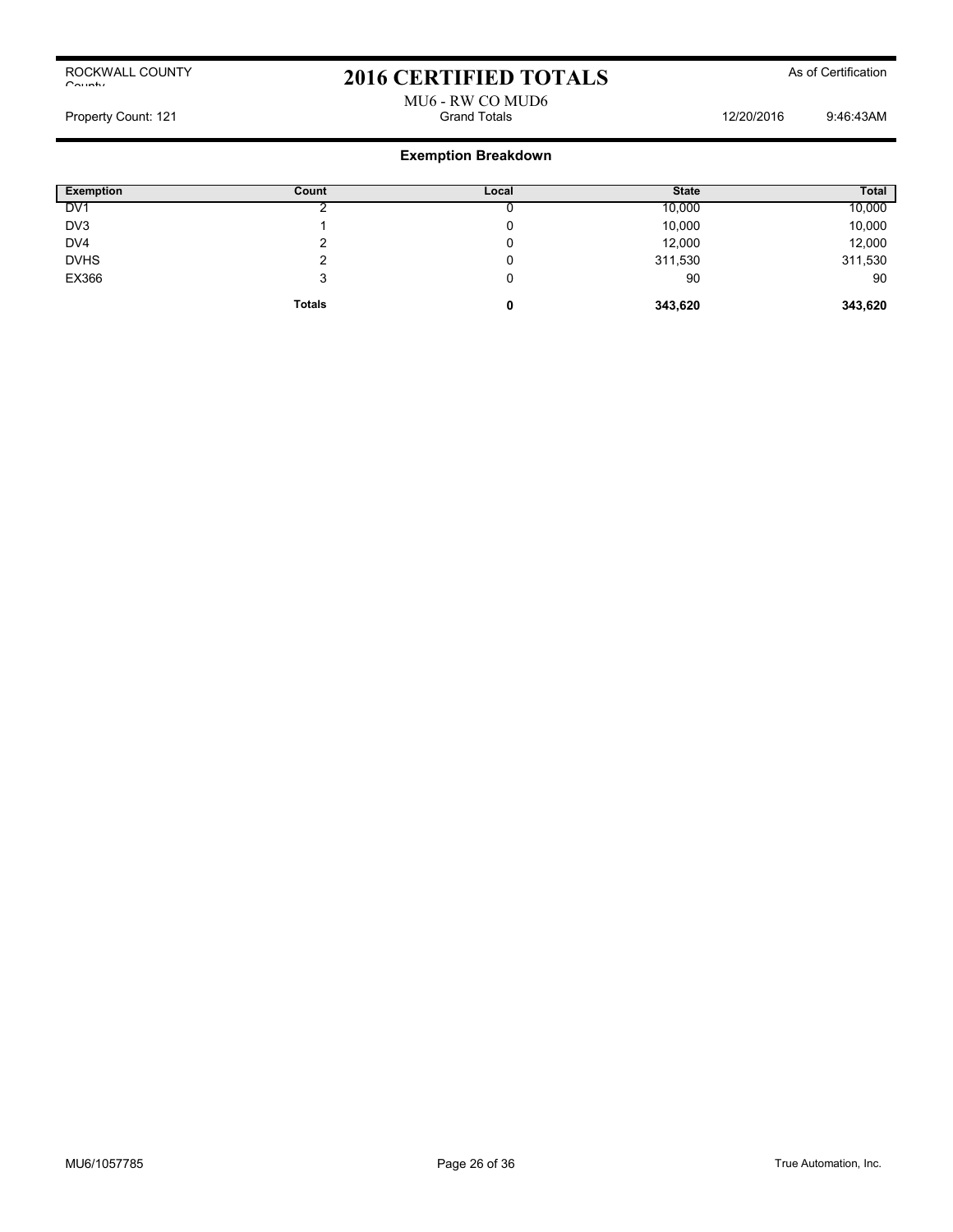| ROCKWALL COUNTY<br>$O_{\text{multi}}$ | <b>2016 CERTIFIED TOTALS</b>            |               |                                                            |                   | As of Certification |
|---------------------------------------|-----------------------------------------|---------------|------------------------------------------------------------|-------------------|---------------------|
| Property Count: 5                     | MU8 - RW CO MUD8<br><b>Grand Totals</b> |               |                                                            | 12/20/2016        | 9:46:06AM           |
| Land                                  |                                         | Value         |                                                            |                   |                     |
| Homesite:                             |                                         | 0             |                                                            |                   |                     |
| Non Homesite:                         |                                         | 27,110        |                                                            |                   |                     |
| Ag Market:                            |                                         | 3,953,690     |                                                            |                   |                     |
| <b>Timber Market:</b>                 |                                         | 0             | <b>Total Land</b>                                          | $^{(+)}$          | 3,980,800           |
| Improvement                           |                                         | Value         |                                                            |                   |                     |
| Homesite:                             |                                         | 0             |                                                            |                   |                     |
| Non Homesite:                         |                                         | 0             | <b>Total Improvements</b>                                  | $^{(+)}$          | 0                   |
|                                       |                                         |               |                                                            |                   |                     |
| <b>Non Real</b>                       | Count                                   | Value         |                                                            |                   |                     |
| Personal Property:                    | 0                                       | 0             |                                                            |                   |                     |
| Mineral Property:                     | 0                                       | 0             |                                                            |                   |                     |
| Autos:                                | 0                                       | $\Omega$      | <b>Total Non Real</b>                                      | $^{(+)}$          | 0                   |
|                                       |                                         |               | <b>Market Value</b>                                        | $\qquad \qquad =$ | 3,980,800           |
| Ag                                    | <b>Non Exempt</b>                       | <b>Exempt</b> |                                                            |                   |                     |
| <b>Total Productivity Market:</b>     | 3,953,690                               | 0             |                                                            |                   |                     |
| Ag Use:                               | 41,150                                  | 0             | <b>Productivity Loss</b>                                   | $(-)$             | 3,912,540           |
| Timber Use:                           | 0                                       | 0             | <b>Appraised Value</b>                                     | $\equiv$          | 68,260              |
| Productivity Loss:                    | 3,912,540                               | 0             |                                                            |                   |                     |
|                                       |                                         |               | <b>Homestead Cap</b>                                       | $(-)$             | $\Omega$            |
|                                       |                                         |               | <b>Assessed Value</b>                                      | $\qquad \qquad =$ | 68,260              |
|                                       |                                         |               | <b>Total Exemptions Amount</b><br>(Breakdown on Next Page) | $(-)$             | 0                   |

APPROXIMATE TOTAL LEVY = NET TAXABLE \* (TAX RATE / 100) 511.95 = 68,260 \* (0.750000 / 100)

| Tax Increment Finance Value: |      |
|------------------------------|------|
| Tax Increment Finance Levy:  | 0.00 |

**Net Taxable**  $\qquad \qquad = \qquad 68,260$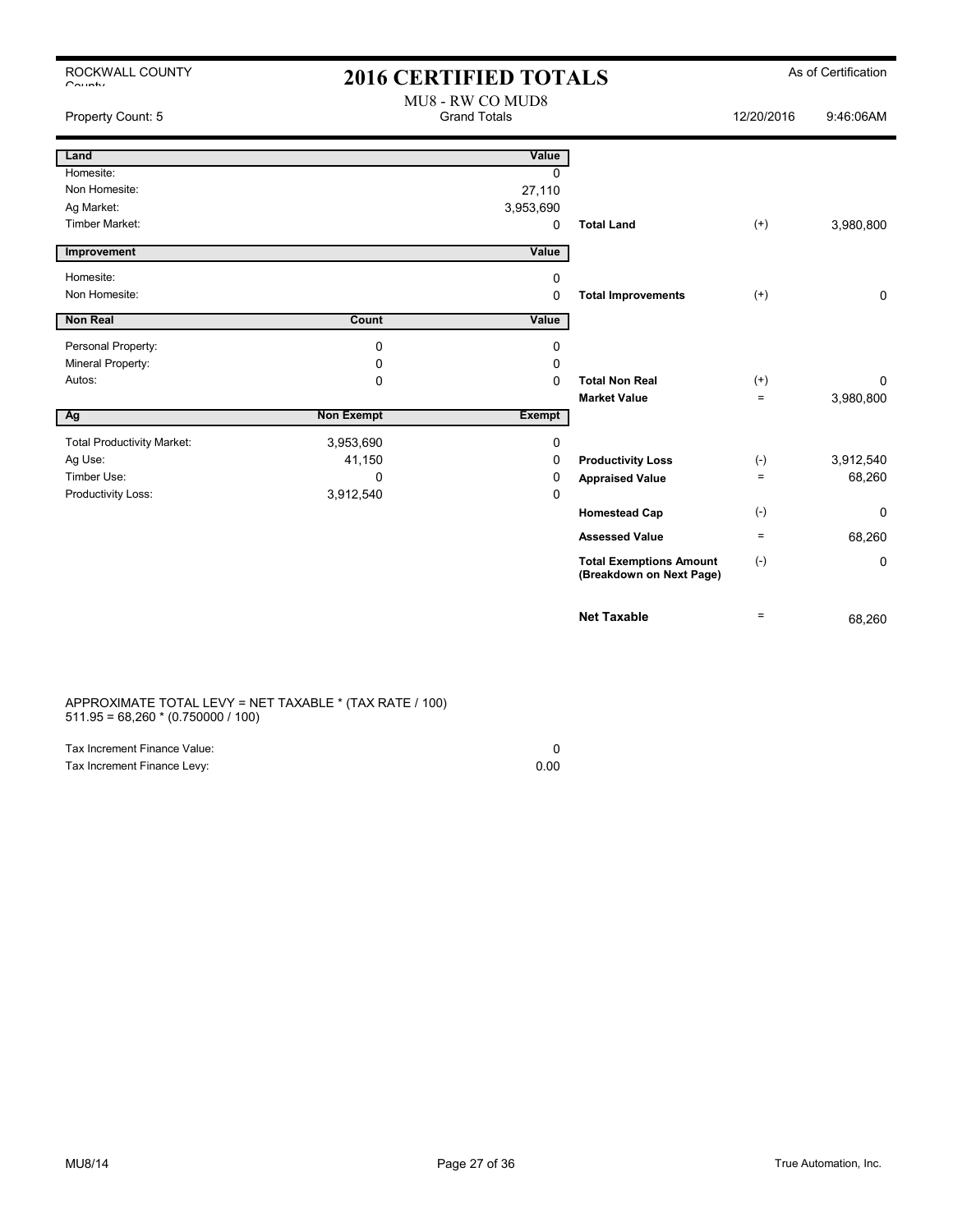## 2016 CERTIFIED TOTALS As of Certification

# MU8 - RW CO MUD8

Property Count: 5 Grand Totals 12/20/2016 9:46:43AM

| Exemption | Count         | Local | <b>State</b> | Total |
|-----------|---------------|-------|--------------|-------|
|           |               |       |              |       |
|           | <b>Totals</b> |       |              |       |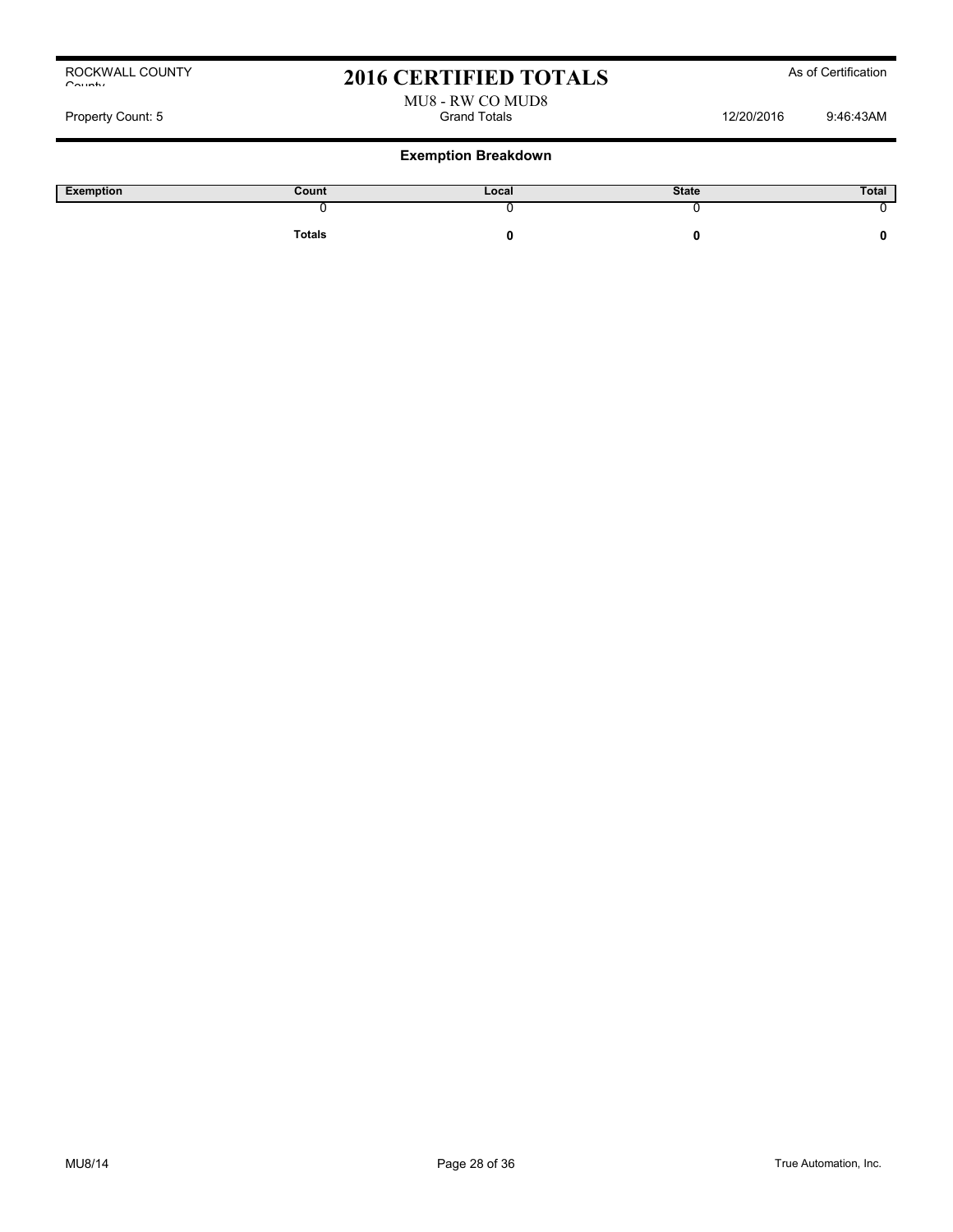## 2016 CERTIFIED TOTALS As of Certification MU9 - RW CO CONS MUD9

| Property Count: 12                |                   | MUY - KW CO CONS MUDY<br><b>Grand Totals</b> |                                                            | 12/20/2016 | 9:46:06AM  |
|-----------------------------------|-------------------|----------------------------------------------|------------------------------------------------------------|------------|------------|
| Land                              |                   | Value                                        |                                                            |            |            |
| Homesite:                         |                   | 0                                            |                                                            |            |            |
| Non Homesite:                     |                   | 1,001,440                                    |                                                            |            |            |
| Ag Market:                        |                   | 2,393,090                                    |                                                            |            |            |
| <b>Timber Market:</b>             |                   | 0                                            | <b>Total Land</b>                                          | $^{(+)}$   | 3,394,530  |
| Improvement                       |                   | Value                                        |                                                            |            |            |
| Homesite:                         |                   | 0                                            |                                                            |            |            |
| Non Homesite:                     |                   | 8,780,060                                    | <b>Total Improvements</b>                                  | $^{(+)}$   | 8,780,060  |
| <b>Non Real</b>                   | Count             | Value                                        |                                                            |            |            |
| Personal Property:                | 1                 | 0                                            |                                                            |            |            |
| Mineral Property:                 | 0                 | 0                                            |                                                            |            |            |
| Autos:                            | 0                 | 0                                            | <b>Total Non Real</b>                                      | $^{(+)}$   | 0          |
|                                   |                   |                                              | <b>Market Value</b>                                        | $\equiv$   | 12,174,590 |
| Ag                                | <b>Non Exempt</b> | <b>Exempt</b>                                |                                                            |            |            |
| <b>Total Productivity Market:</b> | 2,393,090         | 0                                            |                                                            |            |            |
| Ag Use:                           | 26,890            | 0                                            | <b>Productivity Loss</b>                                   | $(-)$      | 2,366,200  |
| Timber Use:                       | $\Omega$          | 0                                            | <b>Appraised Value</b>                                     | $\equiv$   | 9,808,390  |
| Productivity Loss:                | 2,366,200         | 0                                            |                                                            |            |            |
|                                   |                   |                                              | <b>Homestead Cap</b>                                       | $(-)$      | 0          |
|                                   |                   |                                              | <b>Assessed Value</b>                                      | $\equiv$   | 9,808,390  |
|                                   |                   |                                              | <b>Total Exemptions Amount</b><br>(Breakdown on Next Page) | $(-)$      | 9,388,380  |
|                                   |                   |                                              | <b>Net Taxable</b>                                         | $\equiv$   | 420,010    |

APPROXIMATE TOTAL LEVY = NET TAXABLE \* (TAX RATE / 100)  $3,150.08 = 420,010 * (0.750000 / 100)$ 

| Tax Increment Finance Value: |      |
|------------------------------|------|
| Tax Increment Finance Levy:  | 0.00 |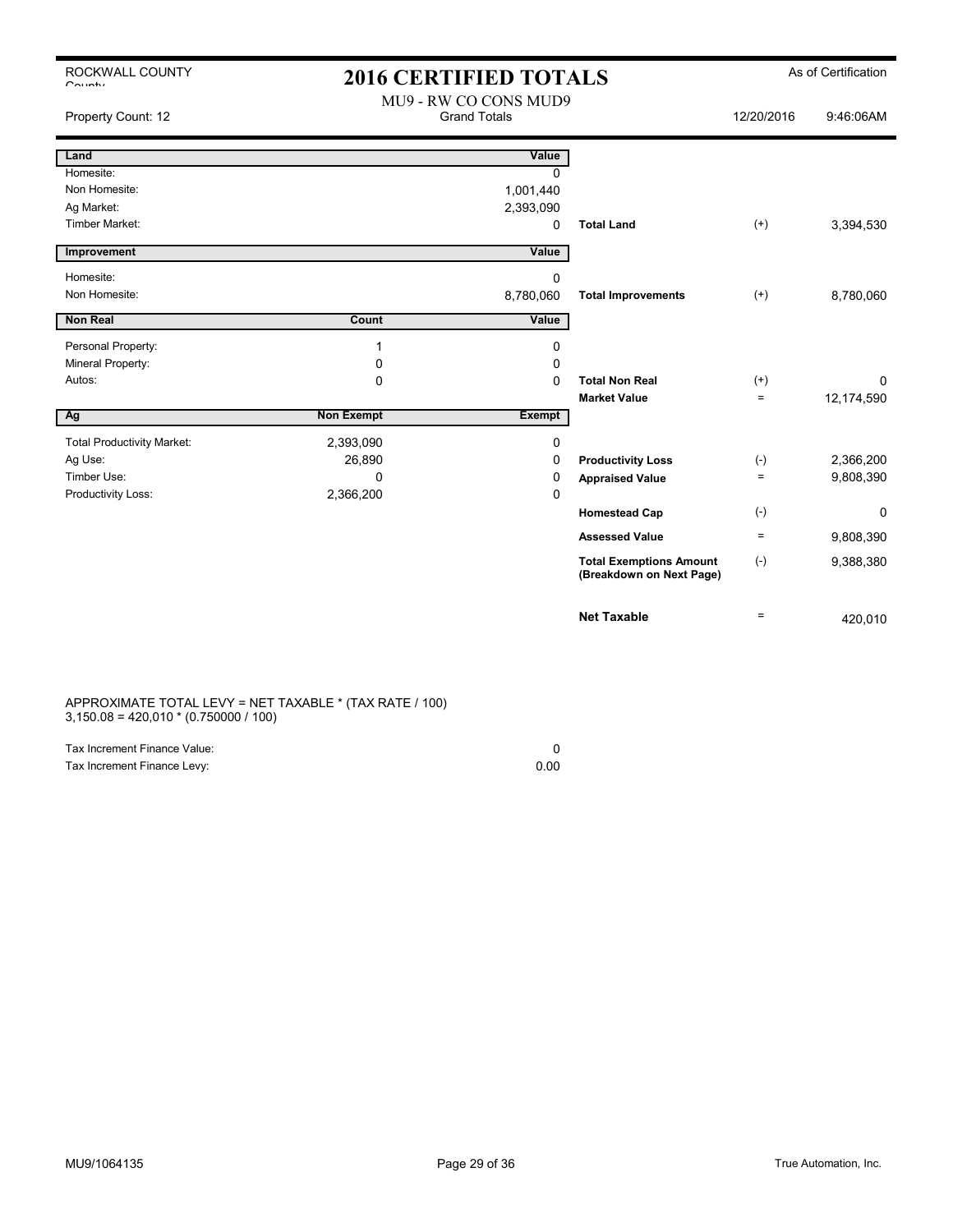## 2016 CERTIFIED TOTALS As of Certification

### MU9 - RW CO CONS MUD9 Property Count: 12 **Access 22/2016** 12/20/2016 12/20/2016 12/20/2016 12/20/2016 9:46:43AM

| <b>Exemption</b> | Count         | Local | <b>State</b> | <b>Total</b> |
|------------------|---------------|-------|--------------|--------------|
| EX-XV            | ີ             |       | 9,388,380    | 9,388,380    |
| EX366            |               |       |              |              |
|                  | <b>Totals</b> |       | 9,388,380    | 9,388,380    |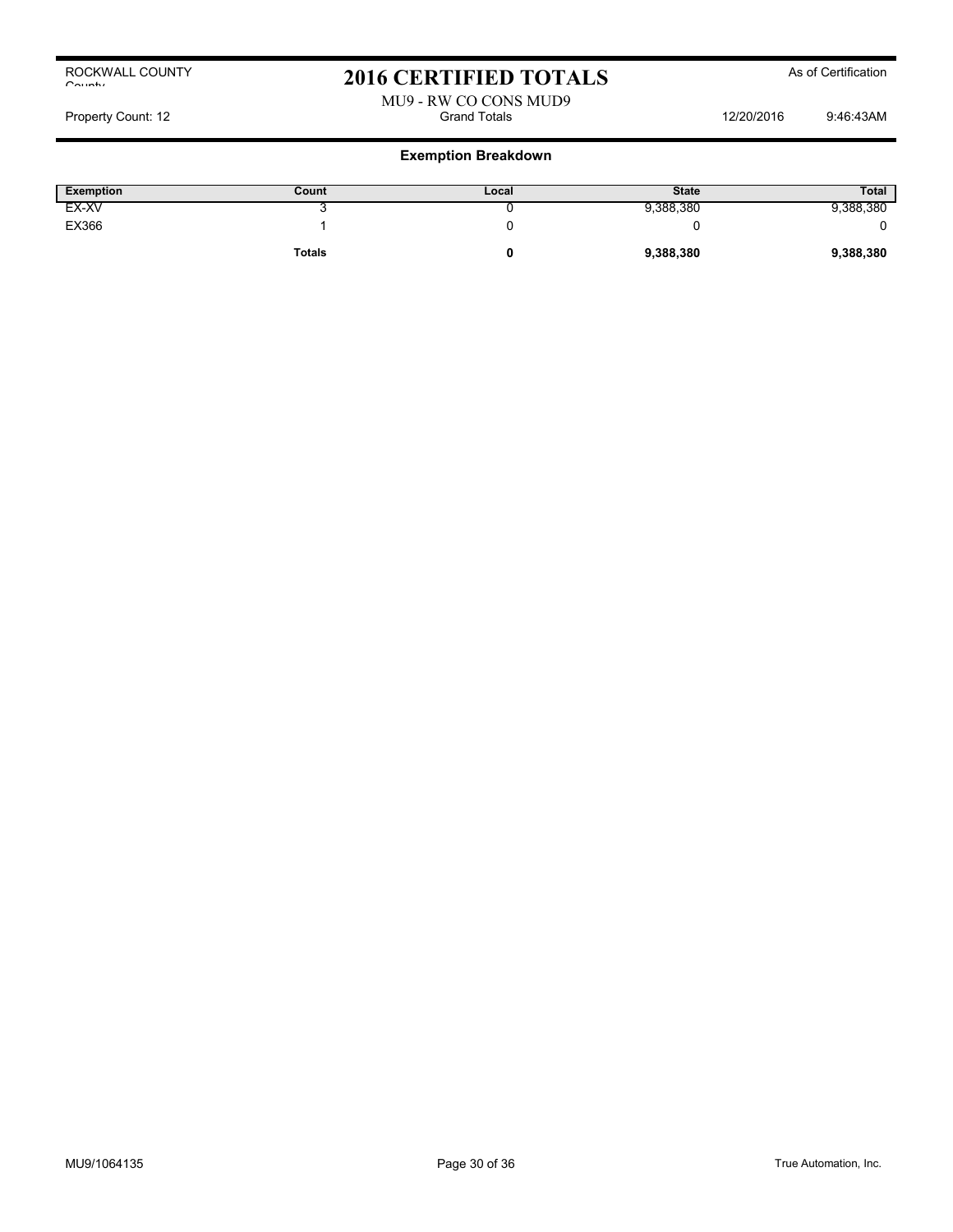| O <sub>2</sub>                                                                                                                                  | ROCKWALL COUNTY                   | <b>2016 CERTIFIED TOTALS</b> |                   |                                                    |                            |                                                            |                     | As of Certification          |
|-------------------------------------------------------------------------------------------------------------------------------------------------|-----------------------------------|------------------------------|-------------------|----------------------------------------------------|----------------------------|------------------------------------------------------------|---------------------|------------------------------|
|                                                                                                                                                 | Property Count: 7,938             |                              |                   | <b>SRC - ROYSE CITY ISD</b><br><b>Grand Totals</b> |                            |                                                            | 12/20/2016          | 9:46:06AM                    |
| Land                                                                                                                                            |                                   |                              |                   |                                                    | Value                      |                                                            |                     |                              |
| Homesite:                                                                                                                                       |                                   |                              |                   |                                                    | 249,639,449                |                                                            |                     |                              |
| Non Homesite:<br>Ag Market:                                                                                                                     |                                   |                              |                   |                                                    | 105,871,309<br>119,669,420 |                                                            |                     |                              |
| <b>Timber Market:</b>                                                                                                                           |                                   |                              |                   |                                                    | 0                          | <b>Total Land</b>                                          | $(+)$               | 475,180,178                  |
|                                                                                                                                                 |                                   |                              |                   |                                                    |                            |                                                            |                     |                              |
| Improvement                                                                                                                                     |                                   |                              |                   |                                                    | Value                      |                                                            |                     |                              |
| Homesite:                                                                                                                                       |                                   |                              |                   |                                                    | 676,656,924                |                                                            |                     |                              |
| Non Homesite:                                                                                                                                   |                                   |                              |                   |                                                    | 116,663,186                | <b>Total Improvements</b>                                  | $^{(+)}$            | 793,320,110                  |
| <b>Non Real</b>                                                                                                                                 |                                   |                              | Count             |                                                    | Value                      |                                                            |                     |                              |
| Personal Property:                                                                                                                              |                                   |                              | 419               |                                                    | 91,336,367                 |                                                            |                     |                              |
| Mineral Property:                                                                                                                               |                                   |                              | 0                 |                                                    | 0                          |                                                            |                     |                              |
| Autos:                                                                                                                                          |                                   |                              | 0                 |                                                    | $\mathbf 0$                | <b>Total Non Real</b>                                      | $^{(+)}$            | 91,336,367                   |
|                                                                                                                                                 |                                   |                              | <b>Non Exempt</b> |                                                    | <b>Exempt</b>              | <b>Market Value</b>                                        | $\equiv$            | 1,359,836,655                |
| Ag                                                                                                                                              |                                   |                              |                   |                                                    |                            |                                                            |                     |                              |
|                                                                                                                                                 | <b>Total Productivity Market:</b> |                              | 119,669,420       |                                                    | 0                          |                                                            |                     |                              |
| Ag Use:<br>Timber Use:                                                                                                                          |                                   |                              | 1,719,812<br>0    |                                                    | $\mathbf 0$<br>$\mathbf 0$ | <b>Productivity Loss</b><br><b>Appraised Value</b>         | $(\text{-})$<br>$=$ | 117,949,608<br>1,241,887,047 |
| Productivity Loss:                                                                                                                              |                                   |                              | 117,949,608       |                                                    | $\mathbf 0$                |                                                            |                     |                              |
|                                                                                                                                                 |                                   |                              |                   |                                                    |                            | <b>Homestead Cap</b>                                       | $(-)$               | 15,175,000                   |
|                                                                                                                                                 |                                   |                              |                   |                                                    |                            | <b>Assessed Value</b>                                      | $=$                 | 1,226,712,047                |
|                                                                                                                                                 |                                   |                              |                   |                                                    |                            | <b>Total Exemptions Amount</b><br>(Breakdown on Next Page) | $(-)$               | 186,595,935                  |
|                                                                                                                                                 |                                   |                              |                   |                                                    |                            | <b>Net Taxable</b>                                         | $\qquad \qquad =$   | 1,040,116,112                |
| Freeze                                                                                                                                          | <b>Assessed</b>                   | <b>Taxable</b>               | <b>Actual Tax</b> | <b>Ceiling</b>                                     | Count                      |                                                            |                     |                              |
| <b>DP</b>                                                                                                                                       | 14,615,548                        | 9,911,761                    | 129,477.17        | 130,048.68                                         | 110                        |                                                            |                     |                              |
| OV65                                                                                                                                            | 106,728,338                       | 71,524,655                   | 918,546.97        | 930.707.17                                         | 688                        |                                                            |                     |                              |
| <b>Total</b><br><b>Tax Rate</b>                                                                                                                 | 121,343,886<br>1.670000           | 81,436,416                   | 1,048,024.14      | 1,060,755.85                                       |                            | 798 Freeze Taxable                                         | $(-)$               | 81,436,416                   |
|                                                                                                                                                 |                                   |                              |                   |                                                    |                            | <b>Freeze Adjusted Taxable</b>                             | $\equiv$            | 958,679,696                  |
| APPROXIMATE LEVY = (FREEZE ADJUSTED TAXABLE * (TAX RATE / 100)) + ACTUAL TAX<br>$17,057,975.06 = 958,679,696 * (1.670000 / 100) + 1,048,024.14$ |                                   |                              |                   |                                                    |                            |                                                            |                     |                              |

| Tax Increment Finance Value: |      |
|------------------------------|------|
| Tax Increment Finance Levy:  | 0.00 |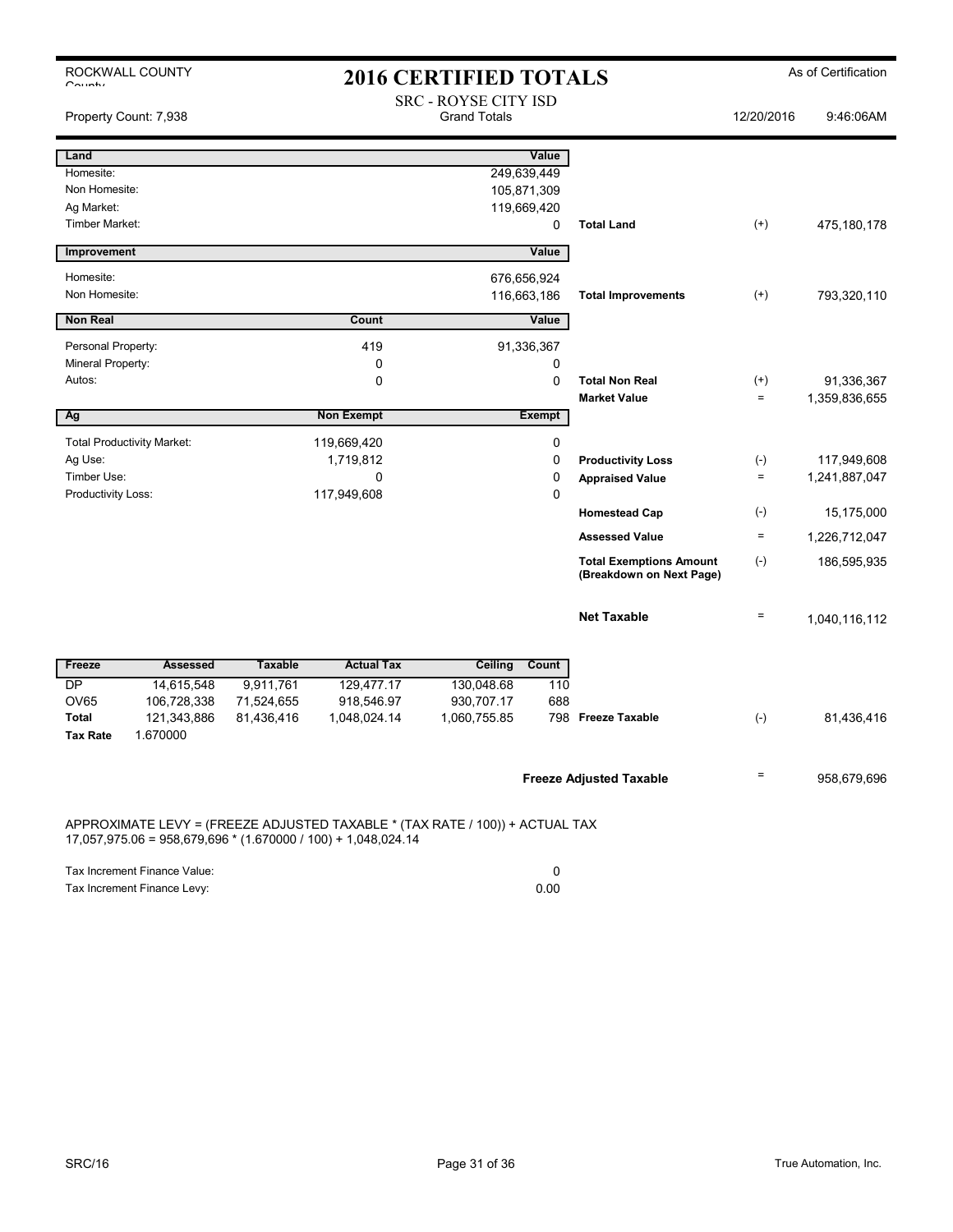ROCKWALL COUNTY

# 2016 CERTIFIED TOTALS As of Certification SRC - ROYSE CITY ISD

## **Exemption Breakdown**

| <b>Exemption</b>  | Count          | Local      | <b>State</b> | Total       |
|-------------------|----------------|------------|--------------|-------------|
| DP                | 113            | 0          | 1,015,783    | 1,015,783   |
| DV1               | 40             | 0          | 277,000      | 277,000     |
| DV <sub>1</sub> S |                | 0          | 5,000        | 5,000       |
| DV <sub>2</sub>   | 29             | 0          | 243,070      | 243,070     |
| DV <sub>2</sub> S |                | 0          | 7,500        | 7,500       |
| DV3               | 20             | 0          | 190,000      | 190,000     |
| DV3S              |                | 0          | 10,000       | 10,000      |
| DV <sub>4</sub>   | 59             | 0          | 468,000      | 468,000     |
| DV4S              |                | 0          | 12,000       | 12,000      |
| <b>DVHS</b>       | 35             | 0          | 5,516,183    | 5,516,183   |
| EX-XJ             | $\overline{2}$ | 0          | 118,900      | 118,900     |
| EX-XR             | 14             | 0          | 1,311,030    | 1,311,030   |
| EX-XV             | 112            | 0          | 66,962,210   | 66,962,210  |
| EX-XV (Prorated)  |                | 0          | 26,531       | 26,531      |
| EX366             | 31             | 0          | 4,750        | 4,750       |
| <b>FR</b>         | 3              | 388,467    | 0            | 388,467     |
| <b>HS</b>         | 3,745          | 0          | 92,552,233   | 92,552,233  |
| <b>OV65</b>       | 726            | 9,987,279  | 7,017,680    | 17,004,959  |
| OV65S             | 8              | 120,000    | 80,000       | 200,000     |
| PC                | 5              | 282,319    | 0            | 282,319     |
|                   | <b>Totals</b>  | 10,778,065 | 175,817,870  | 186,595,935 |

 $C$ ounty

Property Count: 7,938 **Stand Totals** Grand Totals 12/20/2016 9:46:43AM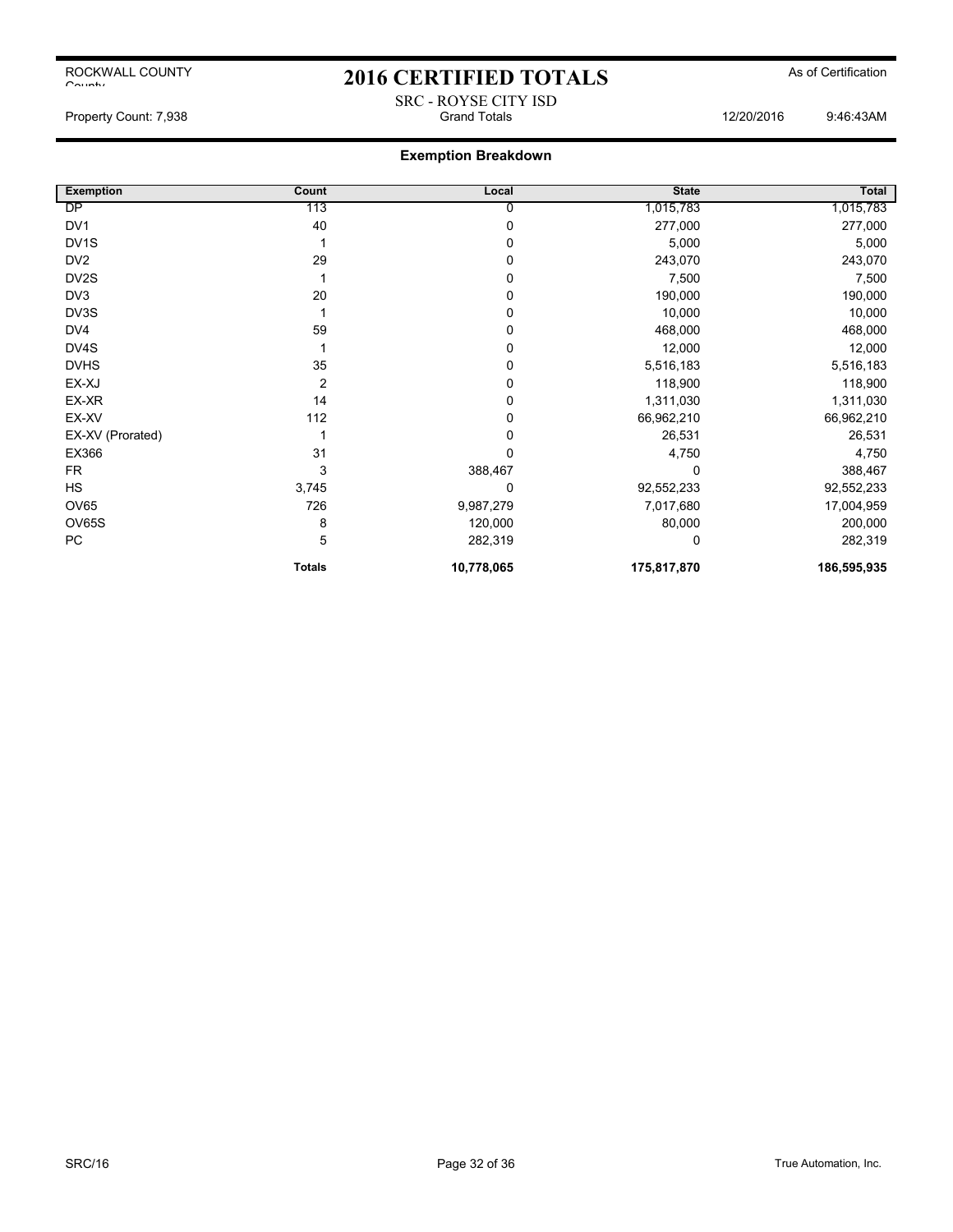| $O_{\text{a},\text{m},\text{b}}$                                                                                                                   | ROCKWALL COUNTY                   | <b>2016 CERTIFIED TOTALS</b>                     |                                |               | As of Certification  |                                                            |                   |               |
|----------------------------------------------------------------------------------------------------------------------------------------------------|-----------------------------------|--------------------------------------------------|--------------------------------|---------------|----------------------|------------------------------------------------------------|-------------------|---------------|
|                                                                                                                                                    | Property Count: 32,798            | <b>SRW - ROCKWALL ISD</b><br><b>Grand Totals</b> |                                |               | 12/20/2016           | 9:46:06AM                                                  |                   |               |
| Land<br>Homesite:<br>Non Homesite:                                                                                                                 |                                   |                                                  |                                | 1,760,390,826 | Value<br>991,188,051 |                                                            |                   |               |
| Ag Market:<br>Timber Market:                                                                                                                       |                                   |                                                  |                                |               | 356,027,503<br>0     | <b>Total Land</b>                                          | $(+)$             | 3,107,606,380 |
| Improvement                                                                                                                                        |                                   |                                                  |                                |               | Value                |                                                            |                   |               |
| Homesite:<br>Non Homesite:                                                                                                                         |                                   |                                                  | 4,450,827,531<br>1,369,101,687 |               |                      | <b>Total Improvements</b>                                  | $^{(+)}$          | 5,819,929,218 |
| <b>Non Real</b>                                                                                                                                    |                                   |                                                  | Count                          |               | Value                |                                                            |                   |               |
| Personal Property:<br>Mineral Property:                                                                                                            |                                   |                                                  | 2,255<br>0                     |               | 564,752,728<br>0     |                                                            |                   |               |
| Autos:                                                                                                                                             |                                   |                                                  | 0                              |               | 0                    | <b>Total Non Real</b>                                      | $(+)$             | 564,752,728   |
| Ag                                                                                                                                                 |                                   |                                                  | <b>Non Exempt</b>              |               | <b>Exempt</b>        | <b>Market Value</b>                                        | $\equiv$          | 9,492,288,326 |
|                                                                                                                                                    |                                   |                                                  |                                |               |                      |                                                            |                   |               |
| Ag Use:                                                                                                                                            | <b>Total Productivity Market:</b> |                                                  | 353,072,113<br>2,088,870       |               | 2,955,390<br>31,680  | <b>Productivity Loss</b>                                   | $(\text{-})$      | 350,983,243   |
| Timber Use:                                                                                                                                        |                                   |                                                  | 0                              |               | 0                    | <b>Appraised Value</b>                                     | $\equiv$          | 9,141,305,083 |
| Productivity Loss:                                                                                                                                 |                                   |                                                  | 350,983,243                    |               | 2,923,710            |                                                            |                   |               |
|                                                                                                                                                    |                                   |                                                  |                                |               |                      | <b>Homestead Cap</b>                                       | $(\cdot)$         | 154,903,383   |
|                                                                                                                                                    |                                   |                                                  |                                |               |                      | <b>Assessed Value</b>                                      | $\equiv$          | 8,986,401,700 |
|                                                                                                                                                    |                                   |                                                  |                                |               |                      | <b>Total Exemptions Amount</b><br>(Breakdown on Next Page) | $(-)$             | 1,153,849,292 |
|                                                                                                                                                    |                                   |                                                  |                                |               |                      | <b>Net Taxable</b>                                         | $\qquad \qquad =$ | 7,832,552,408 |
| Freeze                                                                                                                                             | <b>Assessed</b>                   | <b>Taxable</b>                                   | <b>Actual Tax</b>              | Ceiling       | <b>Count</b>         |                                                            |                   |               |
| <b>DP</b>                                                                                                                                          | 52,794,297                        | 39,977,422                                       | 496,502.06                     | 505,146.50    | 260                  |                                                            |                   |               |
| <b>OV65</b>                                                                                                                                        | 1,066,707,368                     | 813,346,813                                      | 9,319,106.85                   | 9,385,922.15  | 4,383                |                                                            |                   |               |
| Total<br><b>Tax Rate</b>                                                                                                                           | 1,119,501,665<br>1.465000         | 853,324,235                                      | 9,815,608.91                   | 9,891,068.65  |                      | 4.643 Freeze Taxable                                       | $(-)$             | 853,324,235   |
|                                                                                                                                                    |                                   |                                                  |                                |               |                      | <b>Freeze Adjusted Taxable</b>                             |                   | 6,979,228,173 |
| APPROXIMATE LEVY = (FREEZE ADJUSTED TAXABLE * (TAX RATE / 100)) + ACTUAL TAX<br>$112,061,301.64 = 6,979,228,173 * (1.465000 / 100) + 9,815,608.91$ |                                   |                                                  |                                |               |                      |                                                            |                   |               |

| Tax Increment Finance Value: |      |
|------------------------------|------|
| Tax Increment Finance Levy:  | 0.00 |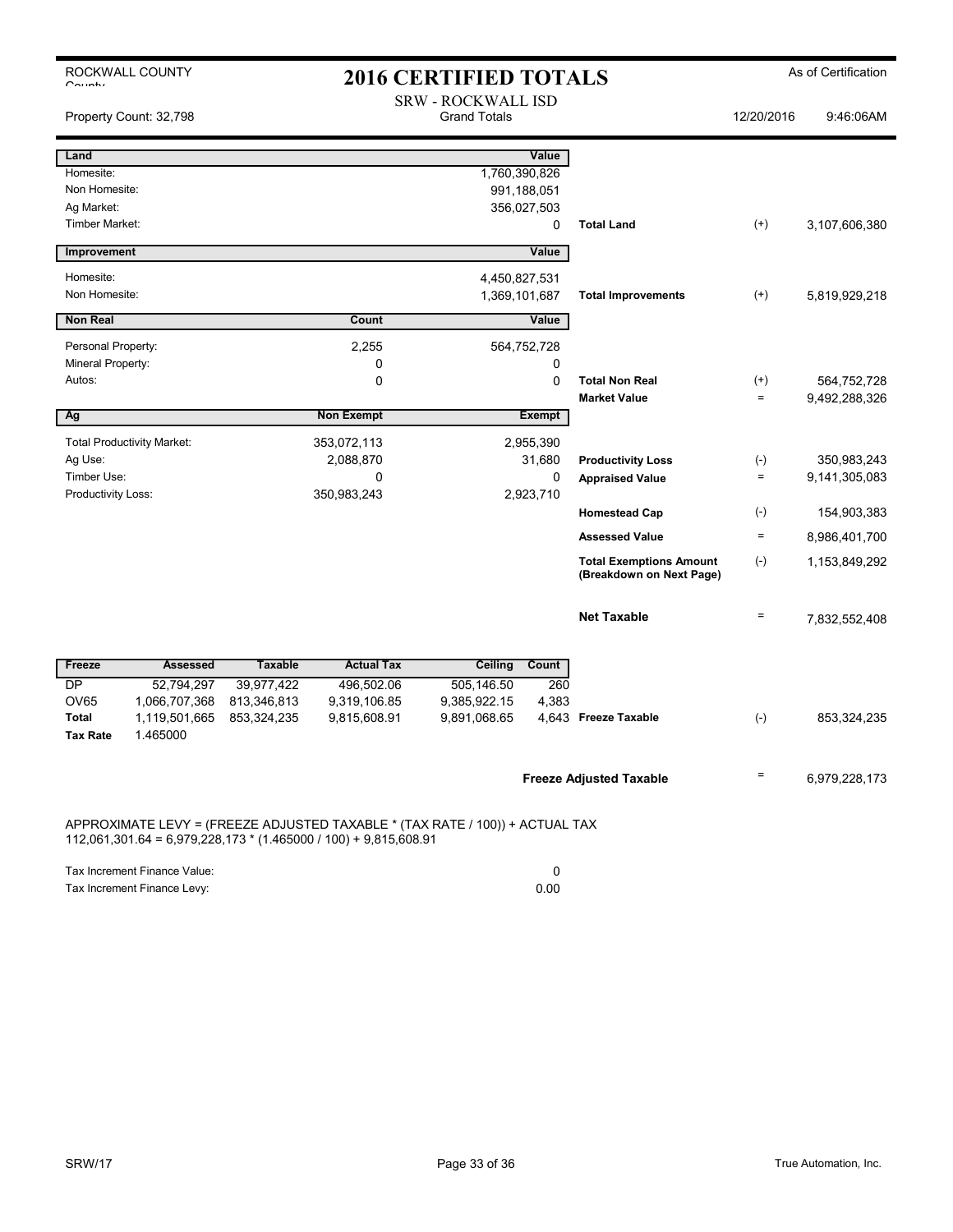## 2016 CERTIFIED TOTALS As of Certification SRW - ROCKWALL ISD

Property Count: 32,798 Grand Totals 12/20/2016 9:46:43AM

| <b>Exemption</b>  | Count                   | Local       | <b>State</b>  | Total         |
|-------------------|-------------------------|-------------|---------------|---------------|
| AB                |                         | 0           | 0             |               |
| CHODO (Partial)   | 1                       | 2,373,575   | 0             | 2,373,575     |
| <b>DP</b>         | 277                     | 0           | 2,625,150     | 2,625,150     |
| DV <sub>1</sub>   | 148                     | 0           | 1,183,000     | 1,183,000     |
| DV <sub>1</sub> S | 1                       | 0           | 5,000         | 5,000         |
| DV <sub>2</sub>   | 97                      | 0           | 828,720       | 828,720       |
| DV2S              | 3                       | 0           | 22,500        | 22,500        |
| DV <sub>3</sub>   | 95                      | 0           | 968,030       | 968,030       |
| DV3S              | 1                       | 0           | 10,000        | 10,000        |
| DV4               | 226                     | 0           | 1,492,140     | 1,492,140     |
| DV4S              | 14                      | 0           | 144,000       | 144,000       |
| <b>DVHS</b>       | 169                     | 0           | 42,245,335    | 42,245,335    |
| <b>DVHSS</b>      |                         | 0           | 117,220       | 117,220       |
| EX                |                         | 0           | 18,080        | 18,080        |
| EX-XF             | 2                       | 0           | 1,621,130     | 1,621,130     |
| EX-XG             | $\overline{\mathbf{c}}$ | 0           | 225,940       | 225,940       |
| EX-XI             | 6                       | 0           | 4,224,370     | 4,224,370     |
| EX-XJ             | $\overline{\mathbf{c}}$ | 0           | 1,574,030     | 1,574,030     |
| EX-XL             | 21                      | 0           | 12,393,180    | 12,393,180    |
| EX-XR             | 13                      | 0           | 1,361,160     | 1,361,160     |
| EX-XU             | 1                       | 0           | 32,660        | 32,660        |
| EX-XV             | 481                     | 0           | 482,242,640   | 482,242,640   |
| EX366             | 53                      | 0           | 10,390        | 10,390        |
| <b>FR</b>         | 12                      | 25,288,620  | $\Omega$      | 25,288,620    |
| <b>HS</b>         | 17,471                  | 0           | 434,671,804   | 434,671,804   |
| OV65              | 4,580                   | 88,580,407  | 45,232,769    | 133,813,176   |
| OV65S             | 45                      | 847,343     | 435,000       | 1,282,343     |
| PC                | 11                      | 3,075,099   | $\mathbf 0$   | 3,075,099     |
|                   | <b>Totals</b>           | 120,165,044 | 1,033,684,248 | 1,153,849,292 |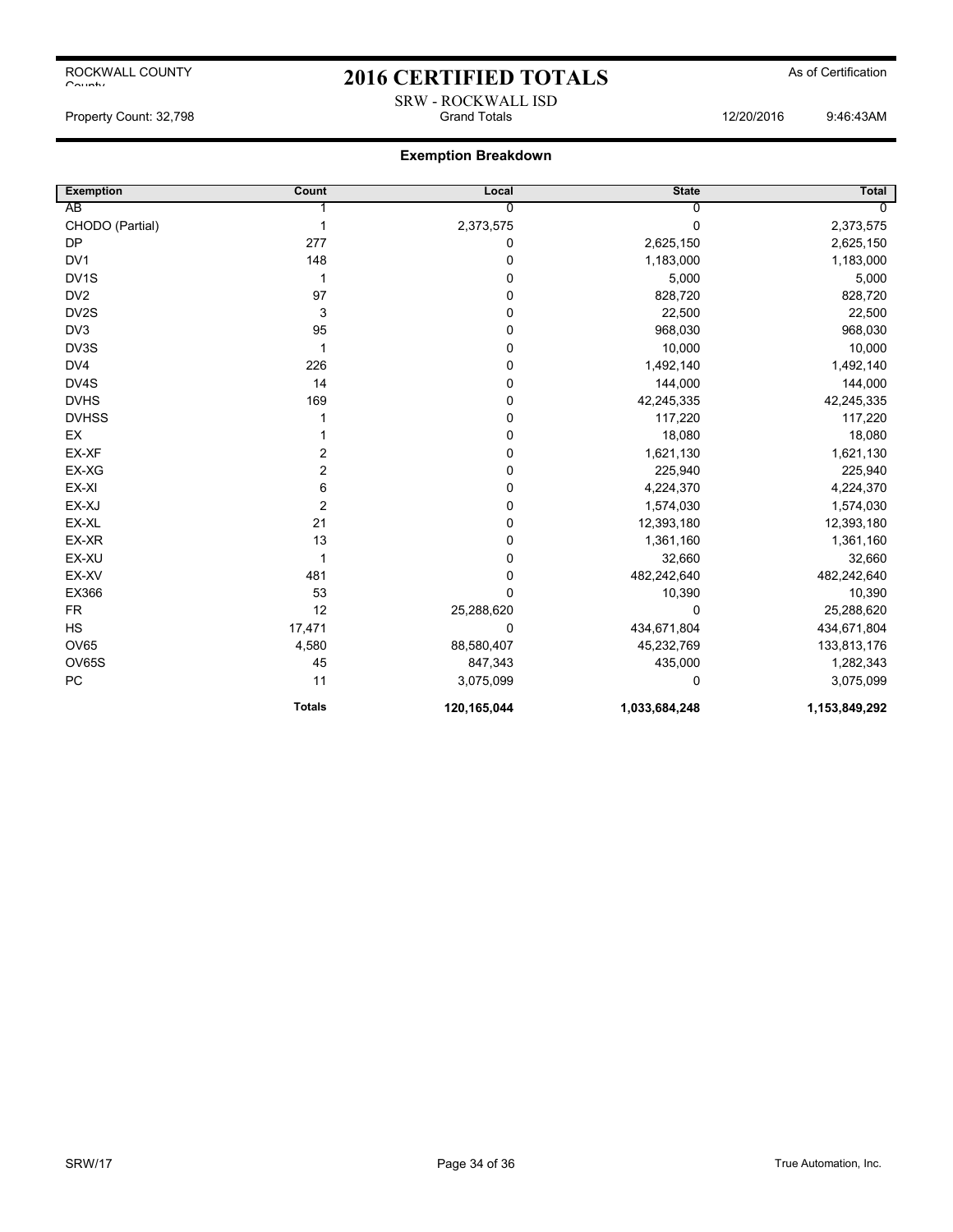| ROCKWALL COUNTY              |  |
|------------------------------|--|
| $C_{\alpha i},\ldots,\ldots$ |  |

## 2016 CERTIFIED TOTALS As of Certification TF1 - ROCKWALL TIF#1

| Property Count: 90                |                   | $ITI = NUCNWALL IIFHI$<br><b>Grand Totals</b> |                                                            | 12/20/2016        | 9:46:06AM   |
|-----------------------------------|-------------------|-----------------------------------------------|------------------------------------------------------------|-------------------|-------------|
| Land                              |                   | Value                                         |                                                            |                   |             |
| Homesite:                         |                   | 563,250                                       |                                                            |                   |             |
| Non Homesite:                     |                   | 42,816,660                                    |                                                            |                   |             |
| Ag Market:                        |                   | 0                                             |                                                            |                   |             |
| <b>Timber Market:</b>             |                   | 0                                             | <b>Total Land</b>                                          | $(+)$             | 43,379,910  |
| Improvement                       |                   | Value                                         |                                                            |                   |             |
| Homesite:                         |                   | 2,000                                         |                                                            |                   |             |
| Non Homesite:                     |                   | 51,617,721                                    | <b>Total Improvements</b>                                  | $(+)$             | 51,619,721  |
| Non Real                          | Count             | Value                                         |                                                            |                   |             |
| Personal Property:                | 0                 | 0                                             |                                                            |                   |             |
| Mineral Property:                 | 0                 | 0                                             |                                                            |                   |             |
| Autos:                            | 0                 | 0                                             | <b>Total Non Real</b>                                      | $^{(+)}$          | 0           |
|                                   |                   |                                               | <b>Market Value</b>                                        | $=$               | 94,999,631  |
| Ag                                | <b>Non Exempt</b> | <b>Exempt</b>                                 |                                                            |                   |             |
| <b>Total Productivity Market:</b> | 0                 | 0                                             |                                                            |                   |             |
| Ag Use:                           | 0                 | 0                                             | <b>Productivity Loss</b>                                   | $(-)$             | 0           |
| Timber Use:                       | 0                 | 0                                             | <b>Appraised Value</b>                                     | $=$               | 94,999,631  |
| Productivity Loss:                | 0                 | 0                                             |                                                            |                   |             |
|                                   |                   |                                               | <b>Homestead Cap</b>                                       | $(\text{-})$      | $\mathbf 0$ |
|                                   |                   |                                               | <b>Assessed Value</b>                                      | $\equiv$          | 94,999,631  |
|                                   |                   |                                               | <b>Total Exemptions Amount</b><br>(Breakdown on Next Page) | $(-)$             | 6,274,790   |
|                                   |                   |                                               | <b>Net Taxable</b>                                         | $\qquad \qquad =$ | 88,724,841  |

APPROXIMATE TOTAL LEVY = NET TAXABLE \* (TAX RATE / 100) 0.00 = 88,724,841 \* (0.000000 / 100)

| Tax Increment Finance Value: |      |
|------------------------------|------|
| Tax Increment Finance Levy:  | 0.00 |